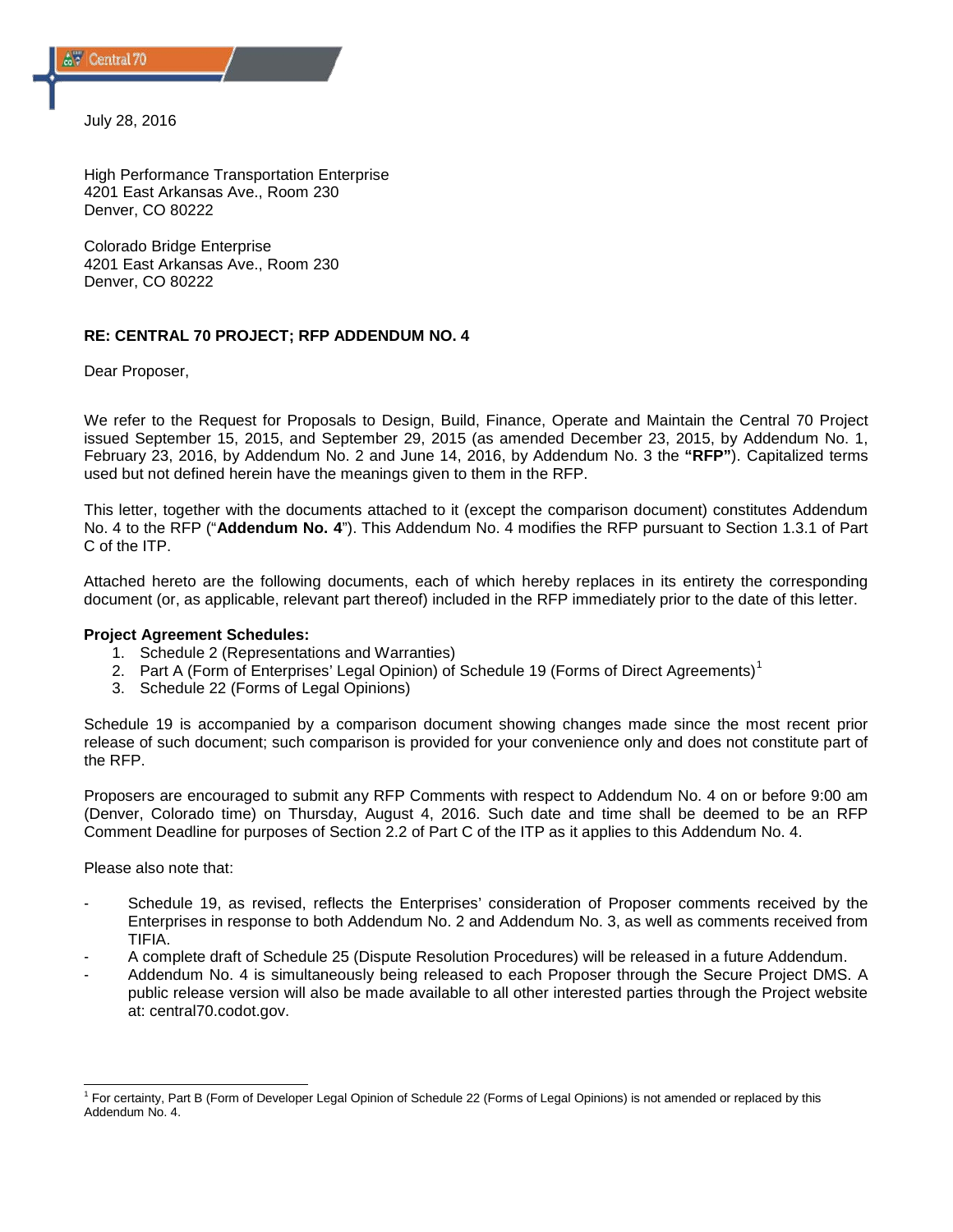Further, in advance of our forthcoming August one-on-one meeting, we wanted to make you aware of the following changes that we have already decided to make to the Supervening Event regime in the Project Agreement.

The following events will now be included in the definition of "Compensation Events":

- (1) discovery of any Unexpected Historically Significant Remains (current Relief Event a.iii.A.);
- (2) discovery of any Unexpected Endangered Species (current Relief Event a.iii.B.); and
- (3) the issuance of any temporary restraining order etc. (current Relief Event a.iv).

These adjustments will be reflected in a future Addendum.

Please also note that we are continuing to consider your remaining comments on the Project Agreement and ITP and expect to discuss those with you in your August meeting and, to the extent appropriate, respond to them through the issuance of a future Addendum in line with prior practice.

Except as expressly modified by this Addendum No. 4, the RFP for the Central 70 Project otherwise remains unchanged.

Sincerely,

Nicholas / tag

Nicholas Farber Designated Representative Colorado Bridge Enterprise High Performance Transportation Enterprise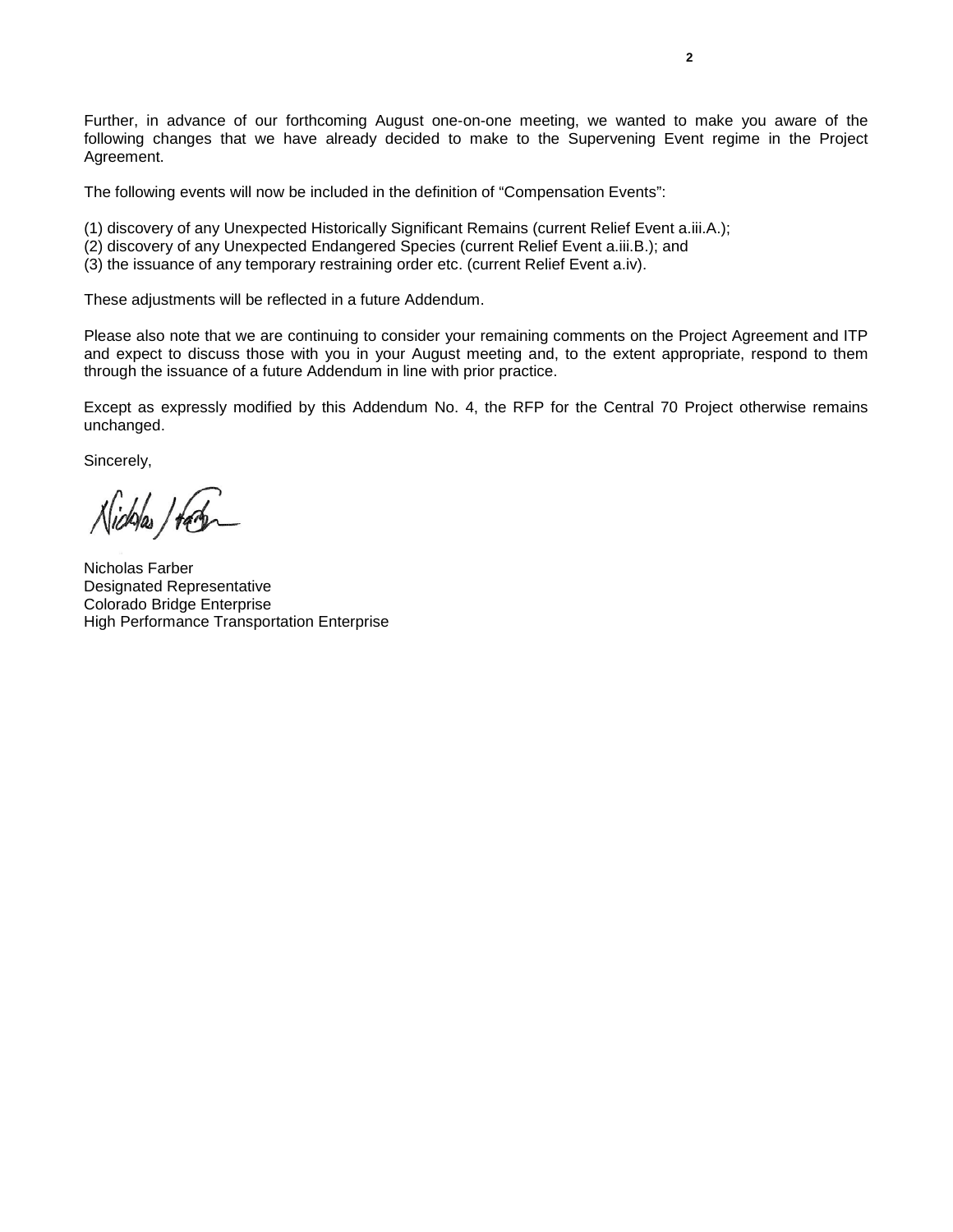# **Schedule 2 Representations and Warranties[1](#page-2-0)**

## **Part A: Representations and Warranties of Developer**

### (a) **Organization; Power and Authority**. Developer:

- (i) is a [*type of organization*], duly [incorporated] [organized], validly existing and[, where legally applicable,] in good standing in accordance with the laws of [];
- (ii) is authorized to transact business in, and is registered with the Secretary of State in, the State; and
- (iii) has the [corporate] power and authority to:
	- (A) transact the business that it transacts and proposes to transact pursuant to the Project Agreement; and
	- (B) execute, deliver and perform each of the Project Agreement, each Principal Subcontract and each other Subcontract to which Developer is a party, each Financing Document and each Enterprise Closing Agreement to which it is a party (collectively, the "Developer Agreements").

# (b) **Authorization and Due Execution**.

- (i) Each Person executing any Developer Agreement on behalf of Developer has been (or, at the time of execution, will have been) duly authorized to execute and deliver such document on behalf of Developer.
- (ii) The execution, delivery and performance of each Developer Agreement by Developer has otherwise been duly authorized by all necessary [corporate] action of Developer.
- (iii) Each Developer Agreement has been (or at the time of execution and delivery will have been) duly and validly executed and delivered by Developer.
- (c) **Enforceability**. Each Developer Agreement constitutes (or at the time of execution and delivery will constitute) a legal, valid and binding obligation of Developer, enforceable against Developer and, if applicable, each Equity Member holding an interest in Developer, in accordance with its terms, subject only to applicable bankruptcy, insolvency and similar laws affecting the enforceability of the rights of creditors generally and general principles of equity.
- (d) **No Conflicts**. The execution, delivery and performance by Developer of any Developer Agreement does not and will not contravene any:
	- (i) Law applicable to Developer that is in effect on the date of execution and delivery of each Developer Agreement;
	- (ii) organizational, corporate or other governing documents of Developer;
	- (iii) agreement, judgment or decree to which Developer is a party or is bound; or
	- (iv) other obligation that is binding on Developer.

### (e) **Consents and Approvals**.

- (i) Prior to the Agreement Date, Developer familiarized itself with the requirements of any and all Law, including Laws applicable to the use of Federal funds, and the conditions of any Governmental Approvals or Permits necessary to perform its obligations under the Project Agreement at the time and in the manner required.
- (ii) Developer, as of the date on which this representation and warranty is given or repeated, has acquired any and all such Governmental Approvals and Permits necessary to

<span id="page-2-0"></span><sup>1</sup> This Schedule will be revised prior to execution of the Project Agreement, to the extent appropriate, to reflect Developer's final legal form and any relevant aspects of its Subcontracting arrangements.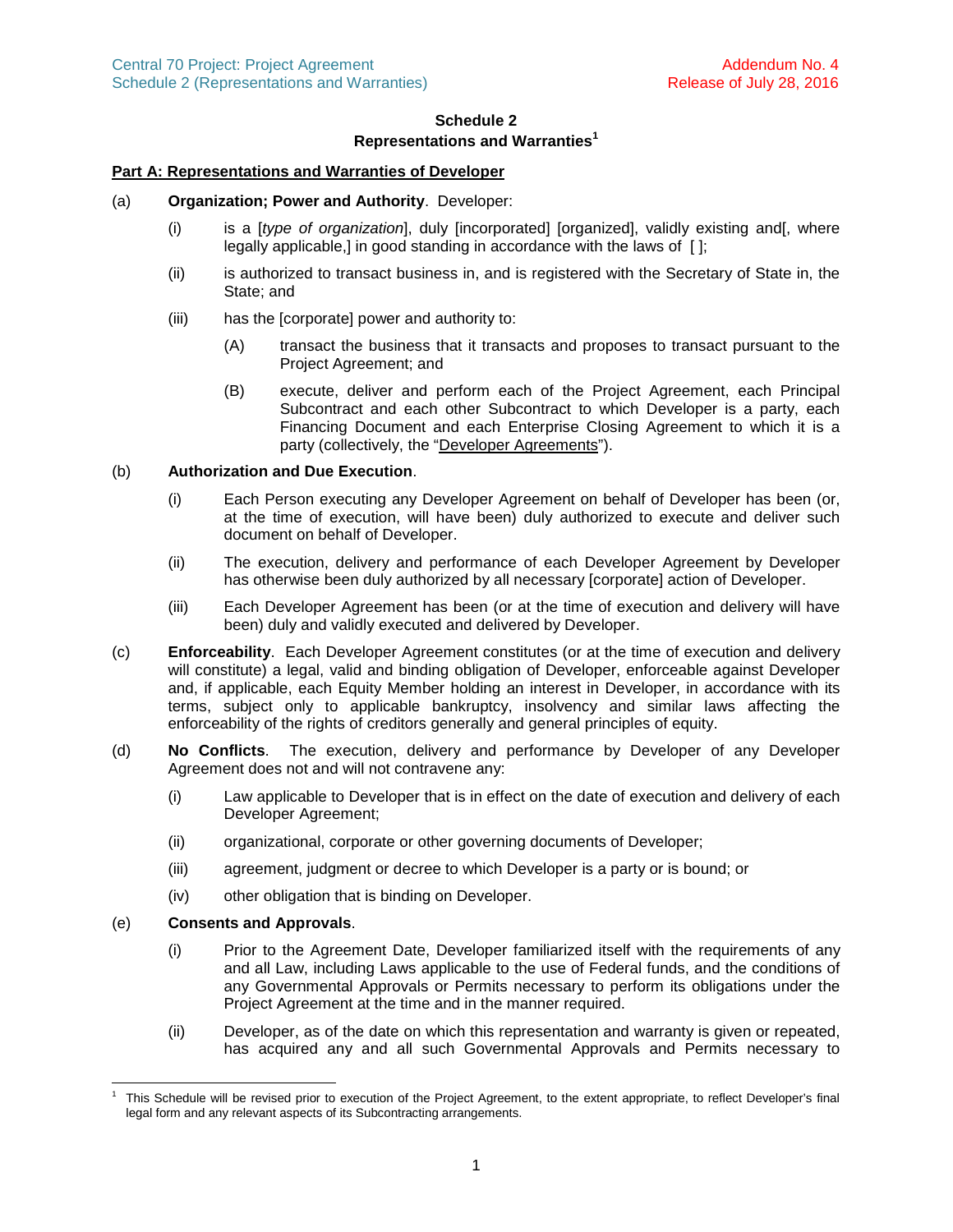perform its obligations under the Project Agreement that fall due for performance immediately on or following such date, which Governmental Approvals and Permits are required to be obtained by Developer pursuant to the Project Agreement, and, as of such date, all such Governmental Approvals and Permits are in full force and effect.

- (iii) Developer has no reason to believe that any such Governmental Approval or Permit required to be obtained by Developer pursuant to the Project Agreement will not be granted in due course and thereafter remain in effect so as to enable the Work to proceed in accordance with the Project Agreement.
- (f) **Developer Default**. No Developer Default has occurred and is continuing, and no fact or event exists that with the passage of time or giving of notice would constitute a Developer Default.
- (g) **Applicable Law**. Developer is not in breach of any Law that would have a material adverse effect on the Work or the performance of any of its obligations under the Developer Agreements.

### (h) **Registrations, Permits and Licenses**.

- (i) All Work to be performed (directly or indirectly) by Developer will be performed:
	- (A) by or under the supervision of Persons who hold all necessary or required registrations, permits or approvals to perform the relevant part of the Work and valid licenses to practice in the State; and
	- (B) by personnel who are professionally qualified to perform the Work in accordance with the Developer Agreements.
- (ii) Developer and the Principal Subcontractors have maintained and complied with, and throughout the term of this Agreement will maintain and comply with, all required authority, license status, applicable licensing standards, certification standards, accrediting standards, professional ability, skills and capacity to perform the Work.

#### (i) **Due Diligence; Reasonable Investigation**.

- (i) The statements set out in Sections 3.1.a, 3.1.b and 3.2.1 of the Project Agreement are true and accurate.
- (ii) On the basis of:
	- (A) the due diligence conducted by the Preferred Proposer and the Developer-Related Entities as referred to in Sections 3.1.b and 3.2.1 of the Project Agreement; and
	- (B) the subsequent such diligence of the Project, the Project Information and the Site as has been conducted by Developer:
		- (I) Developer is familiar with and accepts the physical requirements of the Work, has evaluated all the constraints affecting design and construction of the Project and has reasonable grounds for believing and believes that the Project can be designed and built within such constraints; and
		- (II) Developer has obtained for itself all necessary information regarding the risks, contingencies and other circumstances which may influence or affect Developer's ability to perform its obligations under the Project Agreement and any other factors which would affect its decision to enter the Project Agreement or the terms on which it would do so.

# (j) **Financial Model**.

- (i) The Financial Model:
	- (A) was prepared by or on behalf of Developer in good faith;
	- (B) was audited and verified by an independent recognized model auditor immediately before the Agreement Date;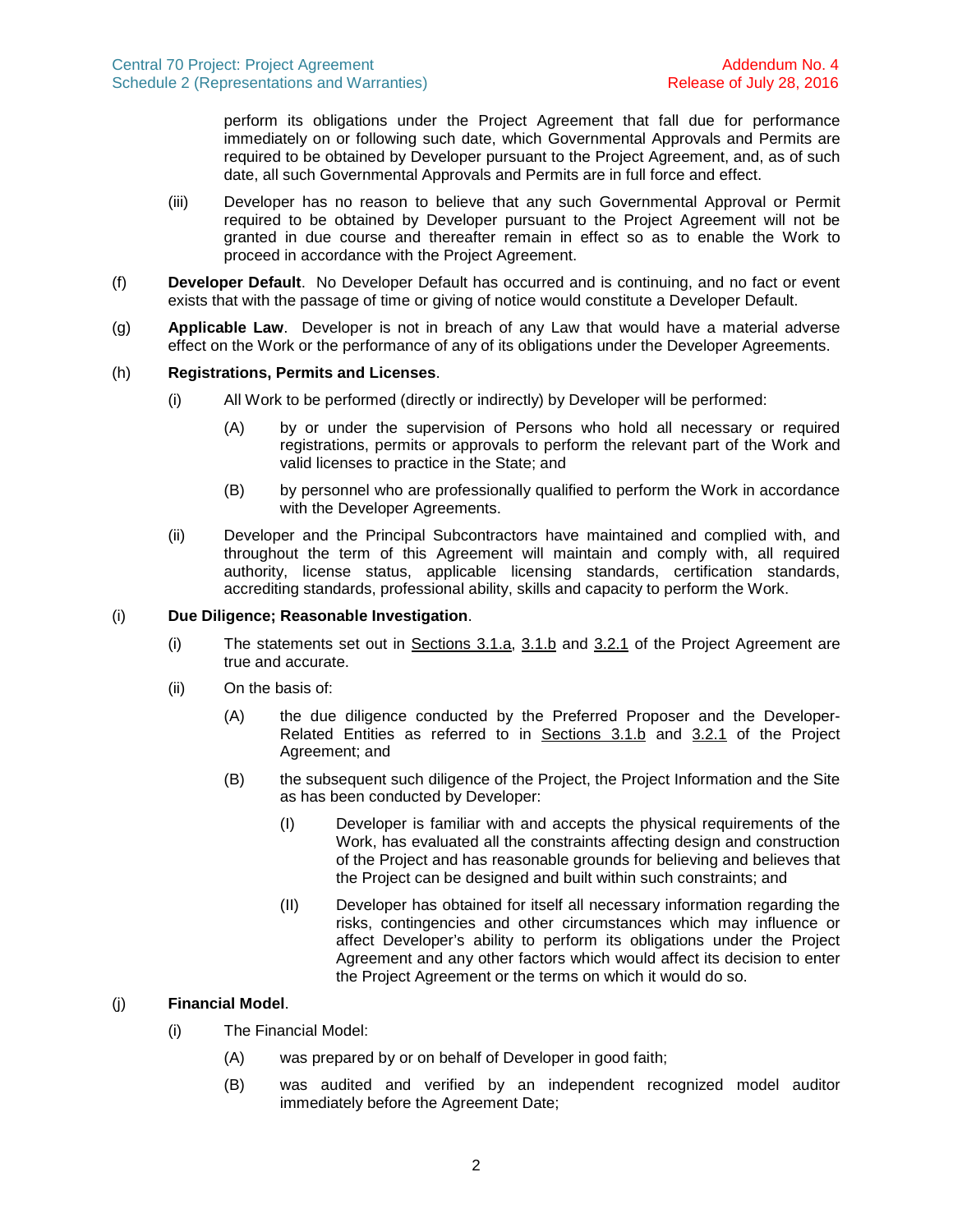- (C) fully discloses all financial assumptions and projections that Developer has used or is using in making its decision to enter into this Agreement and in making disclosures to rating agencies, potential equity investors and Lenders;
- (D) includes only formulas that are:
	- (I) mathematically correct and suitable for making the projections referred to in Section (j)(i)(E) of this Part A, and
	- (II) the same financial formulas that Developer utilized and is utilizing in the Financial Model in making its decision to enter into the Project Agreement and in making disclosures to rating agencies, potential equity investors and Lenders; and
- (E) represents the projections that Developer believes in good faith are the most realistic and reasonable for the Project as of the date on which this representation and warranty is given or repeated, provided that such projections:
	- (I) are based upon a number of estimates and assumptions;
	- (II) are subject to significant business, economic and competitive uncertainties and contingencies; and
	- (III) accordingly, are not a representation or warranty that any of the assumptions are correct, that such projections will be achieved or that the forward-looking statements expressed in such projections will correspond to actual results.
- (ii) Developer has reviewed all Law relating to Taxes, and has taken into account all requirements imposed by relevant Law in preparing the Financial Model.
- (k) **Legal Proceedings**. There is no:
	- (i) action, suit, proceeding, investigation or litigation pending and served on Developer or the Equity Members that:
		- (A) challenges Developer's authority to execute, deliver or perform any Developer Agreement;
		- (B) challenges the validity or enforceability of any Developer Agreement;
		- (C) challenges the authority of any Developer representative executing any Developer Agreement; and/or
		- (D) could have a material and adverse effect on the ability of Developer to perform its obligations under any Developer Agreement and/or on the ability of either Enterprise to exercise any of its rights under any Developer Agreement to which it is a party;
	- (ii) un-served or threatened action, suit, proceeding, investigation or litigation with respect to any of the matters referred to in Sections (k)(i)(A) to (D) of this Part A of which Developer is aware; and
	- (iii) current, pending or outstanding criminal, civil, or enforcement action initiated by the Enterprises, CDOT, the State or any other Governmental Authority against Developer, and Developer agrees that it will immediately notify the Enterprises of any such actions.
- (l) **Prohibited Acts**. Developer has not, and, to the best of Developer's knowledge and belief (Developer having made reasonable enquiries with a view to obtaining such knowledge and belief) no Developer-Related Entity has, committed any Prohibited Act.
- (m) **Organizational Conflicts of Interest**. As of the date of the [*Preferred Proposer's Financial Proposal Submission*], the Preferred Proposer disclosed to the Enterprises in writing all Organizational Conflicts of Interest of which Preferred Proposer was aware and, since such date,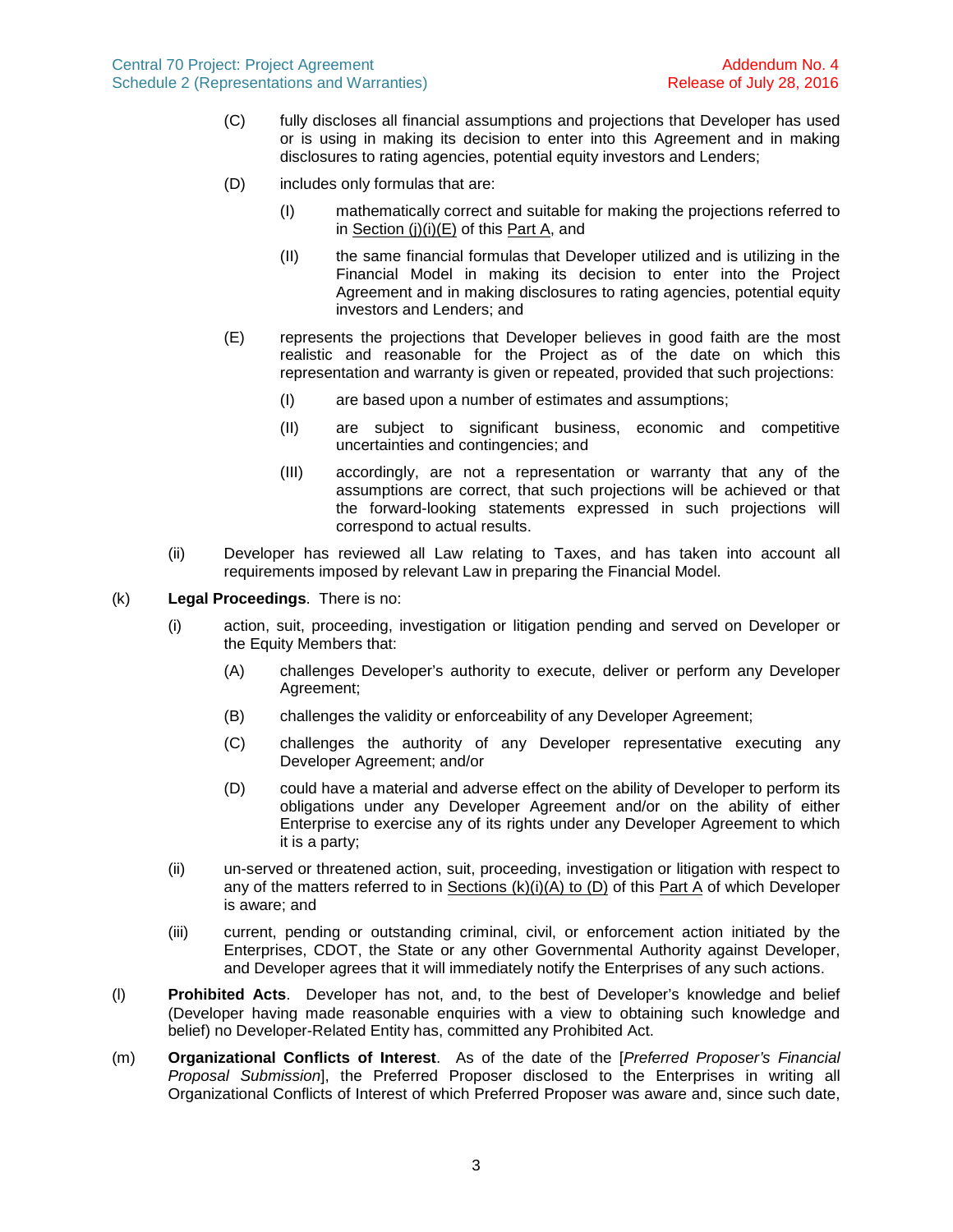Developer has not obtained knowledge (Developer having made reasonable inquiries with a view to obtaining such knowledge) of any additional Organizational Conflict of Interest, and there have been no Organizational Changes or Key Personnel Changes (as such terms are defined in the ITP) to or by Developer or its Principal Subcontractors identified in its Proposal which require approval by the Enterprises pursuant to the terms of the ITP and have not been so approved.

- (n) **Debarment**. None of Developer, any of its principals or any of its Principal Subcontractors are presently disqualified, suspended or debarred from bidding, proposing or contracting with any state-level, interstate or Federal Governmental Authority. For purposes of this representation and warranty, the term "principal" means an officer, director, Equity Member or other direct or indirect owner, partner, Key Personnel, employee or other person with primary management or supervisory responsibilities, or a person who has a critical influence on or substantive control over the operations of Developer.
- (o) **Taxes and Fees**. Neither Developer nor any of its Equity Members<sup>[2](#page-5-0)</sup> is presently in arrears in payment of Taxes, Permit fees or other statutory, regulatory or judicially required payments to any Governmental Authority.
- (p) **Principal Subcontractors**. As of the effective date of the relevant Principal Subcontract:
	- (i) each of the Construction Contractor [and the O&M Contractor] $3$  (and, if the Construction Contractor [or the O&M Contractor] is a joint venture, each member thereof) (each such Principal Subcontractor and each such member, a "Relevant Entity") is duly organized, validly existing and, where legally applicable, in good standing under the laws of the state of its organization;
	- (ii) each Relevant Entity has the power and authority to do all acts and things and execute and deliver all other documents as are required to be done, observed or performed by it in connection with its engagement by Developer;
	- (iii) each Relevant Entity has:
		- (A) obtained or will obtain and will maintain all necessary or required registrations, permits, licenses and approvals required under applicable Law; and
		- (B) expertise, qualifications, experience, competence, skills and know-how to perform the Construction Work and O&M Work as applicable, in accordance with this Agreement;
	- (iv) each Relevant Entity will comply with all health, safety and environmental Laws in the performance of any work activities for, or on behalf of, Developer;
	- (v) none of the Relevant Entities is in breach of any applicable Law that would have a material adverse effect on the Construction Work and/or the O&M Work, as applicable; and
	- (vi) each Principal Subcontract, and any amendments or supplements thereto, is in compliance with, and, as applicable, incorporates the terms set out in, Part A of Schedule 16 to the Project Agreement.

<span id="page-5-1"></span><span id="page-5-0"></span><sup>2</sup> **Note to Proposers:** Subject to adjustment to account for the Preferred Proposer's equity structure (e.g., the use of a HoldCo).

<sup>3</sup> **Note to Proposers:** To be deleted if Developer is to self-perform O&M Work.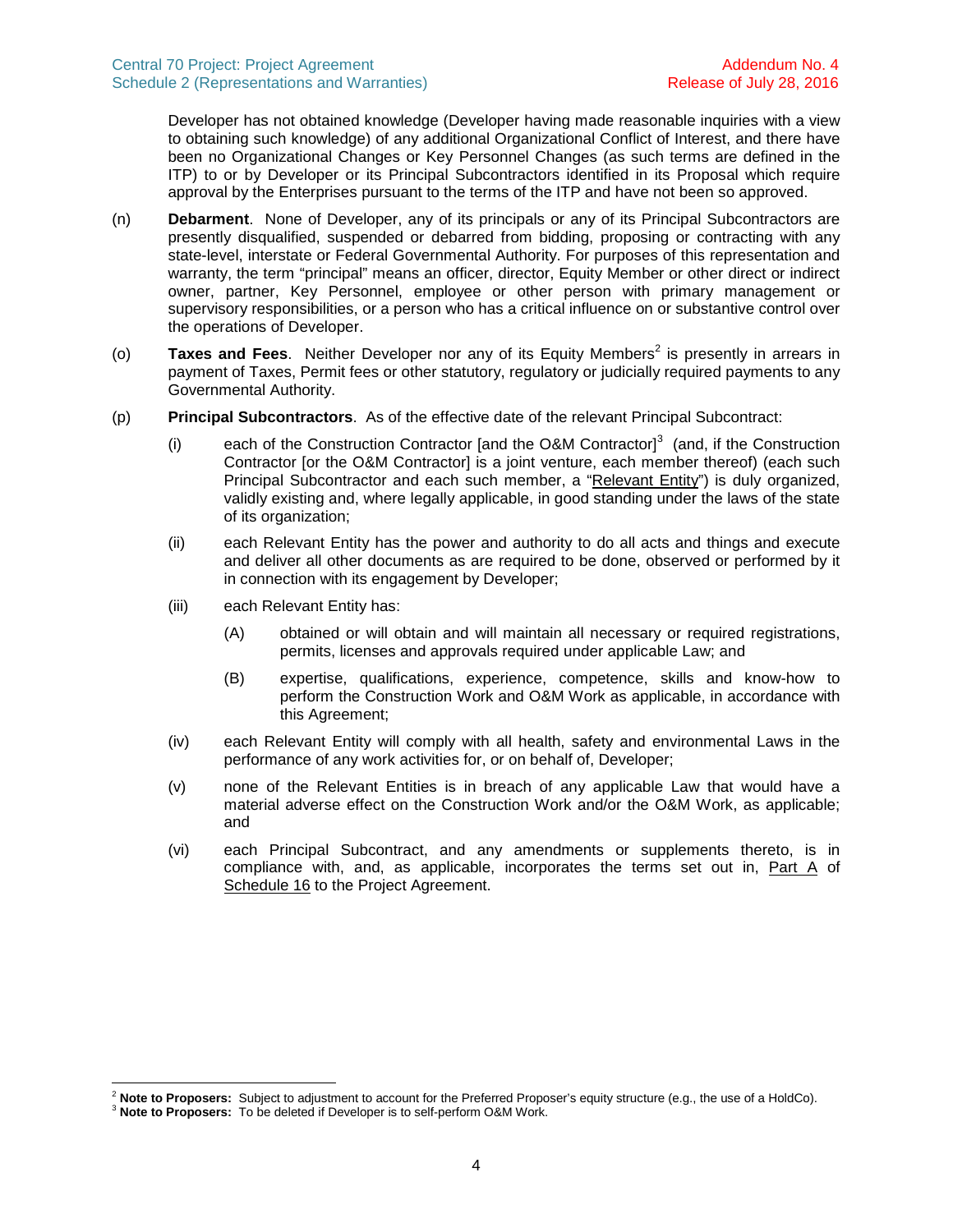# **Part B: Representations and Warranties of the Colorado Bridge Enterprise[4](#page-6-0)**

(a) **Power and Authority**. BE is a government-owned business within CDOT and BE has or (with respect to those BE Agreements to which HPTE is also a party) the Enterprises have the legal power, right and authority to execute, deliver and perform the Project Agreement, the Enterprise Closing Agreements to which BE is a party and the IAA (collectively, the "BE Agreements"), subject to the terms and conditions of each BE Agreement.

#### (b) **Authorization and Due Execution**.

- (i) Each person executing any BE Agreement on behalf of BE has been (or, at the time of execution, will have been) duly authorized to execute and deliver such BE Agreement on behalf of BE.
- (ii) The execution, delivery and performance of each BE Agreement has otherwise been duly authorized by BE.
- (iii) Each BE Agreement has been (or will be) duly and validly executed and delivered by BE.
- (c) **Enforceability**. Each BE Agreement constitutes (or at the time of execution and delivery will constitute) a legal, valid and binding obligation of BE or (with respect to those BE Agreements to which HPTE is also a party) of the Enterprises enforceable against it or them, respectively, in accordance with its terms, except to the extent limited by applicable bankruptcy, insolvency, reorganization, moratorium or other similar laws affecting the enforceability of the rights of creditors generally, by general principles of equity, by the exercise by the State and its governmental bodies of the police power inherent in the sovereignty of the State and by the exercise by the United States of the powers delegated to it by the Constitution of the United States.
- (d) **No Conflicts**. The execution and delivery by BE of the BE Agreements has not resulted in, and the performance thereof by BE will not result in:
	- (i) a default under or a violation of any agreement, judgment or decree to which BE is a party or is bound; or
	- (ii) a violation of any Law applicable to BE that is in effect on the date of execution and delivery of each BE Agreement.
- (e) **Consents and Approvals**. As of the date on which this representation and warranty is given or repeated, no consent of any party and no Governmental Approval which has not already been obtained is required, as of such date, to have been obtained in connection with the execution, delivery and performance of any BE Agreement by BE.
- (f) **Enterprise Default**. No Enterprise Default has occurred and is continuing, and no fact or event exists that with the passage of time or giving of notice would constitute an Enterprise Default.
- (g) **Applicable Laws**. BE is not in breach of any Law that would have a material adverse effect on the performance of any of its obligations under any BE Agreement.
- (h) **Legal Proceedings**. Except as disclosed in writing by the Enterprises to Developer, no action, suit, proceeding, investigation or litigation is pending or overtly threatened in writing that challenges:
	- (i) BE's authority to execute, deliver or perform;
	- (ii) the legality, validity or enforceability of, as against BE; or
	- (iii) the authority of any representative of BE executing,

in the case of (i), (ii) and (iii), any of the BE Documents.

<span id="page-6-0"></span>Note for Proposers: Parts B and C of this Schedule remain under internal review by the Enterprises and therefore are subject to amendment.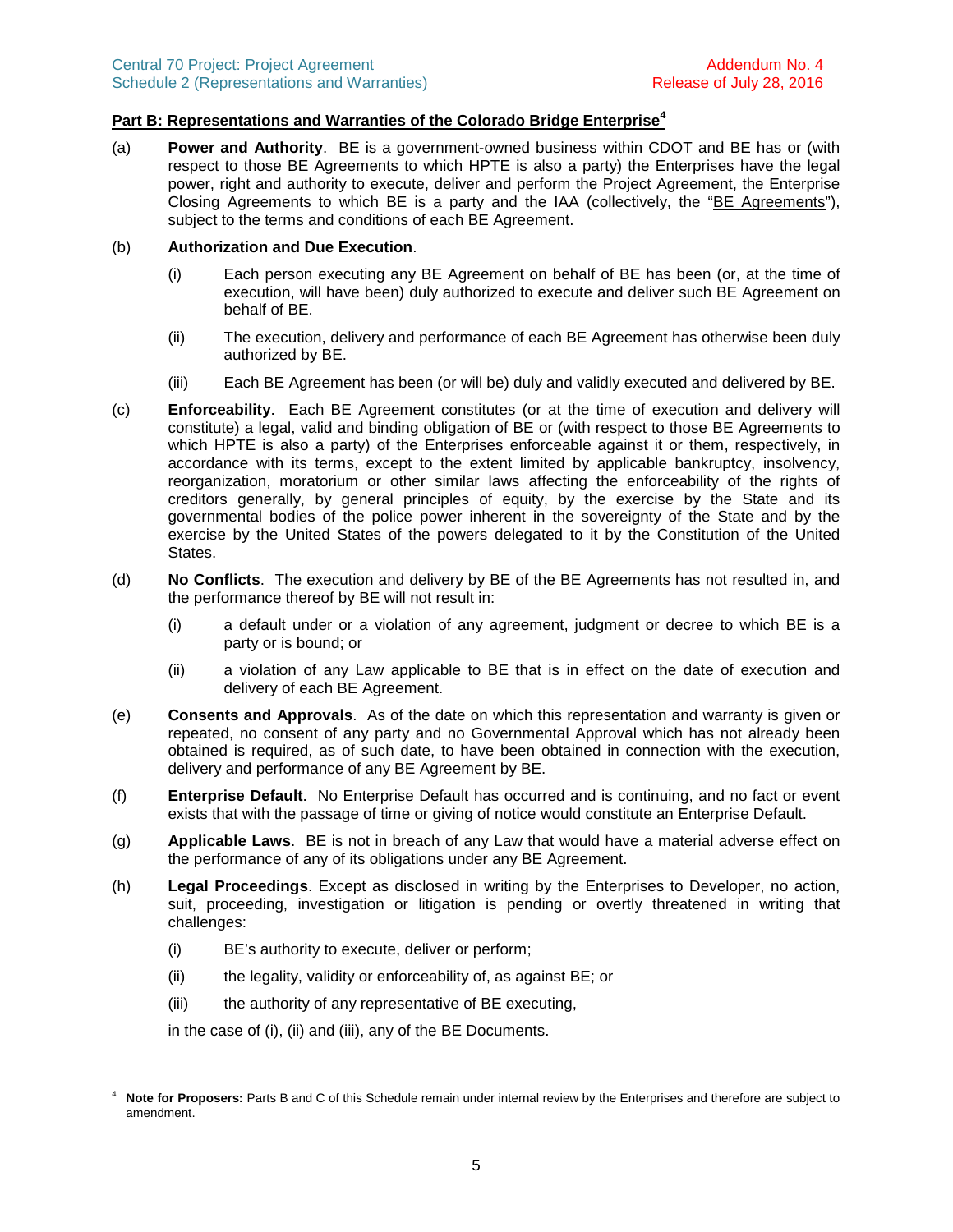## (i) **Eligible Project Costs**.

- (i) To the best of BE's knowledge, the total federal assistance received and/or allocated and/or to be received and/or allocated by or to the Enterprises for the construction costs of the Project (specifically excluding costs for O&M Work) does not exceed 80% of "eligible project costs", as those costs are defined by any federal loan or grant agreement to which BE is a party or of which BE has actual knowledge.
- (ii) The Enterprises have submitted to TIFIA JPO information regarding all "eligible project costs" incurred to date by the Enterprises.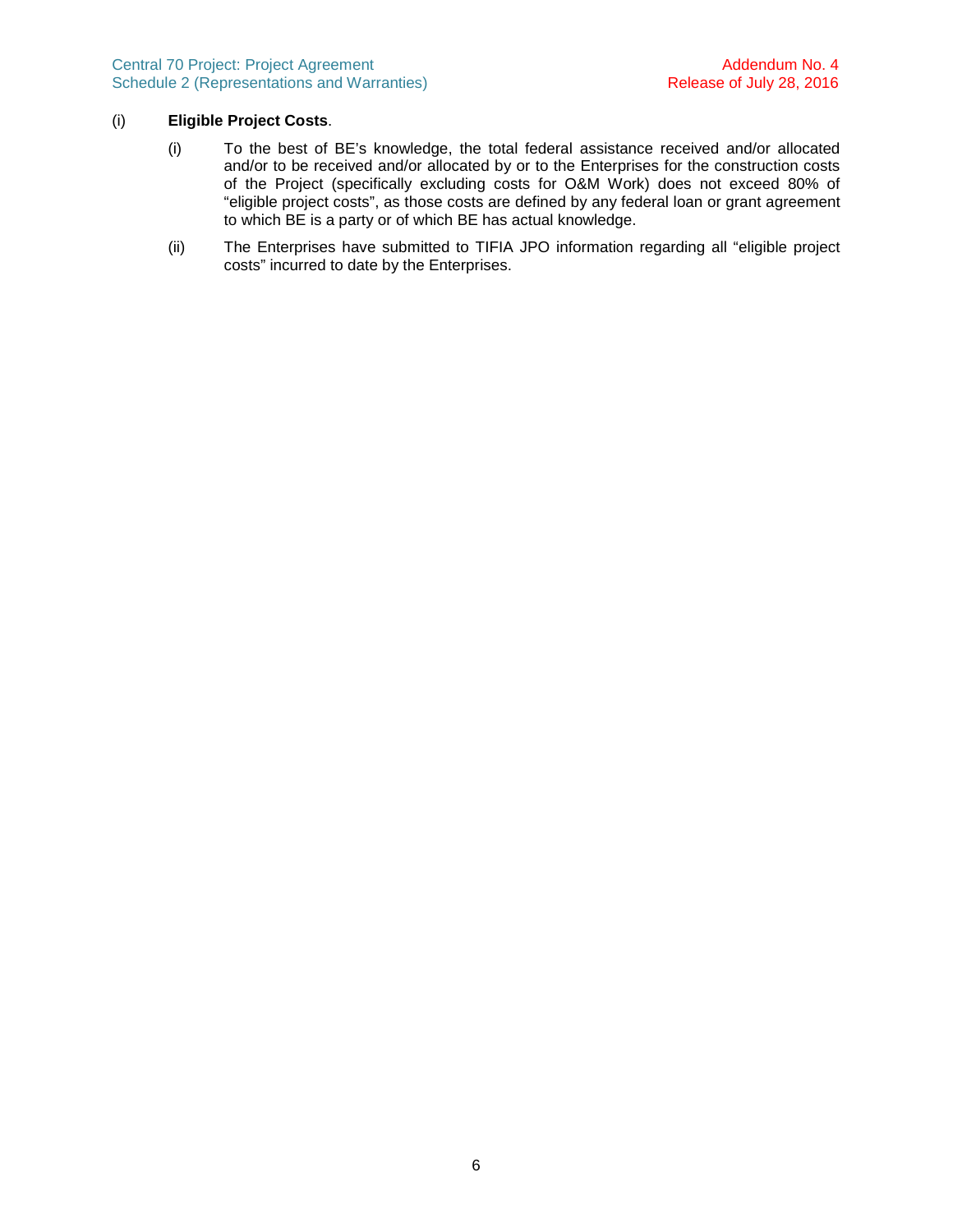## **Part C: Representations and Warranties of the High Performance Transportation Enterprise**

(a) **Power and Authority**. HPTE is a government-owned business within CDOT and HPTE has or (with respect to those HPTE Agreements to which BE is also a party) the Enterprises have the legal power, right and authority to execute, deliver and perform the Project Agreement, the Enterprise Closing Agreements to which HPTE is a party and the IAA (collectively the "HPTE Agreements"), subject to the terms and conditions of each HPTE Agreement.

#### (b) **Authorization and Due Execution**.

- (i) Each person executing any HPTE Agreement on behalf of HPTE has been (or, at the time of execution, will have been) duly authorized to execute and deliver such HPTE Agreement on behalf of HPTE.
- (ii) The execution, delivery and performance of each HPTE Agreement has otherwise been duly authorized by HPTE.
- (iii) Each HPTE Agreement has been (or will be) duly and validly executed and delivered by HPTE.
- (c) **Enforceability**. Each HPTE Agreement constitutes (or at the time of execution and delivery will constitute) a legal, valid and binding obligation of HPTE or (with respect to those BE Agreements to which BE is also a party) of the Enterprises, enforceable against it or them, respectively, in accordance with its terms, except to the extent limited by applicable bankruptcy, insolvency, reorganization, moratorium or other similar laws affecting the enforceability of the rights of creditors generally, by general principles of equity, by the exercise by the State and its governmental bodies of the police power inherent in the sovereignty of the State and by the exercise by the United States of the powers delegated to it by the Constitution of the United States.
- (d) **No Conflicts**. The execution and delivery by the HPTE of the HPTE Agreements has not resulted in, and the performance thereof by HPTE will not result in:
	- (i) a default under or a violation of any agreement, judgment or decree to which HPTE is a party or is bound; or
	- (ii) a violation of any Law applicable to HPTE that is in effect on the date of execution and delivery of each HPTE Agreement.
- (e) **Consents and Approvals**. As of the date on which this representation and warranty is given or repeated, no consent of any party and no Governmental Approval which has not already been obtained is required, as of such date, to have been obtained in connection with the execution, delivery and performance of any HPTE Agreement by HPTE.
- (f) **Enterprise Default**. No Enterprise Default has occurred and is continuing, and no fact or event exists that with the passage of time or giving of notice would constitute an Enterprise Default.
- (g) **Applicable Laws**. HPTE is not in breach of any Law that would have a material adverse effect on the performance of any of its obligations under any HPTE Agreement.
- (h) **Legal Proceedings**. Except as disclosed in writing by the Enterprises to Developer, no action, suit, proceeding, investigation or litigation is pending or overtly threatened in writing that challenges:
	- (i) HPTE's authority to execute, deliver or perform;
	- (ii) the legality, validity or enforceability of, as against HPTE; or
	- (iii) the authority of any representative of HPTE executing,

in the case of (i), (ii) and (iii), any of the HPTE Documents.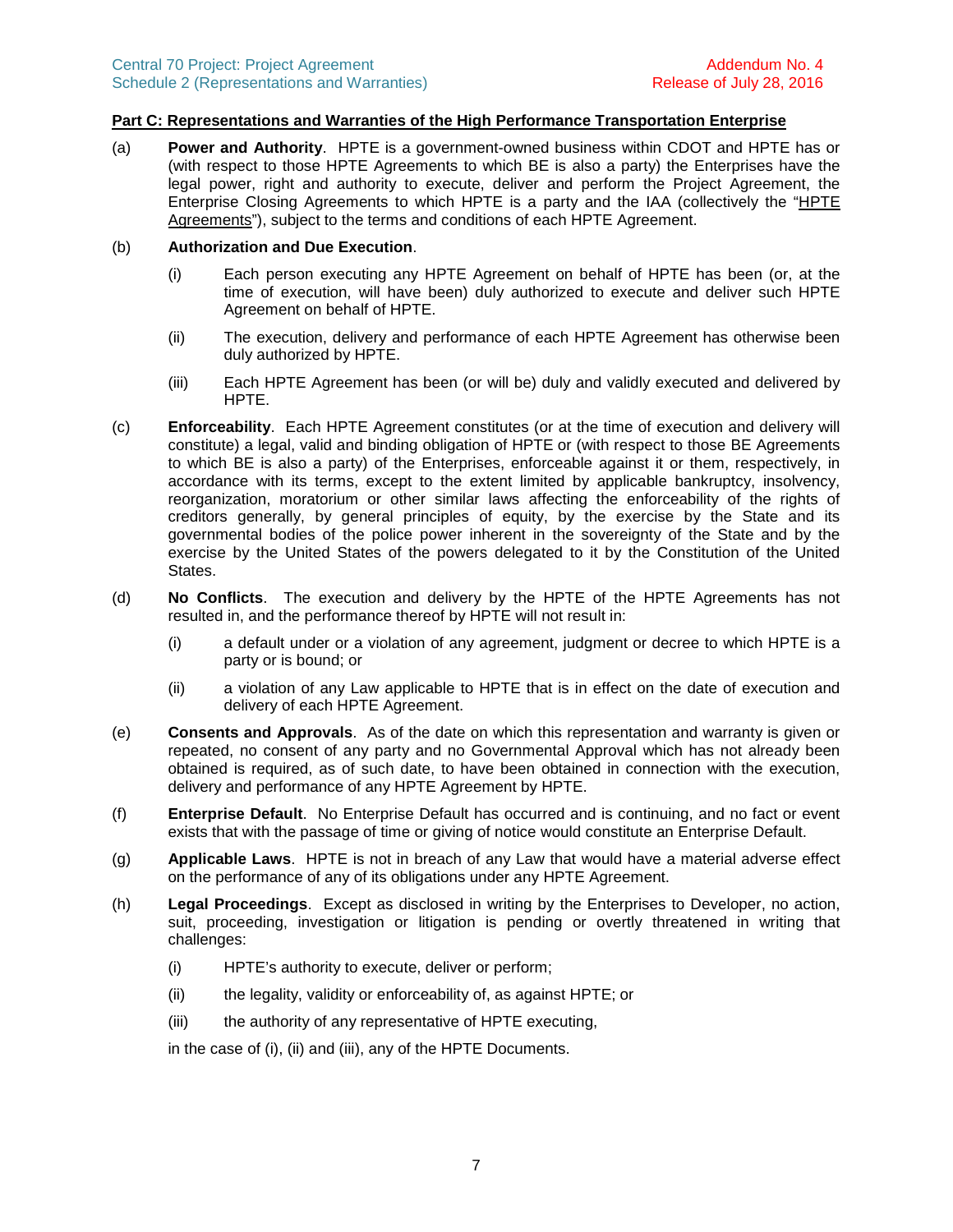## (i) **Eligible Project Costs**.

- (i) To the best of HPTE's knowledge, the total federal assistance received and/or allocated and/or to be received and/or allocated by or to the Enterprises for the construction costs of the Project (specifically excluding costs for O&M Work) does not exceed 80% of "eligible project costs", as those costs are defined by any federal loan or grant agreement to which HPTE is a party or of which HPTE has actual knowledge.
- (ii) The Enterprises have submitted to TIFIA JPO information regarding all "eligible project costs" incurred to date by the Enterprises.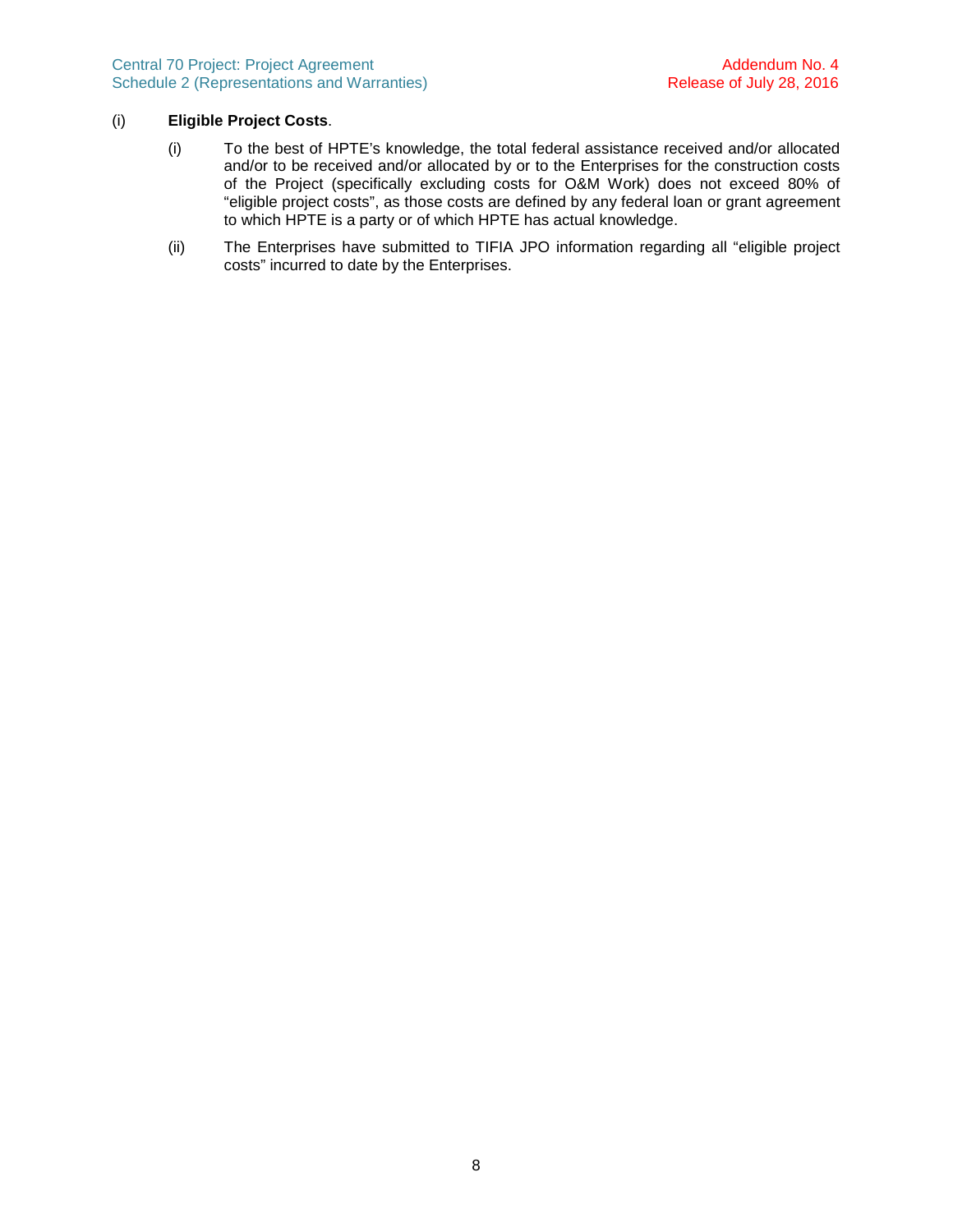# **Schedule 19 Forms of Direct Agreements**

## **Part A: Form of Lenders Direct Agreement**

# **This Direct Agreement** (this "Agreement") is dated as of [ ] and made among:

- (1) Colorado High Performance Transportation Enterprise ("HPTE"), a government-owned business within, and a division of, the Colorado Department of Transportation ("CDOT");
- (2) Colorado Bridge Enterprise, a government-owned business within CDOT ("BE" and, together with HPTE, each individually an "Enterprise" and, together, the "Enterprises");
- (3) [ ], a [*describe type of legal entity and reference state of incorporation/organization*] ("Developer"); and
- (4) [ ] as collateral agent (the "Collateral Agent") for the benefit of the Lenders (as defined below).

# **RECITALS**

#### **Whereas:**

- (A) The Enterprises and Developer have entered into a Project Agreement for the Central 70 Project dated as of [ ] (as the same may be amended, modified or supplemented from time to time in accordance with its terms, the "Project Agreement"), in connection with the design, construction, financing, operation and maintenance of a portion of the I-70 East corridor in Greater Denver (the "Project") as more fully described in the Project Agreement.
- (B) Pursuant to the Financing Documents listed in Annex A, the Collateral Agent is the agent for the various providers of Project Debt to Developer (collectively, the "Lenders"), the proceeds of which will be used by Developer to finance the Project.
- (C) It is a condition precedent to both Financial Close under Schedule 1 (*Financial Close*) to the Project Agreement and to closing and funding of the Project Debt under the Financing Documents that the parties hereto execute this Agreement.

**Now, therefore,** in consideration of their mutual undertakings and agreements hereunder, and for other good and valuable consideration, the receipt and sufficiency of which are hereby acknowledged, the parties undertake and agree as follows:

### **1. DEFINITIONS, INTERPRETATION AND RELATIONSHIP TO PROJECT AGREEMENT**

# **1.1 Definitions**

- (a) Capitalized terms used but not defined in this Agreement shall have the meanings given to them in Part A of Annex A (*Definitions and Abbreviations*) of the Project Agreement. For certainty, uncapitalized terms used but not defined in this Agreement shall, subject to Section [1.2,](#page-13-0) be construed in accordance with their plain meaning and shall not have the meanings (if any) given to them in Part A of Annex A (*Definitions and Abbreviations*) of the Project Agreement.
- (b) Except as otherwise specified herein, or as the context may otherwise require, the following terms have the respective meanings set out below for all purposes of this Agreement:

"Collateral Agent" has the meaning given to it in the Preamble.

"Collateral Agent Notice" has the meaning given to it in Section [3.2\(a\).](#page-16-0)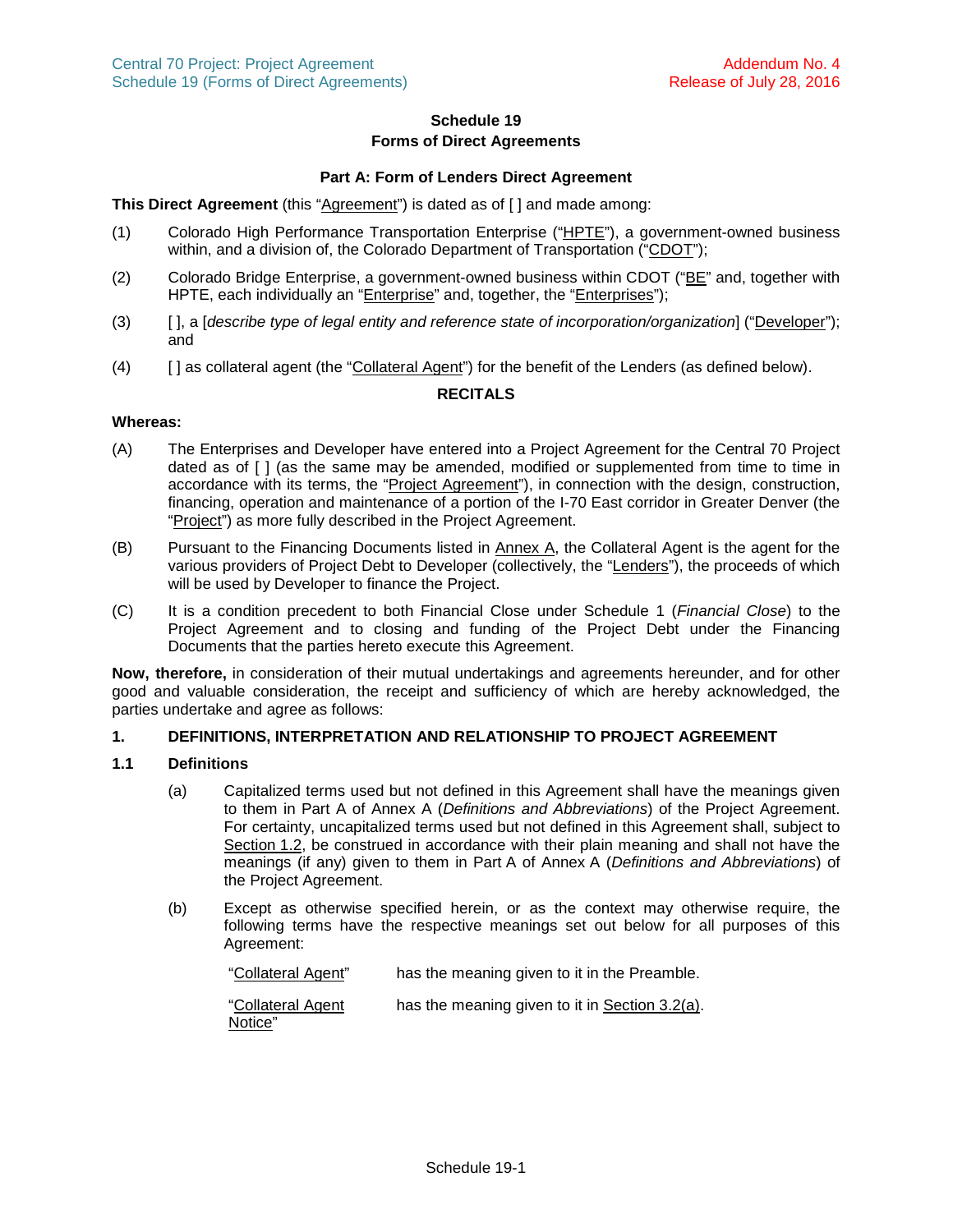"Cure Period" means, with respect to any Developer Default, the period commencing on the Enterprise Notice Date and ending on the earliest of:

- (a) the relevant Cure Period Completion Date;
- (b) any subsequent Step-out Date;
- (c) any subsequent Substitution Effective Date; and
- (d) the Expiry Date or the Termination Date, as applicable.

means, with respect to any Developer Default, the date which is:

- (a) in the case of each of the Developer Defaults numbered  $(9)^{1}$  $(9)^{1}$  $(9)^{1}$  and (17) in Section 32.1.1 of the Project Agreement, 60 Calendar Days after the relevant Cure Period Measurement Date;
- (b) in the case of each of the Developer Defaults numbered (1), (2), (3) and (26) in Section 32.1.1 of the Project Agreement, 120 Calendar Days after the relevant Cure Period Measurement Date; and
- <span id="page-11-1"></span>(c) in the case of any other Developer Default, 90 Calendar Days after the relevant Cure Period Measurement Date, subject to extension for up to (1) an additional 180 Calendar Days, in the case of the Developer Default numbered (5) in Section 32.1.1 of the Project Agreement, or (2) an additional 90 Calendar Days, in the case of all other such Developer Defaults, in the case of each of (1) and (2) to the extent, and only to the extent, that:
	- (i) within such initial 90 Calendar Day period, the Collateral Agent and the Enterprises agree (each acting reasonably) to a plan specifying the remedial action to be taken in respect of the relevant Developer Default during such extended period; and
	- (ii) the period of extension requested by the Collateral Agent represents, in the reasonable opinion of the Enterprises, the period of time necessary to cure the relevant Developer Default in accordance with such plan,

provided that, notwithstanding the foregoing, if:

<span id="page-11-2"></span>(d) the Collateral Agent is prohibited by any Governmental Authority or court order, or by any bankruptcy or insolvency proceedings or other similar proceedings, from curing the relevant Developer Default; or

"Cure Period Completion Date"

<span id="page-11-0"></span><sup>1</sup> **Note to Proposers:** Developer Default number (9) will be revised in a future Addendum to read: "Any Developer-Related Entity commits a Prohibited Act and such entity is: (a) Developer; or (b) any other Developer-Related Entity: (i) acting in concert with Developer; or (ii) acting independently of Developer, but with Developer's prior knowledge, unless (with respect to (ii)) Developer promptly notifies the Enterprises and, as required by Law, any other relevant Governmental Authorities, of such Prohibited Act (in which case Developer Default numbered (22) in Section 32.1.1 shall apply with respect to such Prohibited Act)." Conforming revisions will also be made to Developer Default number (22).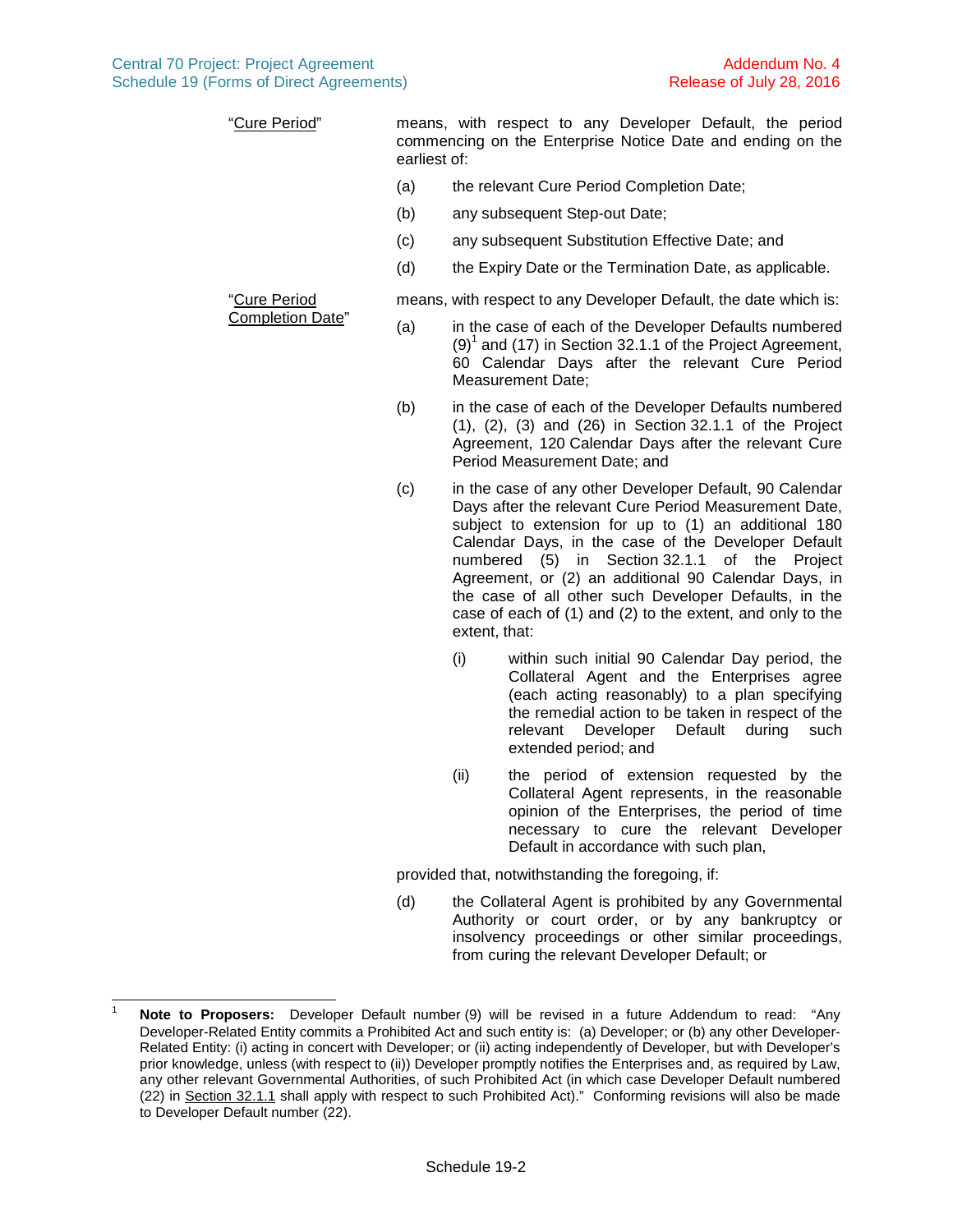<span id="page-12-0"></span>(e) the Collateral Agent has commenced and is continuing to pursue all reasonably necessary processes and steps to obtain possession, custody and control of the Project and/or Developer, but despite such efforts the Collateral Agent is unable to obtain such possession, custody and control,

then the Cure Period Completion Date applicable to the relevant Developer Default (including, for certainty, as extended in accordance with paragraph [\(c\)](#page-11-1) of this definition) shall be extended by a period of time equal to:

- (f) in the case of paragraph [\(d\)](#page-11-2), the period of such prohibition or inability, provided that, if the relevant bankruptcy or insolvency proceedings or other similar proceedings were commenced by the Collateral Agent acting on behalf of the Lenders, such period shall instead be the shorter of the period of:
	- (i) such prohibition or inability; and
	- (ii) 270 Calendar Days; and
- $(q)$  in the case of paragraph [\(e\),](#page-12-0) the shorter of the period of:
	- (i) such prohibition or inability; and
	- (ii) 180 Calendar Days.

"Cure Period Measurement Date" means, with respect to any Developer Default, the later of: (a) the Enterprise Notice Date; and (b) the date of expiration of the relevant Developer Default Cure Period pursuant to Sections 32.1.1 and 32.1.2 of the Project Agreement. "Default" any event or circumstance that would (with the expiration of a grace period, the giving of notice, the lapse of time, the making of any determination or any combination of any of the foregoing) result in an Event of Default. "Designated Account" means [].<sup>[2](#page-12-1)</sup> "Developer" has the meaning given to it in the Preamble. "Enterprises" has the meaning given to it in the Preamble. "Enterprise Notice" has the meaning given to it in Section [3.1\(a\).](#page-16-1) "Enterprise Notice Date" means the date on which the Collateral Agent receives the Enterprise Notice with respect to a Developer Default as determined pursuant to Section [15.5\(b\)](#page-28-0). "Event of Default" means any "Event of Default" as defined in the Financing Documents.<sup>[3](#page-12-2)</sup> "Lenders" has the meaning given to it in the Recitals.

<span id="page-12-2"></span><span id="page-12-1"></span><sup>2</sup> See Section 2.3 below. Revise to reflect Developer's financing plan and Lenders' secured account requirements.

Modify as needed to conform to the Financing Documents.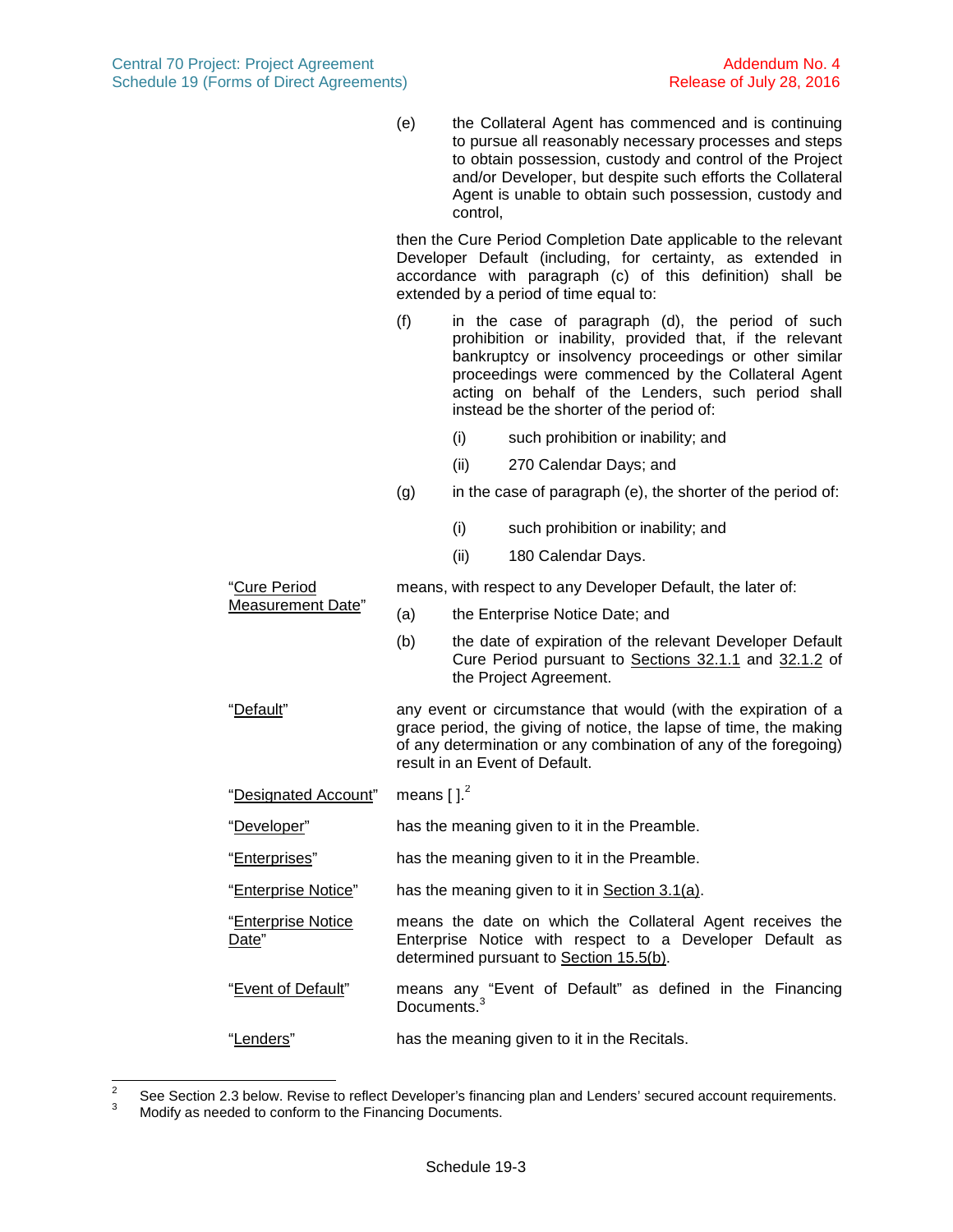| "Lenders' Subcontract<br>Direct Agreements"    | means $[$ ]. <sup>4</sup>                                                               |                                                                                                            |  |
|------------------------------------------------|-----------------------------------------------------------------------------------------|------------------------------------------------------------------------------------------------------------|--|
| "Private Sector<br>Parties"                    | means Developer and the Collateral Agent.                                               |                                                                                                            |  |
| "Project Agreement"                            | has the meaning given to it in the Recitals.                                            |                                                                                                            |  |
| "Step-in Date"                                 | has the meaning given to it in Section 5.3.                                             |                                                                                                            |  |
| "Step-in Entity"                               | has the meaning given to it in Section 5.1.                                             |                                                                                                            |  |
| "Step-in Entity<br><b>Accession Agreement"</b> | means any agreement entered into by a Step-in Entity pursuant<br>to Section 5.3.        |                                                                                                            |  |
| "Step-in Notice"                               | has the meaning given to it in Section 5.1(a).                                          |                                                                                                            |  |
| "Step-in Period"                               | means any period from and including the relevant Step-in Date<br>until the earliest of: |                                                                                                            |  |
|                                                | (a)                                                                                     | the Cure Period Completion Date with respect to the<br>relevant Developer Default;                         |  |
|                                                | (b)                                                                                     | any subsequent Substitution Effective Date;                                                                |  |
|                                                | (c)                                                                                     | the relevant Step-out Date; and                                                                            |  |
|                                                | (d)                                                                                     | the Expiry Date or the Termination Date, as applicable.                                                    |  |
| "Step-out Date"                                |                                                                                         | means the date upon which any Step-out Notice is served by a<br>Step-in Entity pursuant to Section 5.5(a). |  |
| "Step-out Notice"                              | has the meaning given to it in Section 5.5(a).                                          |                                                                                                            |  |
| "Substitute"                                   | has the meaning given to it in Section 6.1.                                             |                                                                                                            |  |
| "Substitute Accession<br>Agreement"            | means any agreement entered into by a Substitute pursuant to<br>Section 7.1.            |                                                                                                            |  |
| "Substitution Effective<br>Date"               | has the meaning given to it in Section 7.1.                                             |                                                                                                            |  |
| "Substitution Notice"                          | has the meaning given to it in Section 6.1(a).                                          |                                                                                                            |  |

### **1.2 Interpretation**

- <span id="page-13-0"></span>(a) Headings and other internal references
	- (i) Headings are inserted for convenience only and shall not affect interpretation of this Agreement.
	- (ii) Except as the context may otherwise provide, the words "herein", "hereof" and "hereunder", and words of similar import, shall be construed to refer to this Agreement in its entirety and not to any particular provision of it.
	- (iii) Except as otherwise expressly provided or as the context may otherwise provide, a reference to any Section or Annex within this Agreement is a reference to such Section of, or Annex to, this Agreement.
- (b) Common terms and references
	- (i) The singular includes the plural and vice versa.

<span id="page-13-1"></span><sup>&</sup>lt;sup>4</sup> Define by reference to the relevant direct agreements listed in Annex A.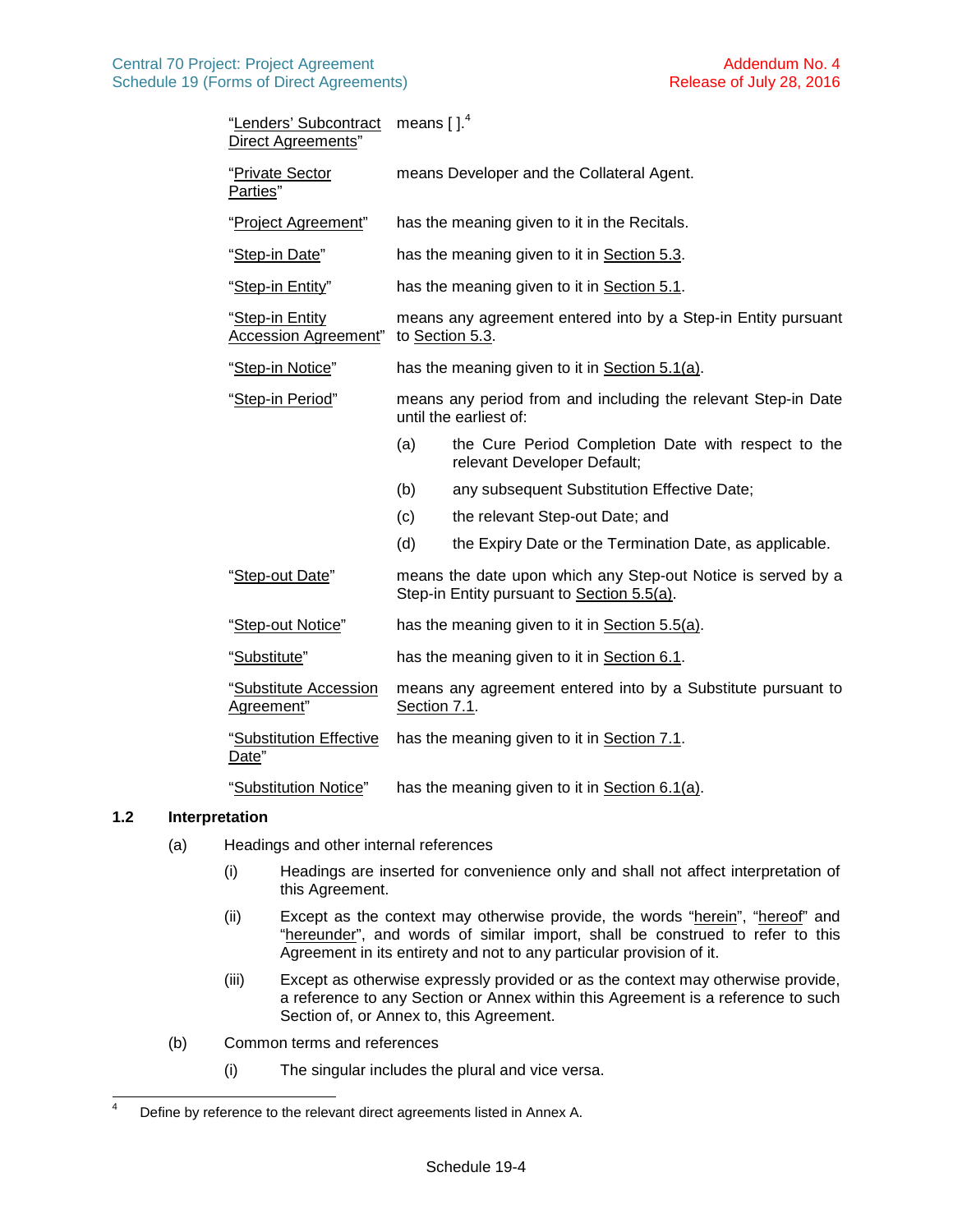- (ii) Words preceding "include", "includes", "including" and "included" shall be construed without limitation by the words that follow.
- (iii) The word "promptly" means as soon as reasonably practicable in light of then-prevailing circumstances.
- (c) References to agreements, documents and Persons

Except as otherwise expressly provided in this Agreement, a reference:

- (i) to an agreement or other document shall be construed to be a reference to such agreement or other document (including any schedules, annexes or exhibits thereto) as it may be amended, modified or supplemented from time to time in accordance with its terms and the terms of the Project Agreement and of the Financing Documents, as applicable; and
- (ii) to a Person includes such Person's successors and permitted assigns and transferees.
- (d) Deadlines occurring on Calendar Days

Whenever this Agreement requires the Enterprises to make any payment, or provide or deliver any Acceptance, Approval, consent, approval or like assent, notice, comment or any information or material, or otherwise complete any action or performance, in each case on or no later than a date that is a Calendar Day that is not also a Working Day, then such deadline shall automatically be extended to the next Working Day to occur after such Calendar Day.

#### **1.3 Relationship to Project Agreement**

- <span id="page-14-0"></span>(a) In the event of any conflict, ambiguity or inconsistency between the provisions of the Project Agreement and the provisions of this Agreement, the provisions of this Agreement shall prevail.
- <span id="page-14-3"></span>(b) Notwithstanding the foregoing Section [1.3\(a\)](#page-14-0), nothing in this Agreement amends or modifies any of Developer's obligations under the Project Agreement.

# **2. CONSENT TO SECURITY; ETC.**

#### **2.1 Enterprises' Acknowledgement of and Consent to Security**

- <span id="page-14-2"></span><span id="page-14-1"></span>(a) The Enterprises acknowledge notice and receipt of, and consent to:
	- (i) the collateral assignment by Developer to the Collateral Agent of any or all of Developer's rights, title, interests in, to or under or derived from, and obligations under, the Project Agreement, the Subcontracts, the Contractor Bonds (to the extent Developer is an obligee (or beneficiary) thereunder) and the Insurance Policies, in each case pursuant to the Financing Documents; and
	- (ii) the grant by each of the Equity Members to the Collateral Agent of a security interest in its respective equity interest in Developer, in each case pursuant to the Financing Documents.
- (b) The Enterprises acknowledge and agree that none of the security interests referred to in Section [2.1\(a\)](#page-14-1) nor the foreclosure or enforcement of any thereof:
	- (i) constitutes (or with the giving of notice or lapse of time, or both, could constitute) either a breach of the Project Agreement or a Developer Default; or
	- (ii) requires any consent of the Enterprises that is either additional or supplemental to that granted pursuant to this Section [2.1.](#page-14-2)
- (c) For so long as any amount of Project Debt is outstanding, the Enterprises shall not, without the prior written consent of the Collateral Agent, consent to any assignment,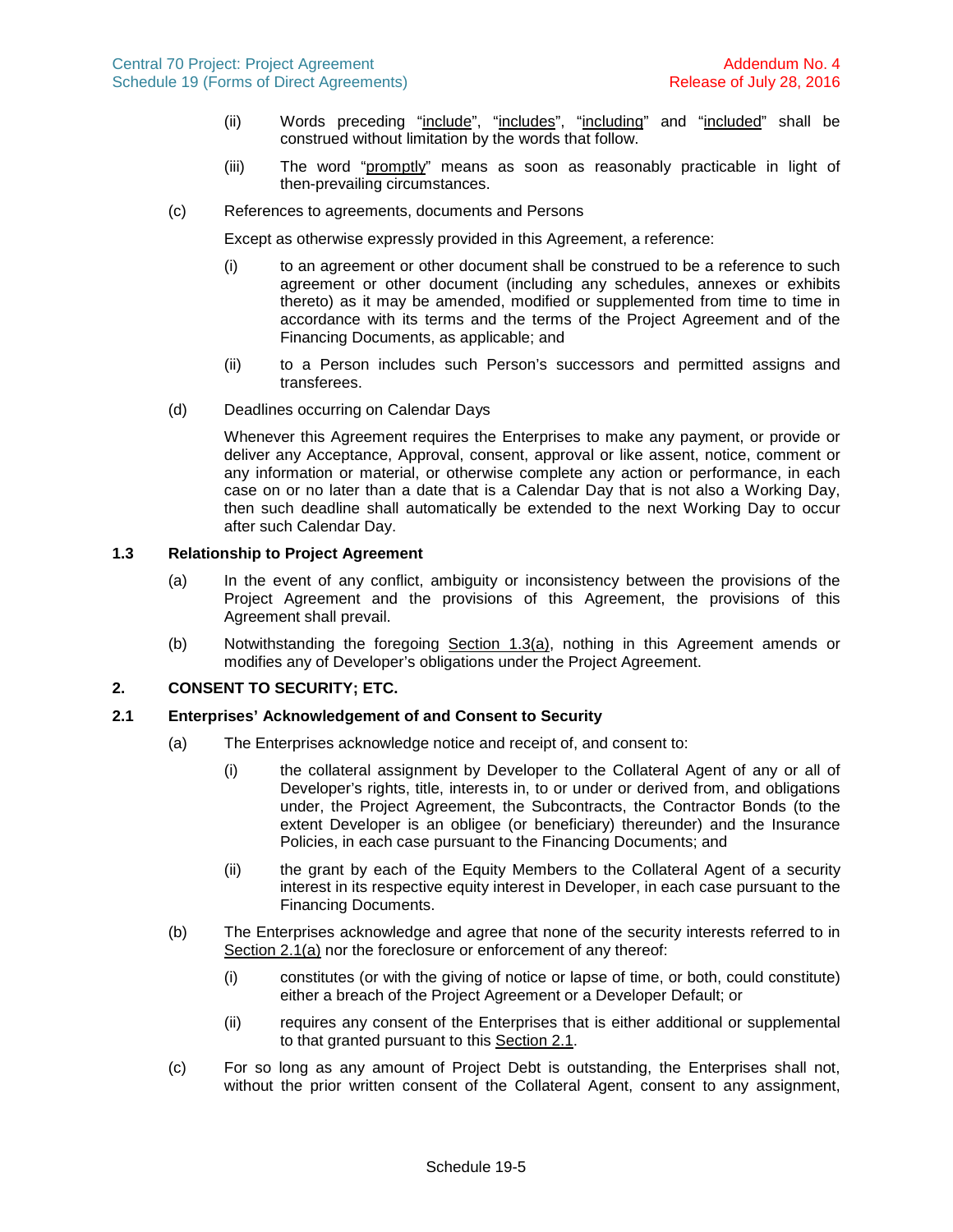transfer, pledge or hypothecation of the Project Agreement or any interest therein by Developer, other than as specified in this Agreement.

### **2.2 Payments to Designated Account**

- <span id="page-15-0"></span>(a) Unless directed otherwise by the Collateral Agent, the Enterprises shall pay all amounts payable by them to Developer under the Project Agreement into the Designated Account.
- (b) Developer and the Collateral Agent both agree that any payment made by the Enterprises in accordance with Section [2.2\(a\)](#page-15-0) shall constitute a complete discharge of the Enterprises' relevant payment obligations under the Project Agreement.

#### **2.3 Limitations on Collateral Agent's Rights and Interests**

- (a) The Collateral Agent acknowledges and agrees that neither it nor the Lenders shall, by virtue of the security interests referred to in Section [2.1\(a\),](#page-14-1) acquire any greater rights to or under the Project Agreement, the Subcontracts, the Contractor Bonds (to the extent Developer is an obligee (or beneficiary) thereunder) or Insurance Policies than Developer itself has at any particular time therein.
- <span id="page-15-2"></span>(b) In the event that there are payment obligations owing to any of the Developer's or Principal Subcontractor's, as the case may be, direct or indirect Subcontractors and laborers on account of any unpaid charges, liens, supplies, claims or invoices for work performed or materials supplied by such Subcontractors and laborers to the Project, then:
	- (i) the Enterprises; or
	- (ii) the Collateral Agent (other than during a Cure Period or a Step-in Period, with the prior written consent of Enterprises (such consent not to be unreasonably withheld, conditioned or delayed)),

shall each be entitled to call upon any Contractor Bond<sup>[5](#page-15-1)</sup> to satisfy any such payment obligations; provided that, during a Cure Period or a Step-in Period, the Enterprises shall only be entitled to take such action if (A) the relevant Person has filed a verified statement of the amounts owing and unpaid with the Enterprises in accordance with C.R.S. § 38-26-107 and (B) the Collateral Agent has not called upon such Contractor Bond to satisfy such payment obligations and the Collateral Agent does not call upon such Contractor Bond within 15 Working Days after written notice from the Enterprises of the Enterprises' intent to take such action. Neither the Collateral Agent nor the Enterprises shall be entitled to call on such Contractor Bond or to use any proceeds of any call on any such Contractor Bond to satisfy performance obligations of Developer or any Principal Subcontractor (as applicable) under the Project Agreement or relevant Principal Subcontract (as applicable) until any such outstanding payment obligations have been fully satisfied.

### **2.4 Collateral Agent Response to Project Agreement Amendment and Waiver Requests**

To the extent that any Developer consent to the amendment to, or any waiver of the requirements of any provision of, the Project Agreement requires the Lenders' and/or the Collateral Agent's consent pursuant to the Financing Documents, the Collateral Agent agrees that in response to any written request from Developer for such a consent it shall:

(a) promptly seek instructions from the Lenders in accordance with the Financing Documents; and

<span id="page-15-1"></span><sup>5</sup> The draft Project Agreement contemplates a single form of Contractor Bond. The Preferred Proposer may elect to provide two bonds (one for payment, and one for performance) each in an amount equal to the required value of the Contractor Bond in lieu of the single form of Contractor Bond and otherwise in a form accepted by the Enterprises. This provision (and other relevant provisions) would therefore be modified as needed prior to execution to reflect the use of separate bonds. **Note to Proposers:** This accommodation will also be reflected in the Project Agreement in a future Addendum.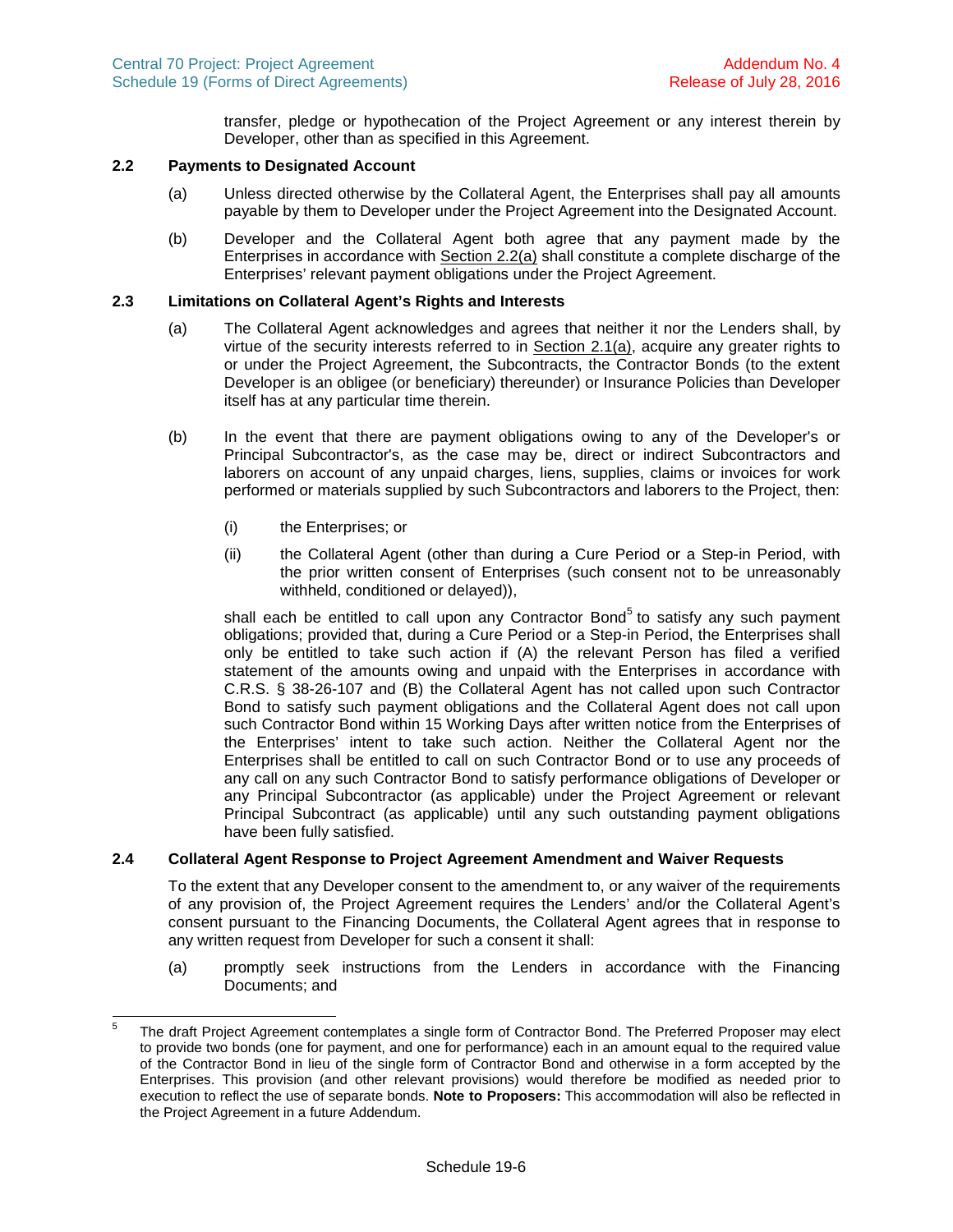(b) once instructed, promptly respond in writing to any such request.

# **2.5 Agreement to Act Reasonably**

The Collateral Agent acknowledges and agrees that it shall act reasonably in responding to any Developer request to the Collateral Agent made under the Financing Documents to take any action, including the giving or withholding of any consent, approval or like assent, under the Project Agreement to the extent that Developer is required to act reasonably under such circumstances by the terms of the Project Agreement.

## **3. NOTICES**

# **3.1 Enterprise Notices**

- <span id="page-16-3"></span><span id="page-16-2"></span><span id="page-16-1"></span>(a) The Enterprises shall give the Collateral Agent notice (any such notice, an "Enterprise Notice") promptly upon becoming aware of the occurrence of any Developer Default, and shall specify in the Enterprise Notice:
	- (i) the unperformed obligations of, and uncured breaches by, Developer under the Project Agreement of which the Enterprises are aware (having made reasonable inquiry) and the resulting potential grounds for termination of the Project Agreement in sufficient detail to enable the Collateral Agent to assess the scope and amount of any liability of Developer resulting therefrom;
	- (ii) all amounts due and payable by Developer to the Enterprises under the Project Agreement, if any, on or before the date of the Enterprise Notice and which remain unpaid at such date and the nature of Developer's obligation to pay such amounts; and
	- (iii) the amount of any payments that the Enterprises reasonably foresee shall become due and payable from Developer to the Enterprises under the Project Agreement during the relevant Cure Period.
- (b) The Enterprises:
	- (i) may give the Collateral Agent multiple concurrently effective Enterprise Notices; and
	- (ii) shall provide updates to any Enterprise Notice given pursuant to Section [3.1\(a\)](#page-16-1) as and when they become aware of any unperformed obligations of, or any uncured breaches by, Developer (including non-payment of amounts that have become due) under the Project Agreement of the kind referenced in Sections [3.1\(a\)\(i\)](#page-16-2)and [3.1\(a\)\(ii\)](#page-16-3) that were not specified in the relevant Enterprise Notice or any prior updates thereto.

### **3.2 Collateral Agent Notices**

The Collateral Agent shall:

- <span id="page-16-0"></span>(a) promptly upon becoming aware of any Event of Default, give the Enterprises notice of such event (a "Collateral Agent Notice") specifying the circumstances and nature of such event; and
- (b) notify the Enterprises of any decision to accelerate any portion of the Project Debt or to exercise any enforcement remedies under the Financing Documents promptly upon the taking of such decision.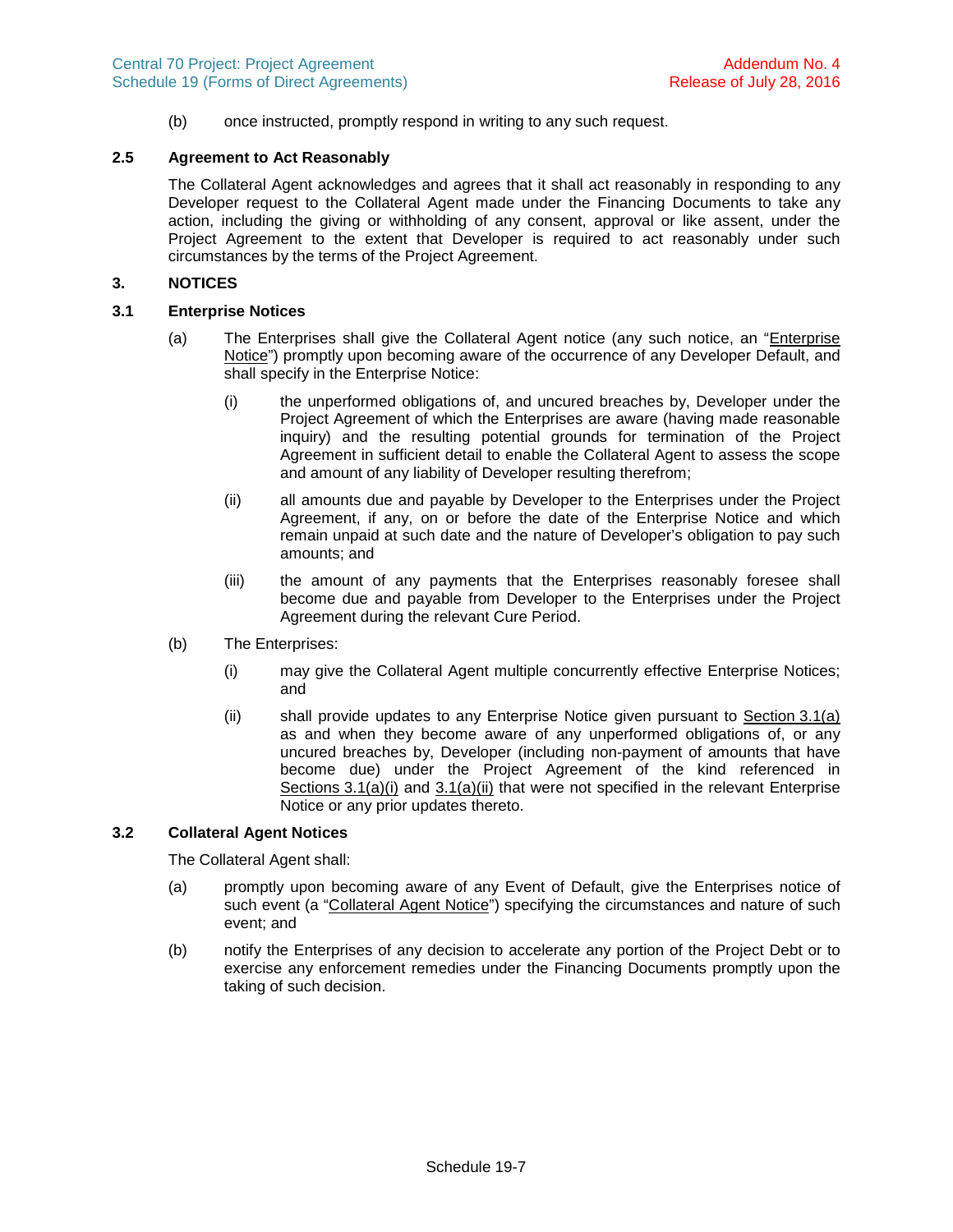# **4. RIGHTS AND OBLIGATIONS DURING THE CURE PERIOD**

### **4.1 No Termination during the Cure Period**

<span id="page-17-3"></span>At any time during a Cure Period, the Enterprises shall not, subject to the terms of this Agreement:

- (a) deliver a Termination Notice for Developer Default;
- <span id="page-17-0"></span>(b) directly or indirectly, take any action to initiate, or join in or support the initiation of, any Insolvency Event in respect of Developer, provided that, for certainty, if any Insolvency Event has occurred with respect to Developer (other than as a result of the Enterprises' breach of this Section [4.1\(b\)](#page-17-0)), this Section [4.1\(b\)](#page-17-0) shall not restrict or impair the ability of the Enterprises to participate in any related proceedings in order to preserve or protect their rights under the Project Agreement and/or their interests in the Project;
- (c) suspend their performance under the Project Agreement, (including in connection with any Insolvency Event in respect of Developer) unless the grounds for suspension of performance arose during the Cure Period, provided that, for certainty, the Enterprises may exercise their rights to suspend the Work pursuant to Section 23.3 of the Project Agreement;
- (d) notwithstanding anything to the contrary in Section 9.3.4 of the Project Agreement, but subject to Section [2.3\(b\)](#page-15-2) of this Agreement, exercise its remedies as obligee or additional obligee (or beneficiary) under a Contractor Bond; or
- (e) fail to pay any amount that becomes due and payable from them to Developer under the Project Agreement during such period into the Designated Account in accordance with Section [2.2\(a\)](#page-15-0).

# **4.2 Collateral Agent Rights**

- <span id="page-17-1"></span>(a) At any time during the continuation of an Event of Default or a Developer Default (in the case of a Developer Default only, for so long as the Cure Period has not expired), without giving a Step-in Notice, the Collateral Agent may (but shall have no obligation to), at any time and at its discretion, perform or arrange for the performance of any act, duty or obligation required of Developer under the Project Agreement, or cure any breach of Developer thereunder or any Developer Default, which performance or cure by or on behalf of the Collateral Agent the Enterprises agree to accept in lieu of performance or cure by Developer and in satisfaction of Developer's corresponding obligations. For certainty, to the extent that any breach of Developer under the Project Agreement is cured and/or any payment liabilities or obligations of Developer are performed by the Collateral Agent under this Section 4.2(a), such action shall discharge the relevant liabilities or obligations of Developer to the Enterprises.
- (b) Subject to the terms of this Agreement, no performance or cure by or on behalf of the Collateral Agent in accordance with Section [4.2\(a\)](#page-17-1) shall be construed as an assumption by the Collateral Agent, or any person acting on the Collateral Agent's behalf, of any of the covenants, agreements or other obligations of Developer under the Project Agreement.
- <span id="page-17-2"></span>(c) The Collateral Agent may:
	- (i) give a Step-in Notice in accordance with the requirements of Section [5.1;](#page-18-1) or
	- (ii) give a Substitution Notice in accordance with the requirements of Section [6.1](#page-20-1);

provided that the Collateral Agent delivers any such notice:

(iii) during a Cure Period; or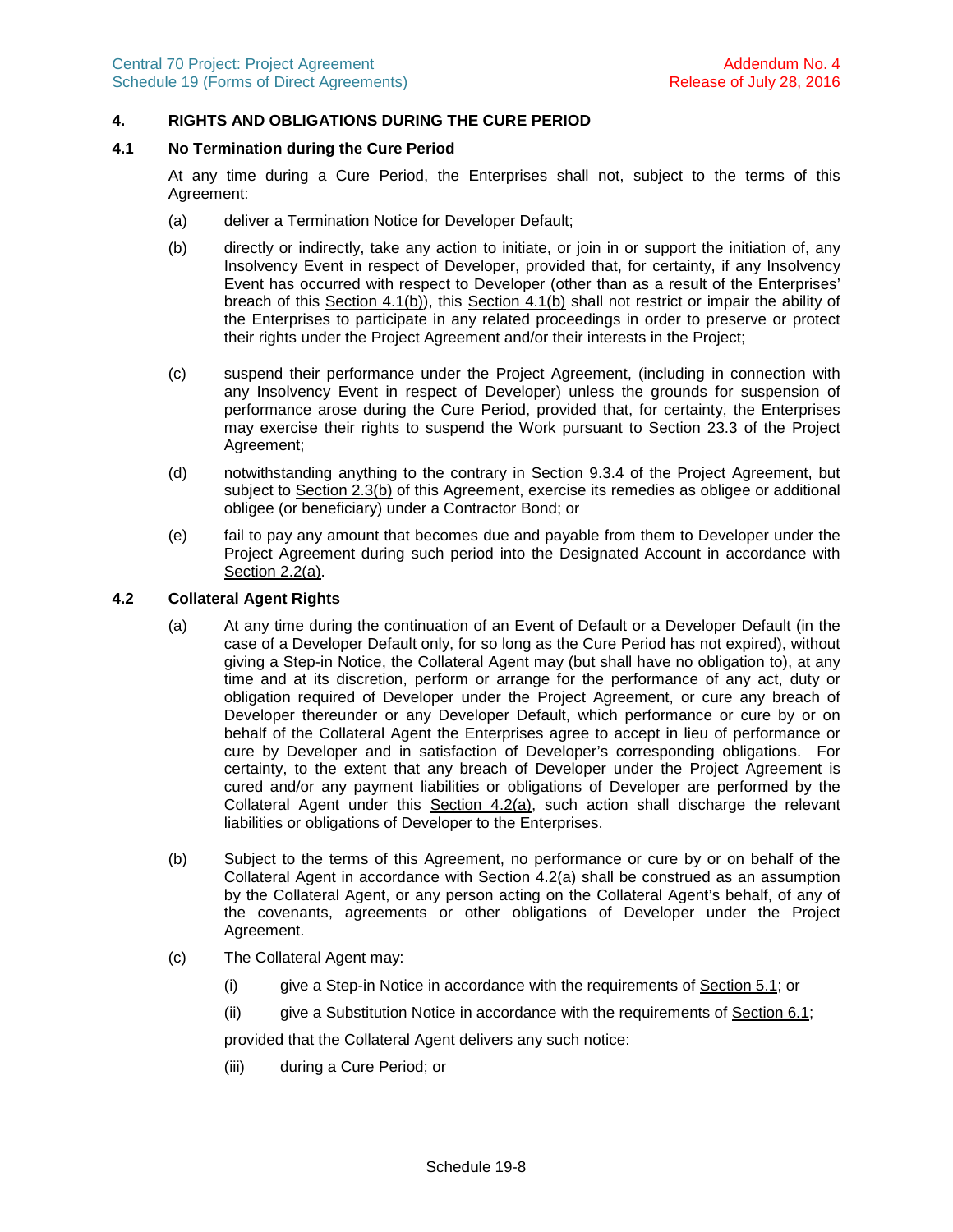(iv) following the occurrence of an ongoing Event of Default that is not also a Developer Default.

### <span id="page-18-6"></span>**5. STEP-IN ARRANGEMENTS**

# **5.1 Step-in Notice**

<span id="page-18-1"></span>If at any time the Collateral Agent proposes that any Person become a joint and several obligor with Developer under the Project Agreement and this Agreement in accordance with the terms hereof (any such Person, a "Step-in Entity"), the effectiveness of such arrangement shall be conditional upon:

- <span id="page-18-2"></span>(a) the Collateral Agent giving a notice ("Step-in Notice") to the Enterprises, at any time that such notice delivery is permitted pursuant to Section [4.2\(c\)](#page-17-2), requesting the Enterprises' consent to the proposed Step-in Entity;
- (b) the Enterprises' approval (or deemed approval) of the identity of the proposed Step-in Entity pursuant to Section [5.2;](#page-18-3) and
- <span id="page-18-3"></span>(c) the proposed Step-in Entity executing a Step-in Entity Accession Agreement in accordance with Section [5.3](#page-18-0).

### **5.2 Grounds for Refusing Approval of Proposed Step-in Entity**

- (a) The Enterprises shall not be entitled to withhold their approval of any proposed Step-in Entity that is the subject of a Step-in Notice unless:
	- (i) the proposed Step-in Entity is disqualified, suspended or debarred, or subject to a proceeding to suspend or debar it, from bidding, proposing or contracting with any state-level, interstate or Federal Governmental Authority;
	- (ii) the proposed step-in is prohibited by statute, law or regulation; or
	- (iii) there is any outstanding Developer Default numbered (17) in Section 32.1.1 that has not been remedied or waived on or prior to the date of the Step-in Notice.
- <span id="page-18-4"></span>(b) The Enterprises shall be deemed to have approved any proposed Step-in Entity that is the subject of a Step-in Notice:
	- (i) in the case of any entity that is the Collateral Agent, a Lender or any of their respective Affiliates (including an entity wholly owned by a Lender or group of Lenders), on the fifth Working Day after the date on which the Enterprises receive the relevant Step-in Notice if the Enterprises have not responded to such notice within such period of time; and
	- (ii) in all other cases, on the  $15<sup>th</sup>$  Working Day after the date on which the Enterprises receive the relevant Step-in Notice if the Enterprises have not responded to such notice within such period of time.

## **5.3 Step-in Date**

<span id="page-18-0"></span>If the Enterprises approve (or, pursuant to Section [5.2\(b\),](#page-18-4) are deemed to approve) a Step-in Entity pursuant to Section 5.2, the Step-in Entity shall be deemed to become a party to the Project Agreement and this Agreement on and from the date it executes a duly completed Step-in Entity Accession Agreement, substantially in the form attached hereto as **Exhibit A**, and submits it to Enterprises (the "Step-in Date").

#### **5.4 Rights and Obligations on Step-in**

- <span id="page-18-5"></span>(a) On and from the Step-in Date and during the Step-in Period, the Step-in Entity shall be:
	- (i) jointly and severally entitled to exercise and enjoy the rights and powers expressed to be assumed by or granted to Developer under the Project Agreement;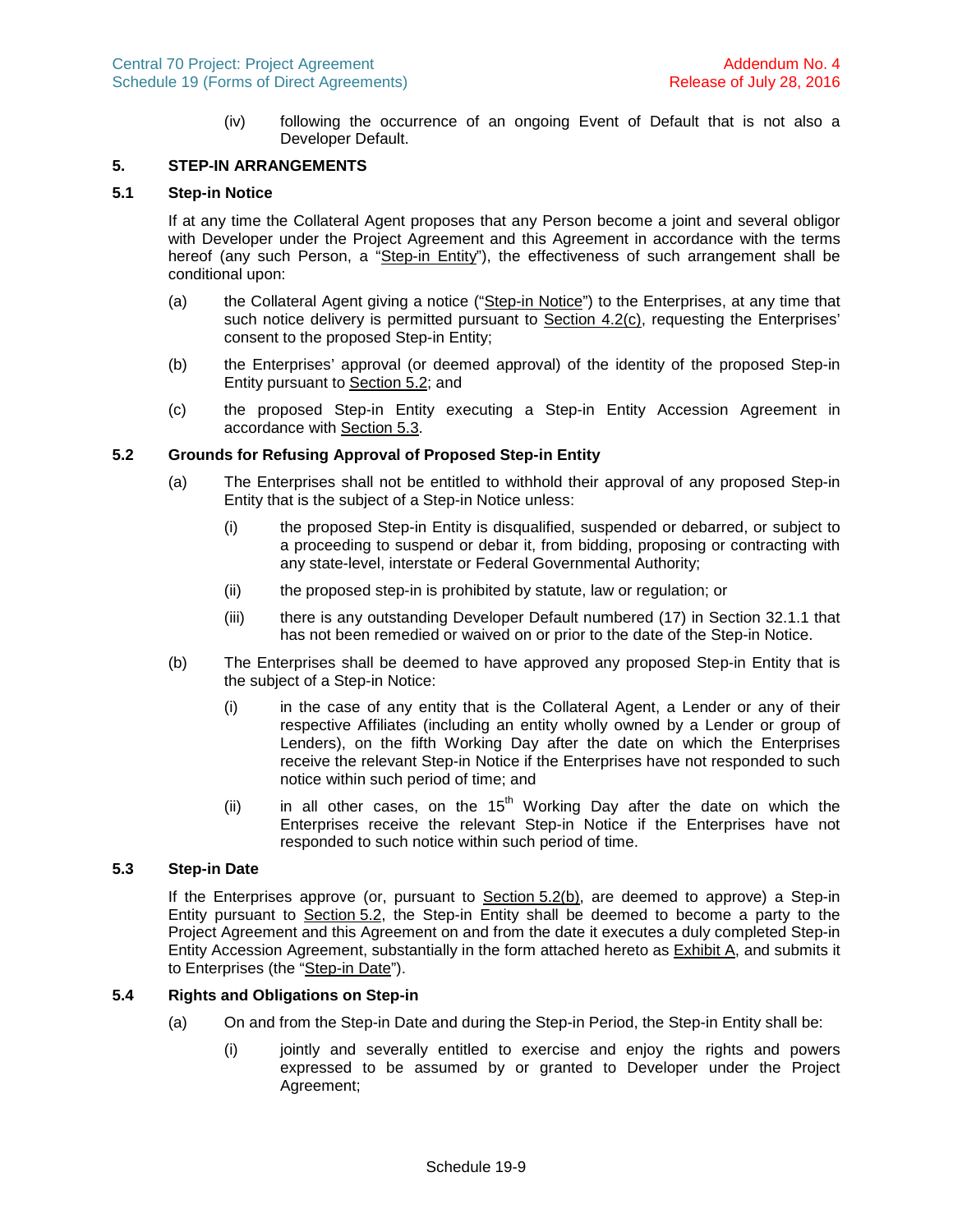- (ii) entitled to exercise and enjoy the rights and powers expressed to be assumed by or granted to a Step-in Entity under this Agreement; and
- (iii) jointly and severally liable with Developer for the payment of all sums due from Developer under or arising out of the Project Agreement on or after the Step-in Date and for the performance of all of Developer's obligations (including payment obligations) under or arising out of the Project Agreement on or after the Step-in Date.
- <span id="page-19-1"></span><span id="page-19-0"></span>(b) Without prejudice to Section [8,](#page-23-0) during the Step-in Period:
	- (i) the Enterprises undertake:
		- (A) not to deliver a Termination Notice for Developer Default, unless the grounds for the termination arose during the Step-in Period as a result of the occurrence of a new Developer Default (subject to the expiry of the Cure Period applicable to such new Developer Default without such Developer Default having been cured);
		- (B) not to, directly or indirectly, take any action to initiate, or join in or support the initiation of, any Insolvency Event in respect of Developer, provided that, for certainty, if any Insolvency Event has occurred with respect to Developer (other than as a result of the Enterprises' breach of this Section [5.4\(b\)\(i\)\(B\)](#page-19-0)), this Section [5.4\(b\)\(i\)\(B\)](#page-19-0) shall not restrict or impair the ability of the Enterprises to participate in any related proceedings in order to preserve or protect their rights under the Project Agreement and/or their interests in the Project;
		- (C) not to suspend their performance under the Project Agreement, (including in connection with any Insolvency Event in respect of Developer) unless the grounds for suspension of performance arose during the Step-in Period, provided that, for certainty, the Enterprises may exercise their rights to suspend the Work pursuant to Section 23.3 of the Project Agreement;
		- (D) notwithstanding anything to the contrary in Section 9.3.4 of the Project Agreement, but subject to Section [2.3\(b\)](#page-15-2) of this Agreement, not to exercise its remedies as obligee or additional obligee (or beneficiary) under a Contractor Bond; and
		- (E) to continue to make payments required to be made to Developer under the Project Agreement to the Designated Account;
	- (ii) the Enterprises shall owe their obligations under the Project Agreement to Developer and any Step-in Entity jointly, provided, that:
		- (A) subject to Section [5.4\(b\)\(ii\)\(B\)](#page-19-1), the performance of such obligations by the Enterprises in favor of either Developer or such Step-in Entity shall be a good and effective discharge of such obligations under the Project Agreement or this Agreement, as the case may be; and
		- (B) the Collateral Agent shall be entitled at any time by notice to the Enterprises to direct (such direction being binding on the Collateral Agent, the Enterprises and Developer) that, at all times thereafter while such Step-in Entity is deemed to be a party to the Project Agreement and this Agreement and subject to any further notice from the Collateral Agent, such Step-in Entity shall be solely entitled to make any decisions, to give any directions, approvals or consents, to receive any payments or otherwise to deal with the Enterprises in the place of Developer under the Project Agreement and this Agreement.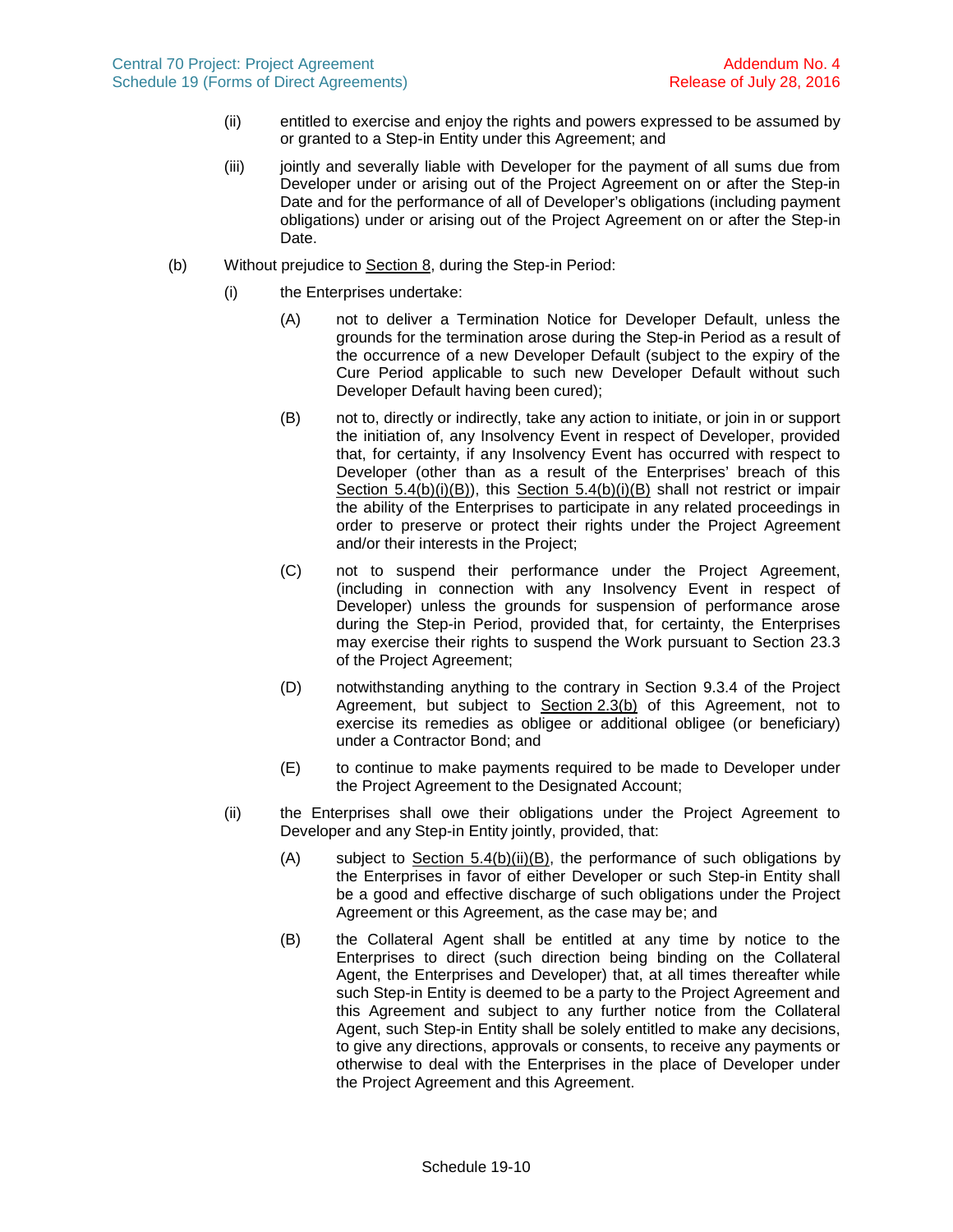(c) Developer shall not be relieved from any of its obligations under the Project Agreement, whether arising before or after the Step-in Date, by reason of the Step-in Entity becoming a party to the Project Agreement pursuant to a Step-in Entity Accession Agreement.

# **5.5 Step Out**

- <span id="page-20-4"></span><span id="page-20-0"></span>(a) A Step-in Entity may, at any time, by giving not less than 30 Calendar Days' prior notice ("Step-out Notice") to the Enterprises, terminate its obligations to the Enterprises under the Project Agreement and this Agreement. Upon the expiry of such notice, the Step-in Entity shall no longer be deemed to be a party to the Project Agreement and this Agreement and shall (subject to Section [5.5\(b\)](#page-20-3)) be released from all such obligations. The obligations of the Enterprises to the Step-in Entity in such capacity under the Project Agreement and this Agreement shall also terminate upon the expiry of such notice.
- <span id="page-20-6"></span><span id="page-20-3"></span>(b) Nothing in this Section [5.5](#page-20-4) shall have the effect of releasing a Step-in Entity from any liability that relates to the performance or non-performance of the Project Agreement or this Agreement by Developer or such Step-in Entity during the Step-in Period.

### **6. SUBSTITUTION PROPOSALS**

## **6.1 Notice of Proposed Substitute**

<span id="page-20-1"></span>If at any time the Collateral Agent proposes to require Developer to assign its rights and transfer its obligations under the Project Agreement and this Agreement to a Person (a "Substitute") designated by the Collateral Agent (whether by mutual agreement or enforcement of rights under the Financing Documents), the effectiveness of such assignment and transfer shall be conditional upon:

- <span id="page-20-2"></span>(a) the Collateral Agent giving a notice (a "Substitution Notice") to the Enterprises, at any time that such notice delivery is permitted pursuant to Section [4.2\(c\)](#page-17-2), requesting their approval of the proposed Substitute;
- (b) the Enterprises' approval of the identity of the proposed Substitute pursuant to Section [6.2](#page-20-5) to the extent required thereunder; and
- <span id="page-20-5"></span>(c) the proposed Substitute executing a Substitute Accession Agreement in accordance with Section [7.1](#page-22-0).

### **6.2 Grounds for Refusing Approval**

- (a) The Enterprises shall not be entitled to withhold, or (where the Enterprises are otherwise entitled to withhold approval) make subject to the condition of the provision of additional security or other arrangements, their approval of any proposed Substitute that is the subject of a Substitution Notice, unless:
	- (i) the proposed Substitute is disqualified, suspended or debarred, or subject to a proceeding to suspend or debar it, from bidding, proposing or contracting with any state-level, interstate or Federal Governmental Authority;
	- (ii) the proposed substitution is prohibited by statute, law or regulation;
	- (iii) after the proposed substitution, the Substitute's ability to perform its obligations as Developer under the Project Agreement would be insufficient to ensure performance of such obligations under the Project Agreement, a determination as to which the Enterprises may base upon or take into account (A) the legal capacity, power and authority of the Substitute to become a party to, and perform the obligations of Developer under the Project Agreement and/or (B) the resources (including committed financial resources), past performance, relevant experience and proposed subcontracting arrangements of the proposed Substitute and, if applicable, of its proposed Subcontractors, in light of the then current performance requirements under the Project Agreement; or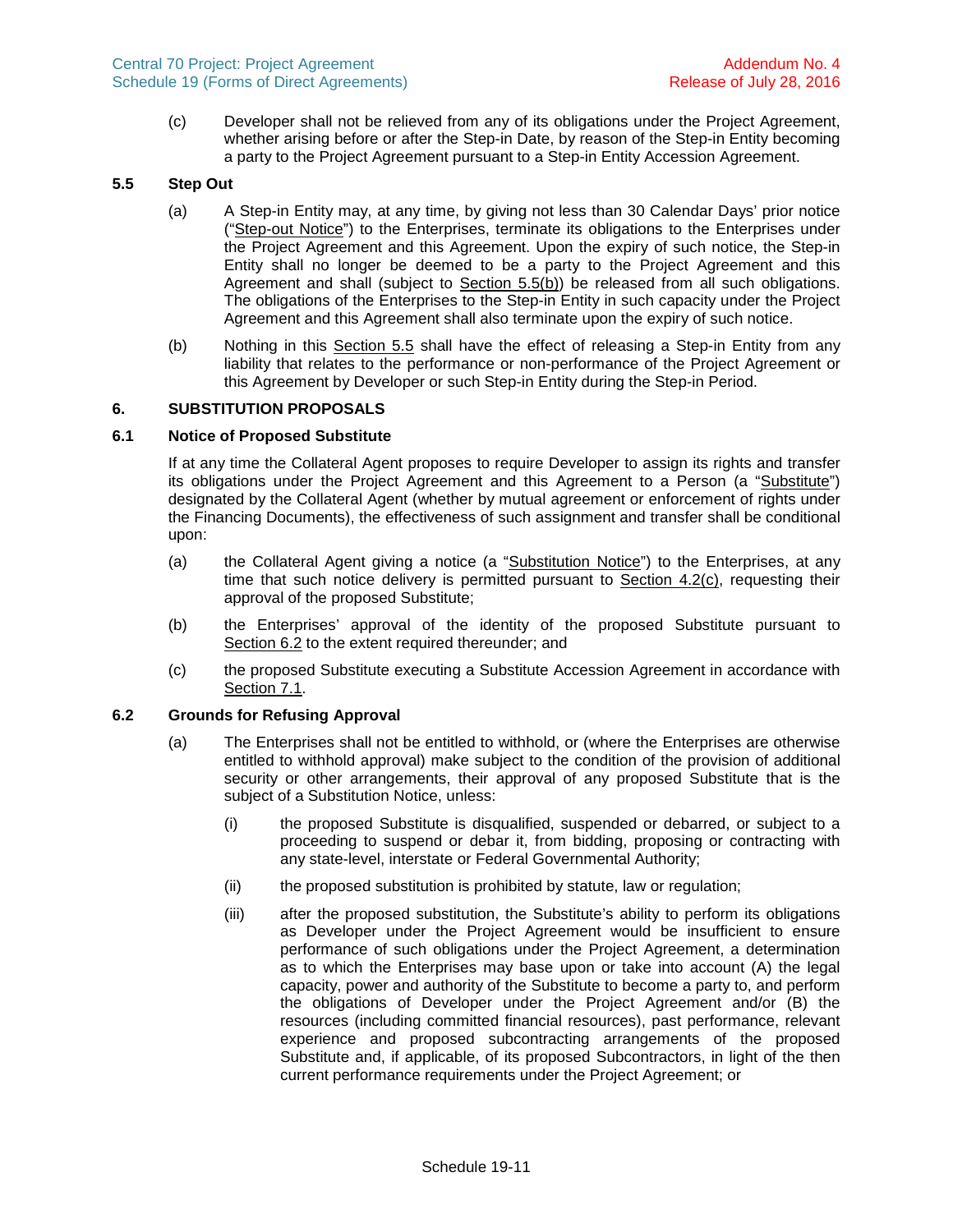- (iv) subject to Section [7.4](#page-22-1), there are outstanding Developer Defaults or breaches of the Project Agreement that have been previously notified by the Enterprises to the Collateral Agent, that either:
	- (A) have not, to the reasonable satisfaction of the Enterprises, been remedied or waived prior to the  $30<sup>th</sup>$  Calendar Day after the date on which the Enterprises receive the information required pursuant to Section [6.3](#page-21-0); or
	- (B) if not so remedied or waived, are not the subject of a plan approved by the Enterprises (such approval not to be unreasonably withheld, conditioned or delayed) specifying:
		- (I) subject to Section  $6.2(a)(iv)(B)(II)$ , the remedial action that the Substitute shall take after the Substitution Effective Date in order to remedy each such Developer Default or breach; and
		- (II) with respect to any such Developer Default or breach that is incapable of being cured by the proposed Substitute, the action the Substitute shall take after the Substitution Effective Date in order to mitigate the material adverse effects (if any) of such Developer Default or breach on or in relation to the Project and to prevent such Developer Default or breach (if capable of repetition) from occurring in the future.
- <span id="page-21-1"></span>(b) The Enterprises shall be deemed to have approved any proposed Substitute that is the subject of a Substitution Notice on the  $30<sup>th</sup>$  Calendar Day after the date on which the Enterprises receive the information required pursuant to Section [6.3](#page-21-0) if the Enterprises have not responded to such notice within such period of time.

# **6.3 Provision of Information**

<span id="page-21-0"></span>The Collateral Agent shall promptly provide to the Enterprises such information in relation to (i) a proposed Substitute and (ii) any Person who it is proposed shall enter into a material Subcontract with the proposed Substitute in relation to the Project, as the Enterprises shall reasonably require to enable them to make their determination whether or not to provide their approval of the Substitute pursuant to Section [6.2](#page-20-5), including:

- (a) the name and address of the proposed Substitute;
- (b) unless such proposed Substitute is a publicly traded entity, the names of the proposed Substitute's shareholders or members together with the share capital or partnership or membership interests, as the case may be, held by each of them;
- (c) the manner in which the proposed Substitute will be financed and the extent to which such financing is committed (to the extent relevant);
- (d) copies of the proposed Substitute's financial statements (audited, if available) for its three most recent financial years (or such shorter period as such entity has been in existence) or, in the case of a special purpose company, its opening balance sheet;
- (e) a copy of the proposed Substitute's organizational documents; and
- (f) details of the resources available to the proposed Substitute and the proposed Substitute's qualifications, experience and technical competence to perform the obligations of Developer under the Project Agreement, including the names, qualifications, experience and technical or other professional competence of the proposed Substitute's directors and any key personnel who will have responsibility for the day-to-day management of its participation in the Project.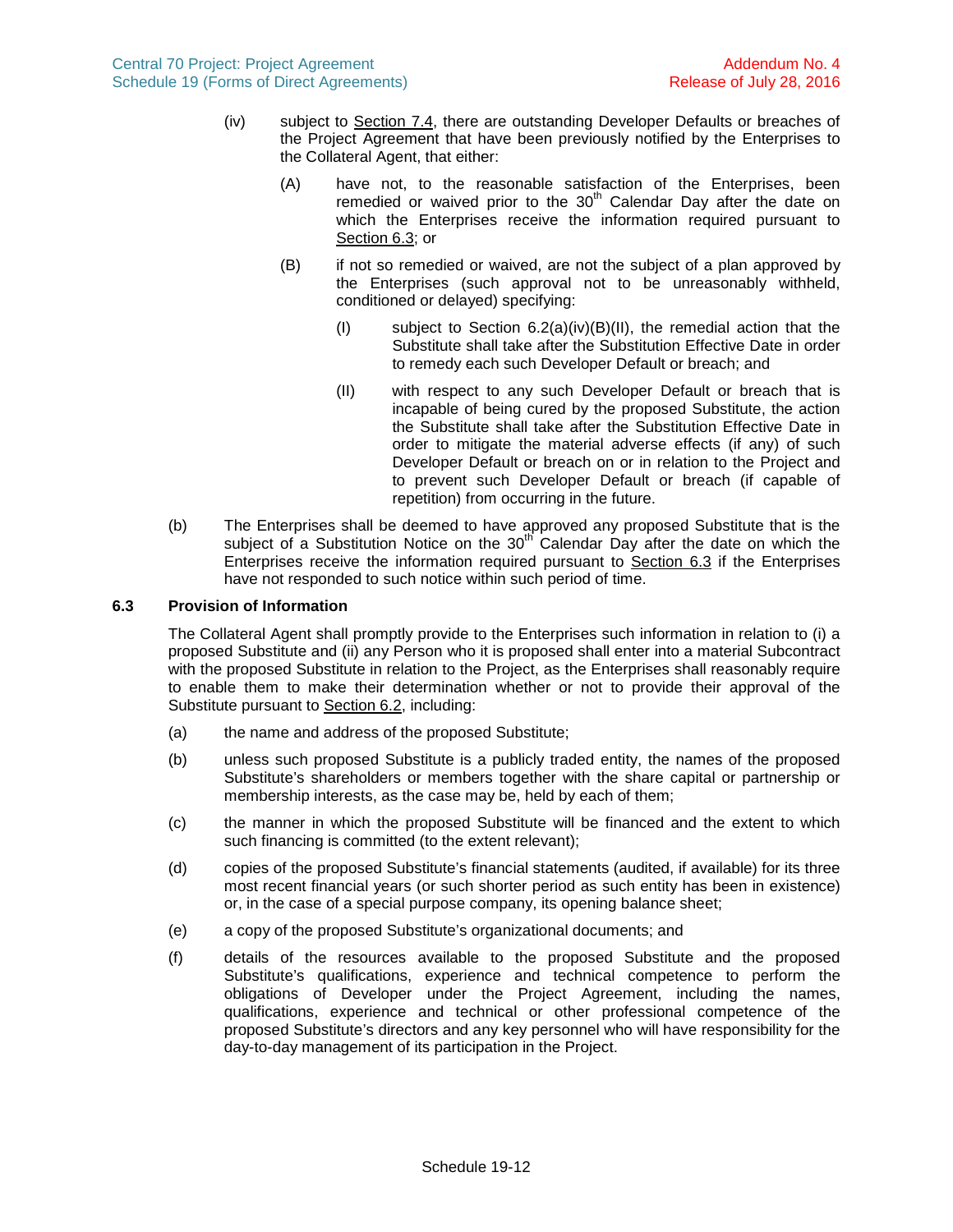# <span id="page-22-4"></span>**7. SUBSTITUTION**

## **7.1 Substitution Effective Date**

<span id="page-22-0"></span>If the Enterprises approve (or, pursuant to Section 6.2(b), are deemed to approve) a proposed Substitute pursuant to Section [6](#page-20-6).2, the Substitute shall execute a duly completed Substitute Accession Agreement substantially in the form set out in Exhibit B to this Agreement and submit it to the Enterprises (with a copy to the Colorado State Controller and the other parties to this Agreement). Such agreement shall become effective on and from the earlier of (a) the date on which the Colorado State Controller countersigns the Substitute Accession Agreement and (b) the date that is 10 Calendar Days after the date on which the Colorado State Controller receives the completed Substitute Accession Agreement from Developer (the "Substitution Effective Date").

### **7.2 Effectiveness of Substitution**

On and from the Substitution Effective Date:

- <span id="page-22-3"></span>(a) the Substitute shall become a party to the Project Agreement and this Agreement in place of Developer;
- (b) Developer shall be immediately released from its obligations arising under, and cease to be a party to, the Project Agreement and this Agreement;
- (c) the Substitute shall exercise and enjoy the rights and perform the obligations of Developer under the Project Agreement and this Agreement, including, without limitation, any and all undischarged obligations of Developer that were the subject of any plan approved by the Enterprises pursuant to Section [6.2\(a\)\(iv\)\(B\)\(II\)](#page-21-1); and
- (d) the Enterprises shall owe their obligations (including any undischarged obligations of the Enterprises that were otherwise required to be performed by the Enterprises prior to the Substitution Effective Date) under the Project Agreement and this Agreement to such Substitute in place of (i) Developer and (ii) if a Step-in Date has previously occurred, any Step-in Entity.

### **7.3 Facilitation of Transfer**

<span id="page-22-1"></span>The Enterprises shall use Reasonable Efforts to facilitate the transfer to the Substitute of Developer's obligations under the Project Agreement and this Agreement.

### **7.4 Settlement of Outstanding Financial Liabilities**

- <span id="page-22-2"></span>(a) The Substitute shall pay to the Enterprises any amount due from Developer to the Enterprises under the Project Agreement and this Agreement as of the Substitution Effective Date within 30 Calendar Days after such Substitution Effective Date (or, if later, within 30 Calendar Days after the date of notice from the Enterprises to the Substitute of such amount).
- (b) If the Substitute fails to satisfy its obligations pursuant to Section [7.4\(a\),](#page-22-2) the Enterprises shall be entitled to exercise their rights under the Project Agreement in respect of the amount so due and unpaid.

### **7.5 Consequences of Substitution**

On and from the Substitution Effective Date:

(a) subject to Section [7.4](#page-22-1) and the Substitute's obligation to perform any and all undischarged obligations of Developer that were the subject of any plan approved by the Enterprises pursuant to Section [6.2\(a\)\(iv\)\(B\)\(II\)](#page-21-1), any right of termination under the Project Agreement or this Agreement or any other right under the Project Agreement or this Agreement previously suspended by virtue of Section [4.1](#page-17-3) and/or Section [5.4](#page-18-5) shall be of no further effect and the Enterprises shall not be entitled to terminate either the Project Agreement or this Agreement by virtue of any act, omission or circumstance (including any breach, Developer Default, Noncompliance Points, Construction Closure Deductions or Operating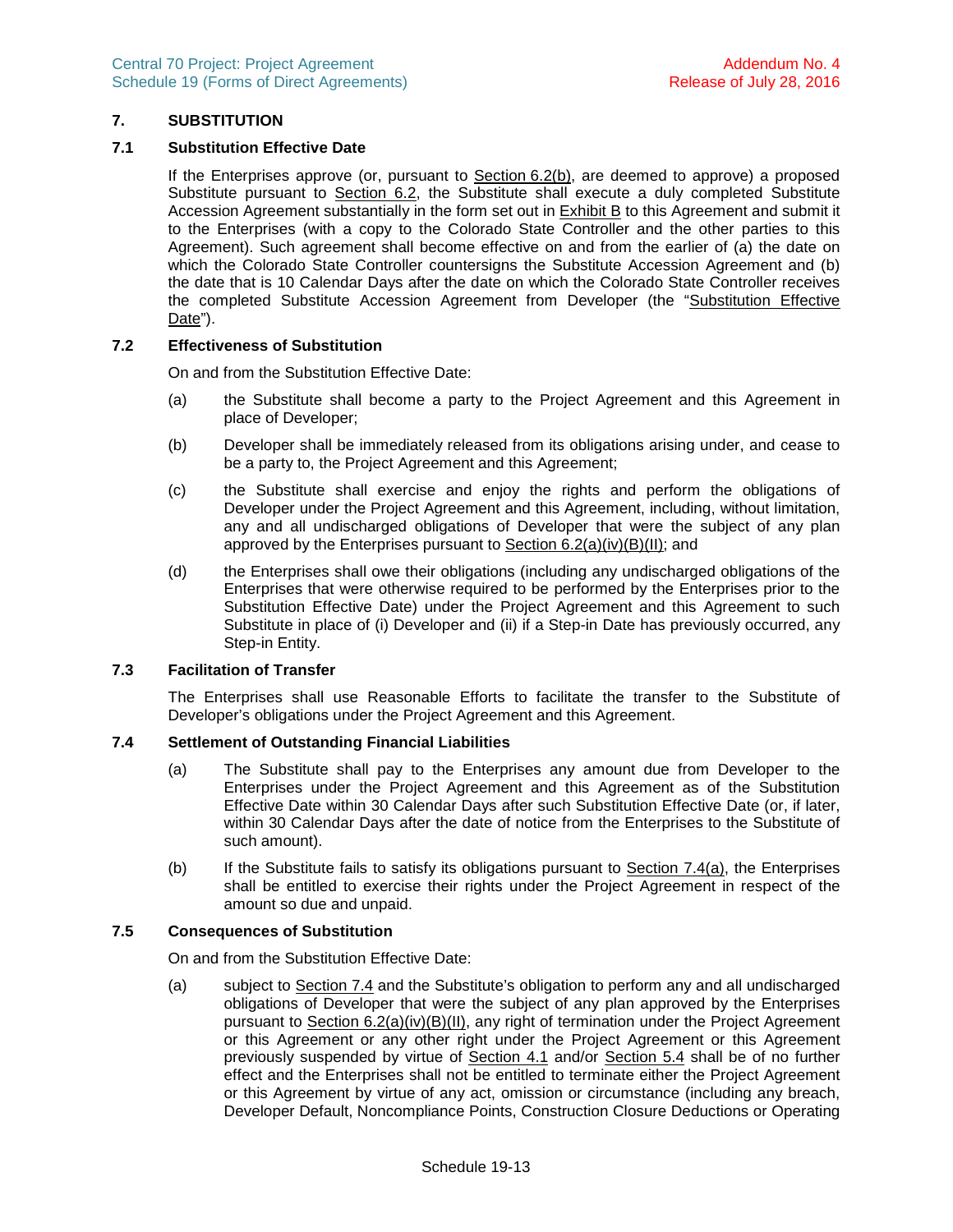Period Closure Deductions) that occurred or accrued prior to the Substitution Effective Date:

- (b) if any Step-in Entity is a party to or has any obligations under the Project Agreement or this Agreement on the Substitution Effective Date, such Step-in Entity shall cease to be a party thereto and hereto and shall be discharged from all obligations thereunder and hereunder; and
- <span id="page-23-2"></span>(c) the Enterprises, the Collateral Agent and the Substitute (replacing Developer as a party) (each acting reasonably) shall enter into a direct agreement on substantially the same terms as this Agreement.

# **8. REINSTATEMENT OF REMEDIES**

- <span id="page-23-0"></span>If:
- (a) an Enterprise Notice has been given;
- (b) the Developer Default that is the subject-matter of such notice is continuing and has not been remedied or waived by the Enterprises; and
- (c) either:
	- (i) no Step-in Entity or Substitute becomes a party to the Project Agreement and thisAgreement pursuant to Section  $5.3$  or  $7.2(a)$ , as applicable, prior to the relevant Cure Period Completion Date; or
	- (ii) a Step-in Entity becomes a party to the Project Agreement and this Agreement pursuant to Section [5.3](#page-18-0), as applicable, prior to the relevant Cure Period Completion Date, but the Step-in Period relating to such Step-in Entity ends without a Substitute becoming a party thereto and hereto,

then, on and from the relevant Cure Period Completion Date, the Enterprises shall be entitled to:

- (iii) act upon any and all grounds for termination available to it in relation to the Project Agreement in respect of any Developer Defaults that have not been remedied or otherwise waived by the Enterprises;
- (iv) pursue any and all available claims and exercise any and all available remedies against Developer; and
- (v) if and to the extent that they are then entitled to do so under the Project Agreement, take, initiate, join in or support any action of the type referred to in Section [4.1\(b\)](#page-17-0).

# **9. REJECTION OF THE PROJECT AGREEMENT IN BANKRUPTCY OR INSOLVENCY PROCEEDINGS**

- <span id="page-23-1"></span>(a) If the Project Agreement is rejected by a trustee or debtor-in-possession, or terminated, as a result of any Insolvency Event involving Developer and, within 150 Calendar Days after such rejection or termination, the Collateral Agent shall so request and shall certify in writing to the Enterprises that the Collateral Agent or the Collateral Agent's Substitute intends to perform the obligations of Developer as and to the extent required under the Project Agreement, the Enterprises shall execute and deliver to the Collateral Agent (or, subject to prior compliance with the provisions of, and procedures set out in, Sections [6](#page-20-6) and [7,](#page-22-4) any permitted Substitute) a new project agreement. Such new project agreement shall be on the same terms and conditions as the Project Agreement, except with respect to any obligations that have been fulfilled by Developer or by any party acting on behalf of or stepping-in for Developer prior to such rejection or termination. References in this Agreement to the "Project Agreement" shall be deemed also to refer to any such new project agreement as executed.
- (b) The effectiveness of any new project agreement referred to in **Section [9\(a\)](#page-23-1)** shall be conditional upon the Collateral Agent first reimbursing the Enterprises in respect of their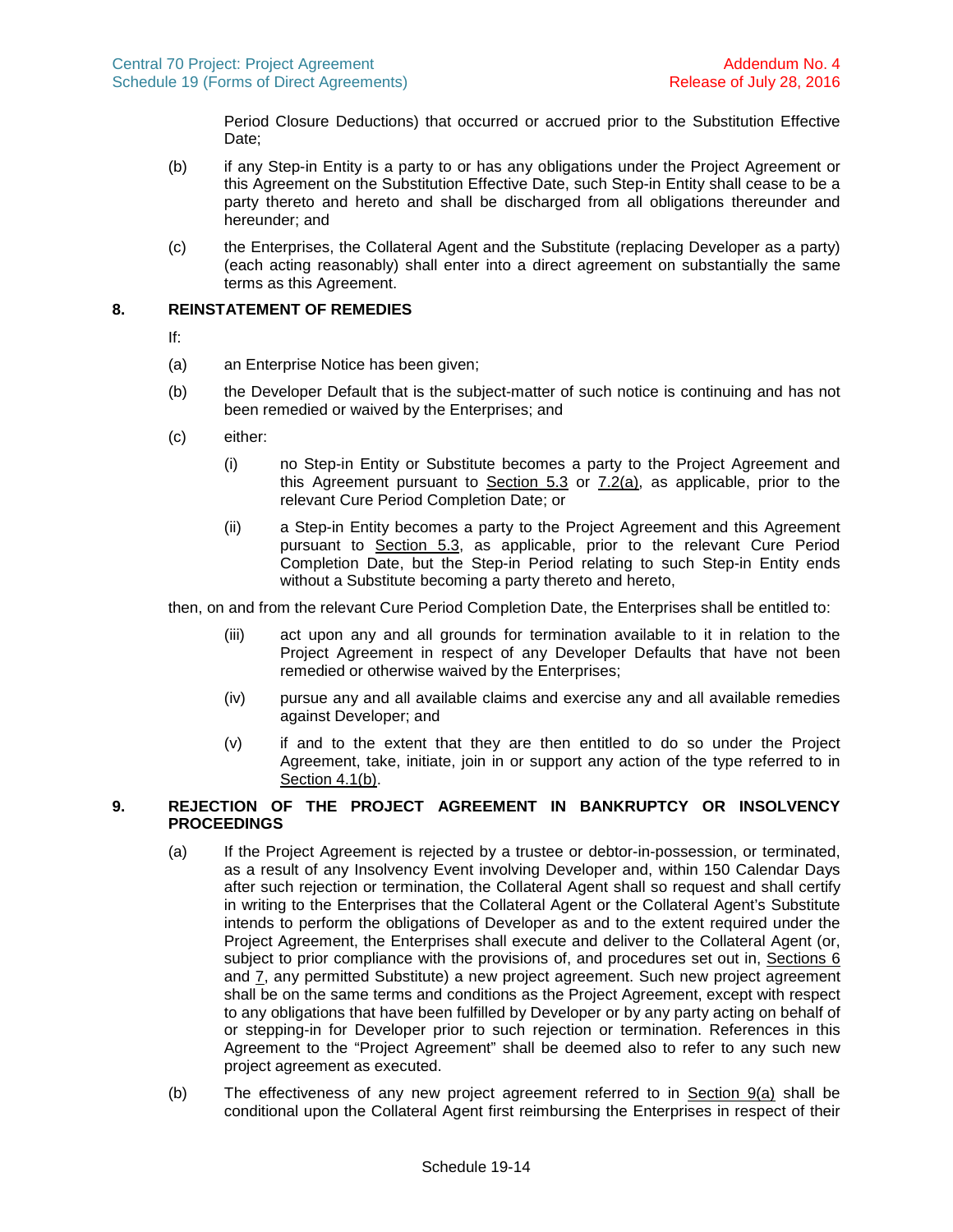costs incurred in connection with the execution and delivery of such new project agreement.

# **10. TERMINATION OF THIS AGREEMENT**

This Agreement shall remain in effect until the earliest to occur of:

- (a) the date on which all of the obligations of Developer under the Financing Documents have been irrevocably discharged in full to the satisfaction of the Collateral Agent;
- (b) the date on which all of the parties' respective obligations and liabilities under the Project Agreement and this Agreement have expired or have been satisfied in accordance with the terms of the same; and
- (c) any assignment and transfer to a Substitute has occurred pursuant to Sections [6](#page-20-6)and [7](#page-22-4) and the Enterprises, the Collateral Agent and the Substitute shall have entered into a direct agreement pursuant to Section [7.5\(c\)](#page-23-2).

#### **11. PRESERVATION OF FUNDS**

The Collateral Agent acknowledges the provisions of Section 25.5 (*Reinstatement*) of, and Section 4 of Schedule 12 (*Handback Requirements*) to, the Project Agreement.

# **12. COMPETING STEP-IN RIGHTS**

### **12.1 Forbearance**

<span id="page-24-2"></span>Notwithstanding any provision in any Principal Subcontractor Direct Agreement to the contrary, the Enterprises agree that they shall not exercise any rights of step-in, novation or other similar rightsthey may have under any such Principal Subcontractor Direct Agreement until[:](#page-24-0) $6$ 

- (a) the Project Agreement has been terminated (other than pursuant to an assignment or transfer to a Substitute pursuant to Sections [6](#page-20-6)and [7\)](#page-22-4) or expired;
- (b) any relevant period under any Lenders' Subcontract Direct Agreement during which the Collateral Agent is entitled to either exercise or procure the exercise of rights of step-in, novation, transfer or any similar right thereunder has expired; or
- (c) if the Collateral Agent has exercised or procured the exercise of any such rights of stepin, novation, transfer or any similar right, the date of any step-out or similar event (howsoever defined) under the relevant Lenders' Subcontract Direct Agreement has occurred pursuant to which the Collateral Agent (on behalf of the Lenders) has voluntarily ceased to exercise such novation, transfer or similar rights.

#### **12.2 Expiry of Lender Rights**

- <span id="page-24-3"></span><span id="page-24-1"></span>(a) The Collateral Agent shall notify the Enterprises promptly after the date on which the Collateral Agent either:
	- (i) has determined (and the Collateral Agent shall so certify in such notice) that the Collateral Agent has exhausted all of its direct or indirect legal rights and remedies pursuant to the Financing Documents or a Principal Subcontract against the related Principal Subcontractor, any guarantor of such Principal Subcontractor's obligations under the relevant Principal Subcontract and any provider of any Contractor Bond that has been provided by such Principal Subcontractor in favor of Developer in accordance with Section 9.3.2.b. of the Project Agreement; or
	- (ii) has determined (A) not to exercise (or to cease exercising) or (B) that, as a result of a release in full of the security interests referred to in Section [2.1\(a\),](#page-14-1) it and the Lenders are no longer entitled to exercise), the same,

<span id="page-24-0"></span><sup>6</sup> These provisions will be adjusted as needed to reflect the terms of the Lenders' Subcontract Direct Agreement(s), e.g., if there is no cure period thereunder.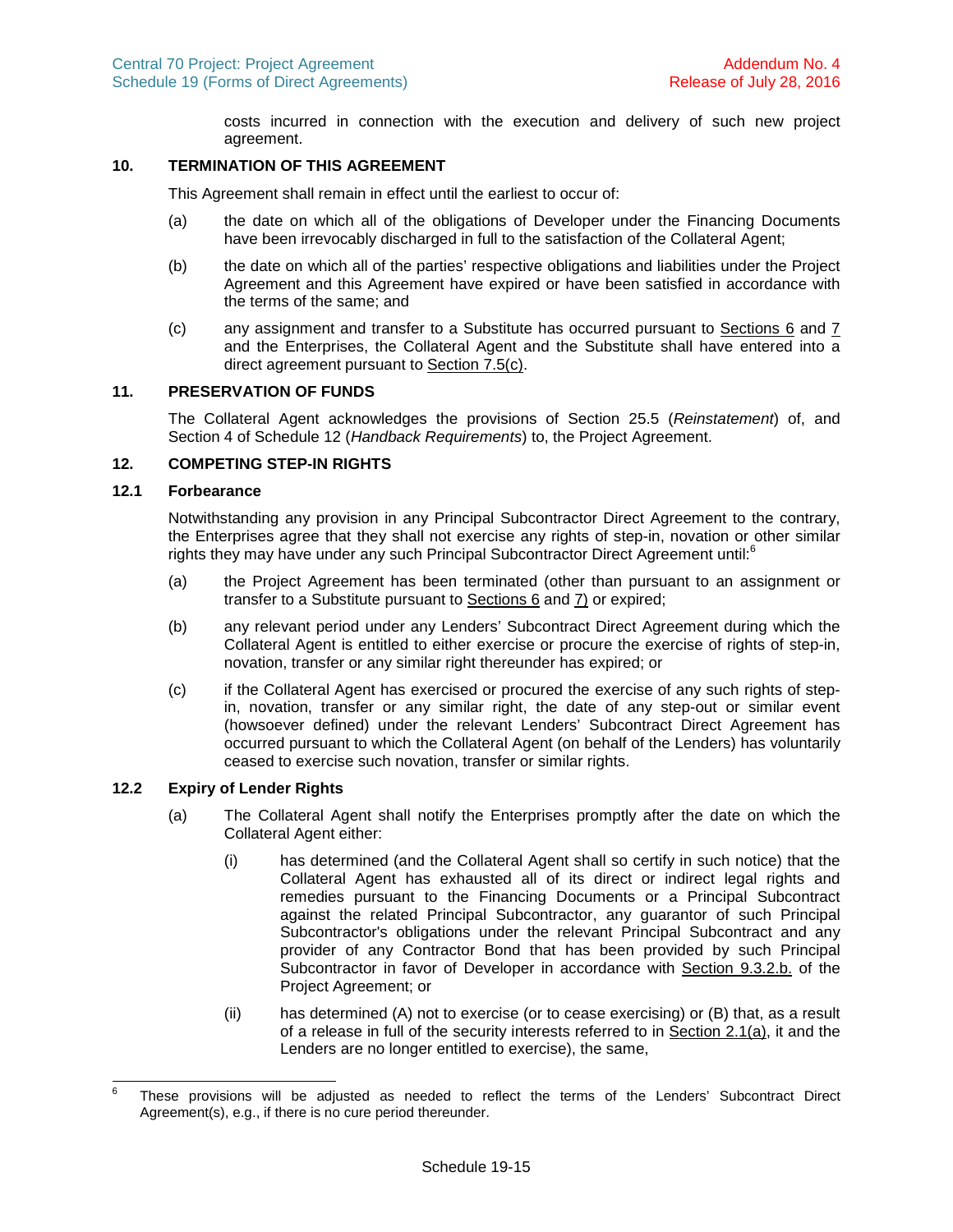it being acknowledged that any determination to exercise, not to exercise or to cease exercising any such legal rights and remedies shall be in the sole discretion of the Collateral Agent acting in accordance with the Financing Documents.

- (b) Following receipt by the Enterprises of a notice from the Collateral Agent pursuant to Section [12.2\(a\)](#page-24-1) (the date of such receipt, the "Subordination Date"), all of the right, title and interest of the Collateral Agent (and each Lender) against:
	- (i) the relevant Principal Subcontractor;
	- (ii) any guarantor of such Principal Subcontractor's obligations under the relevant Principal Subcontract; and
	- (iii) any provider of any Contractor Bond that has been provided by such Principal Subcontractor in favor of Developer in accordance with Section 9.3.2.b. of the Project Agreement,

pursuant to the Financing Documents or any relevant Principal Subcontract, guaranty or Contractor Bond shall be subject and subordinated in all respects to all right, title and interest of the Enterprises pursuant to the relevant Principal Subcontractor Direct Agreement.

<span id="page-25-5"></span>(c) Notwithstanding any provision in any Principal Subcontractor Direct Agreement to the contrary, the Enterprises agree that, prior to the Subordination Date, they shall not exercise any rights or remedies against any Principal Subcontractor under the related Principal Subcontractor Direct Agreement (other than rights of step-in, novation or other similar rights they are permitted to exercise pursuant to Section [12.1\)](#page-24-2).

### **13. REPRESENTATIONS AND WARRANTIES**

## **13.1 Representations and Warranties of Collateral Agent**

- <span id="page-25-4"></span><span id="page-25-0"></span>(a) Each undersigned signatory for the Collateral Agent hereby represents and warrants that he or she (i) is an officer of the Collateral Agent and (ii) has full and complete authority to enter into this Agreement on behalf of the Collateral Agent.
- <span id="page-25-1"></span>(b) The Collateral Agent hereby represents and warrants that the Collateral Agent has full power, right and authority to execute and perform each and all of its obligations under this Agreement.
- (c) The Collateral Agent represents and warrants that this Agreement constitutes a legal, valid and binding obligation of it enforceable against it in accordance with its terms, except as such enforceability may be limited by:
	- (i) applicable bankruptcy, insolvency, reorganization, moratorium or other similar laws affecting the enforcement of creditors' rights generally; and
	- (ii) general principles of equity (regardless of whether such enforceability is considered in a proceeding in equity or at law).
- (d) The representations and warranties in Sections [13.1\(a\)](#page-25-0)and [\(b\)](#page-25-1) are made for the benefit of the Enterprises and Developer for the purpose of inducing the Enterprises and Developer to enter into this Agreement.

### **13.2 Representations and Warranties of Developer**

- <span id="page-25-2"></span>(a) The undersigned signatory for Developer hereby represents and warrants that he or she (i) is an officer of Developer and (ii) has full and complete authority to enter into this Agreement on behalf of Developer.
- <span id="page-25-3"></span>(b) Developer hereby represents and warrants that Developer has full power, right and authority to execute and perform each and all of its obligations under this Agreement.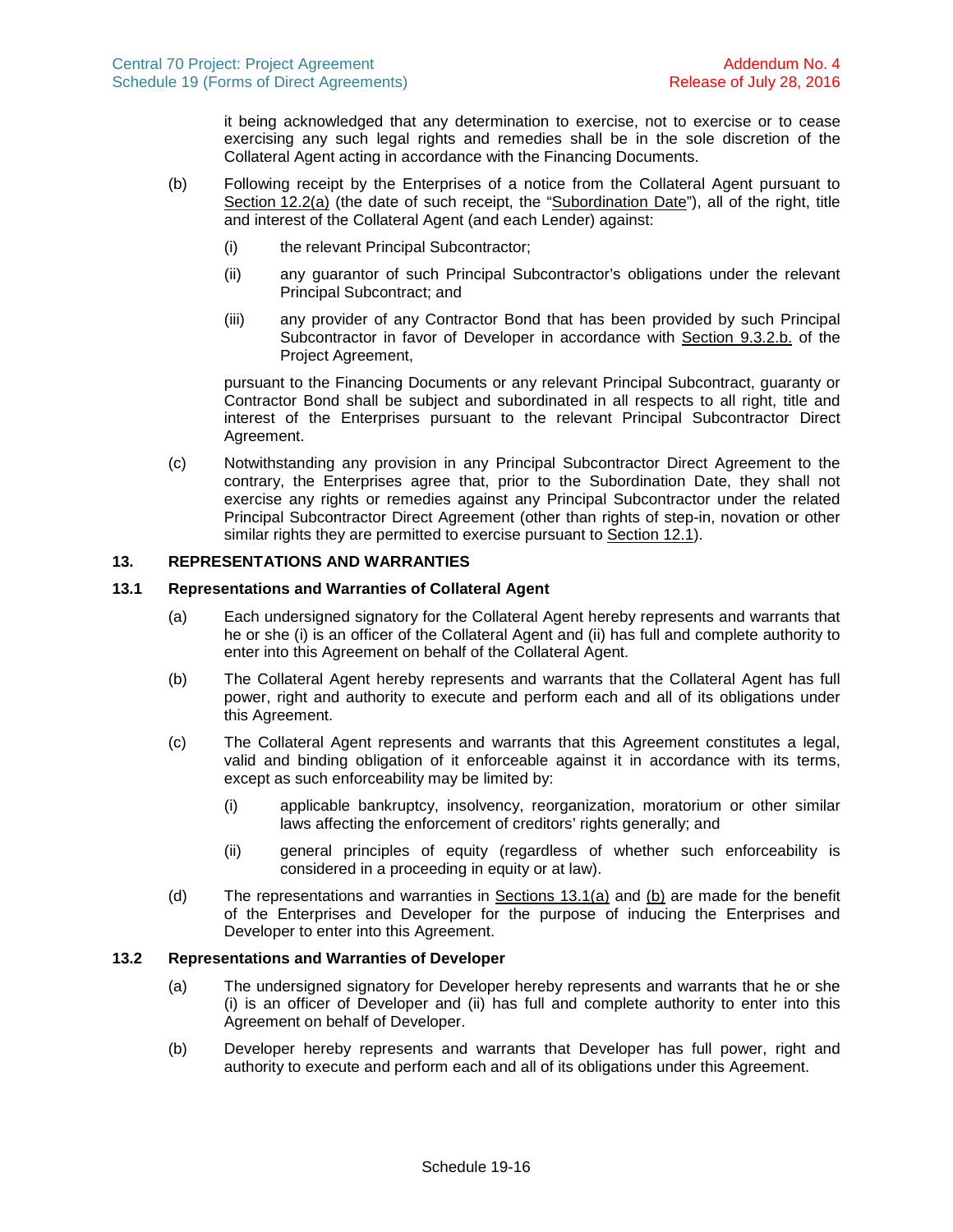(c) The representations and warranties in Sections [13.2\(a\)](#page-25-2)and [\(b\)](#page-25-3) are made for the benefit of the Enterprises and the Collateral Agent for the purpose of inducing the Enterprises and the Collateral Agent to enter into this Agreement.

# **13.3 Representations and Warranties of the Enterprise[s](#page-26-2)<sup>7</sup>**

- <span id="page-26-0"></span>(a) [*Representation as to due authority of the Enterprises' signatories*]
- (b) [*Representation as to power and authority of the Enterprises to execute and perform the Agreement*]
- (c) [*Representation as to execution and delivery by and enforceability against the Enterprises*]
- <span id="page-26-1"></span>(d) Each Enterprise represents and warrants that, as of the date of this Agreement, no Enterprise Default or, to its knowledge, Developer Default has occurred and is continuing, and there exists no event or condition that would, with the giving of notice or passage of time or both, constitute an Enterprise Default or, to its knowledge, a Developer Default.
- (e) The representations and warranties in Sections [13.3\(a\)](#page-26-0)to [\(d\)](#page-26-1) are made for the benefit of the Collateral Agent for the purpose of inducing the Collateral Agent to enter into this Agreement.

# **14. CHOICE OF LAW; JURISDICTION AND VENUE; DISPUTE RESOLUTION**

### **14.1 Choice of Law**

Colorado law, and rules and regulations issued pursuant thereto, shall be applied in the interpretation, execution, and enforcement of this Agreement. Any provision included or incorporated herein by reference which conflicts with said laws, rules, and regulations shall be null and void. Any provision incorporated herein by reference which purports to negate this provision or any other Special Provision set out in Section [15.14](#page-29-0) in whole or in part shall not be valid or enforceable or available in any action at law, whether by way of complaint, defense, or otherwise. Any provision rendered null and void by the operation of this provision shall not invalidate the remainder of this Agreement, to the extent capable of execution.

### **14.2 Jurisdiction and Venue**

All suits or actions related to this Agreement shall be filed and proceedings held in the State and exclusive venue shall be in State or Federal court in the City of Denver, and each party hereto irrevocably waives:

- (a) any objection which it may have at any time to the laying of venue of any such suit, action or proceeding brought in any such court;
- (b) any claim that any such suit, action or proceeding has been brought in an inconvenient forum; and
- (c) the right to object that such court does not have any jurisdiction with respect to such suit, action or proceeding.

<span id="page-26-2"></span><sup>7</sup> **Note to Proposers:** Representations to be included reflecting terms of Enterprise representations to be included in Schedule 2 in a future Addendum.

<span id="page-26-3"></span><sup>8</sup> **Note to Proposers:** The Colorado Attorney General's Office and the Colorado State Controller's Office are considering modifications of this provision (and equivalent provisions set out in this Schedule 19 and the Project Agreement) to more closely align it (and such equivalent provisions) with customary market practice. Any resulting changes will be reflected in a future Addendum.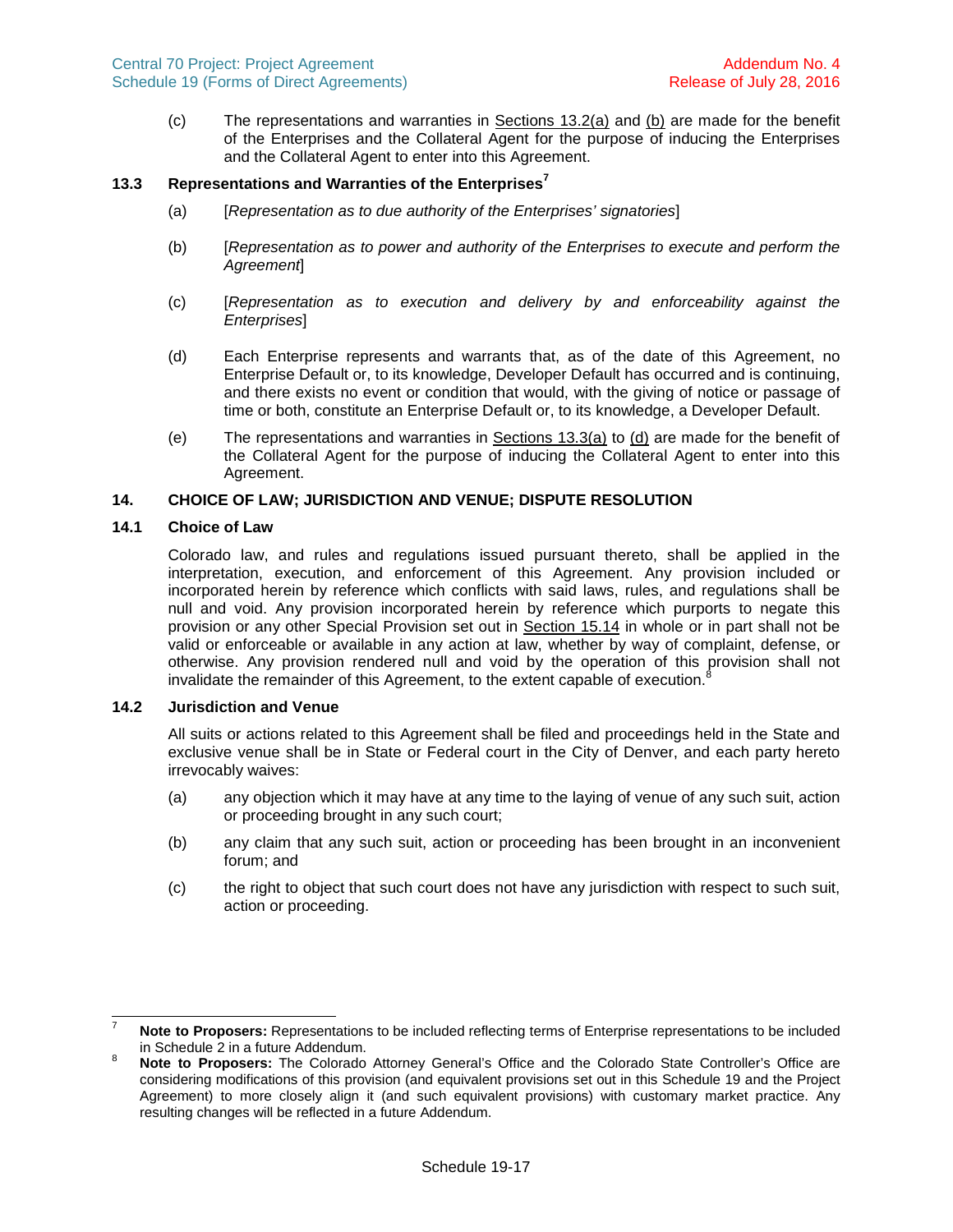### **15. GENERAL PROVISIONS**

#### **15.1 Amendments and Waivers**

- (a) This Agreement may only be amended by a written amendment duly executed by all parties together with, to the extent required by Law, the Colorado State Controller or its designee.
- (b) Except to the extent otherwise expressly provided in this Agreement:
	- (i) any waiver of, or consent to any departure from, the requirements of any provision of this Agreement shall be approved in the discretion of the party giving it and shall be effective only if it is in writing by such party, and only in the specific instance, for the specific time, subject to the specific conditions and for the specific purpose for which it has been given;
	- (ii) no failure on the part of any party to exercise, and no delay in exercising, any right or power under this Agreement shall operate as a waiver of such right or power; and
	- (iii) no single or partial exercise of any right or power under this Agreement, including any right to give or withhold any consent or approval, nor any abandonment or discontinuance of steps to enforce such a right or power, shall preclude or render unnecessary any other or further exercise of such right or the exercise of any other right.
- (c) For certainty, any waiver of any provision of this Agreement made by a party other than the Enterprises that would result in a violation of Part B of Schedule 16 (*Mandatory Terms*) to the Project Agreement shall be null and void unless approved by the Enterprises (in their discretion).

#### **15.2 Successors and Assigns**

- (a) Except to the extent expressly provided hereunder, no party to this Agreement may assign or transfer any part of its rights or obligations hereunder without the prior written consent of the other parties, provided that the Collateral Agent may assign or transfer its rights and obligations hereunder in accordance with the terms of this Agreement to a successor Collateral Agent in accordance with the Financing Documents (in connection with which, the Enterprises agree to enter into a new direct agreement with the successor Collateral Agent on terms that are substantially the same as those of this Agreement).
- (b) This Agreement shall be binding upon and inure to the benefit of the parties hereto and their respective successors and permitted assigns.

#### **15.3 Severability**

- (a) If any provision (or part of any provision) of this Agreement is ruled invalid by a court having proper jurisdiction, then the parties shall:
	- (i) promptly meet and negotiate a substitute for such provision or part thereof which shall, to the greatest extent legally permissible, effect the original intent of the parties; and
	- (ii) if necessary or desirable, and to the extent the parties agree to do so, apply to the court which declared such invalidity for an interpretation of the invalidated provision (or part thereof) to guide the negotiations.
- (b) If any provision (or part of any provision) of this Agreement shall, for any reason, be held to be invalid, illegal, or unenforceable in any respect, such provision (or part thereof) shall not affect the validity, legality and enforceability of any other provision of (or the other part of such provision) or any other documents referred to in this Agreement, and this Agreement shall be construed as if such invalid, illegal, or unenforceable provision (or part thereof) had never been contained herein.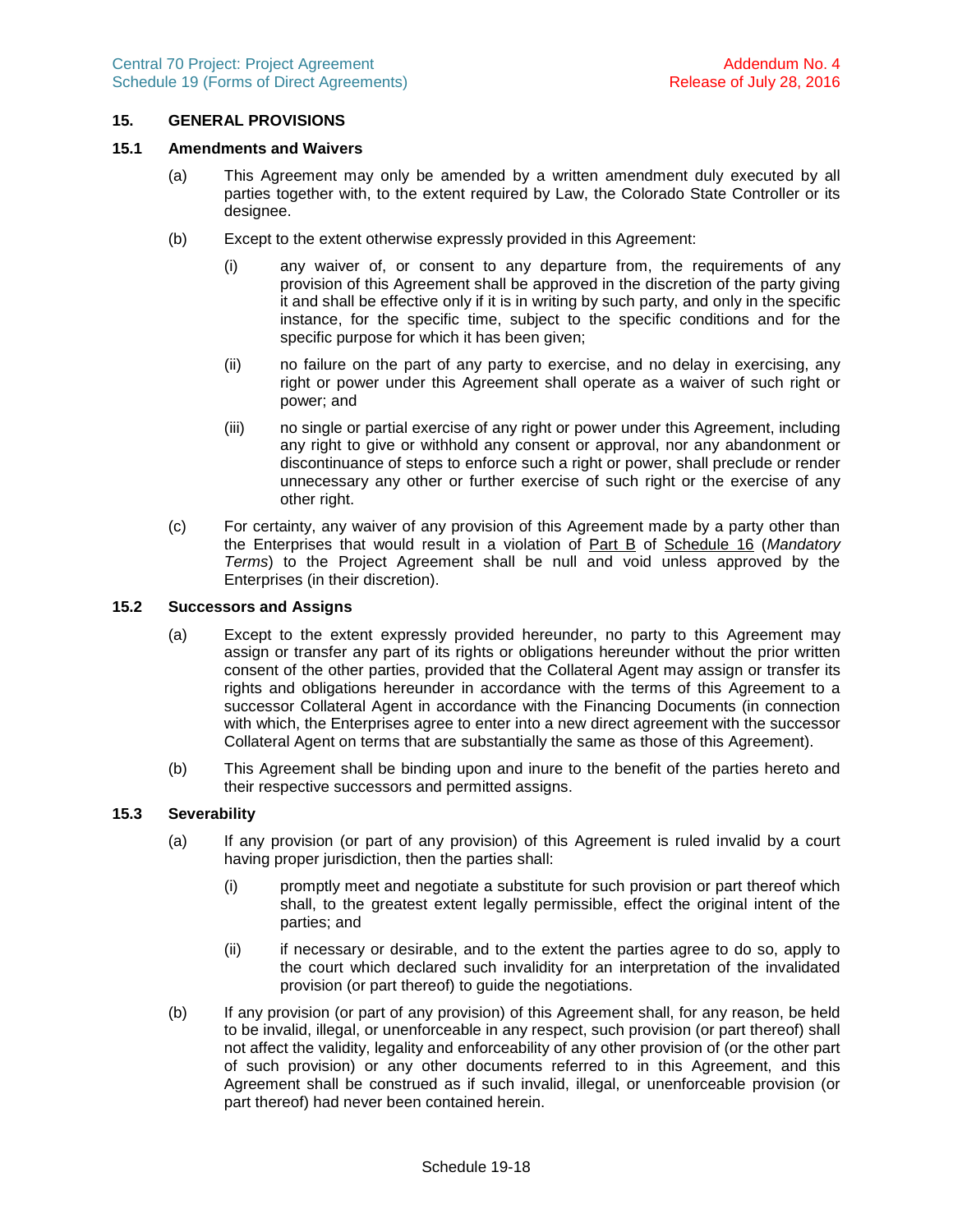## **15.4 Entire Agreement**

Subject to Section [1.3\(b\)](#page-14-3), this Agreement constitutes the entire agreement among the Enterprises, Developer and the Collateral Agent concerning the subject matter hereof and supersedes all prior negotiations, representations, and agreements, either oral or written, among the parties with respect to their subject matter.

#### **15.5 Notices and Communications**

<span id="page-28-1"></span>(a) Any notice shall be given in writing by means of physical (including delivery by courier and postage pre-paid certified or registered mail), digital or electronic communication, but excluding the use of social media, messengering, broadcast and equivalent services, to the relevant party at the following addresses, as applicable:

|            |                    |                         | Colorado State |  |
|------------|--------------------|-------------------------|----------------|--|
| Developer  | <b>Enterprises</b> | <b>Collateral Agent</b> | Controller     |  |
| Attention: | Attention:         | Attention:              | Attention:     |  |
| [Address]  | [Address]          | [Address]               | [Address]      |  |
| Phone:     | Phone:             | Phone:                  | Phone:         |  |
| Email:     | Email:             | Email:                  | Email:         |  |

- <span id="page-28-0"></span>(b) A notice shall be deemed to have been delivered and received:
	- (i) upon receipt (confirmed by automatic answer back, read receipt or equivalent evidence of receipt), if validly transmitted by digital or electronic distribution before 3:00 p.m. (local time at the place of receipt) on a Working Day;
	- (ii) on the next Working Day following receipt (confirmed by automatic answer back, read receipt or equivalent evidence of receipt), if validly transmitted by digital or electronic distribution on or after 3:00 p.m. (local time at the place of receipt) on a Working Day;
	- (iii) upon receipt, if physically delivered in person; or
	- (iv) if delivered by courier or postage pre-paid certified or registered mail, on the date of receipt as shown by the addressee's registry or certification receipt or on the date receipt at the appropriate address is refused, as shown on the records or manifest of the United States Postal Service or independent courier.
- (c) The parties will notify each other in writing of any change of address and/or contact information, such notification to become effective five Working Days after notification.

# **15.6 Effect of Breach**

Without prejudice to any rights a party may otherwise have, a breach of this Agreement shall not of itself give rise to a right to terminate the Project Agreement.

### **15.7 Counterparts**

This Agreement (or an amendment or waiver in respect to this Agreement) may be executed in one or more counterparts (including by electronic signature and/or scanned or digital transmission). Any single counterpart or a set of counterparts executed, in either case, by each of the parties and, to the extent required by Law, the Colorado State Controller or its designee, shall constitute a full and original instrument for all purposes.

### **15.8 No Third Party Beneficiaries**

It is not intended by any of the provisions of this Agreement to create any third party beneficiary rights hereunder. Notwithstanding the foregoing, the duties, obligations and responsibilities of the parties with respect to third parties shall remain as imposed by Law.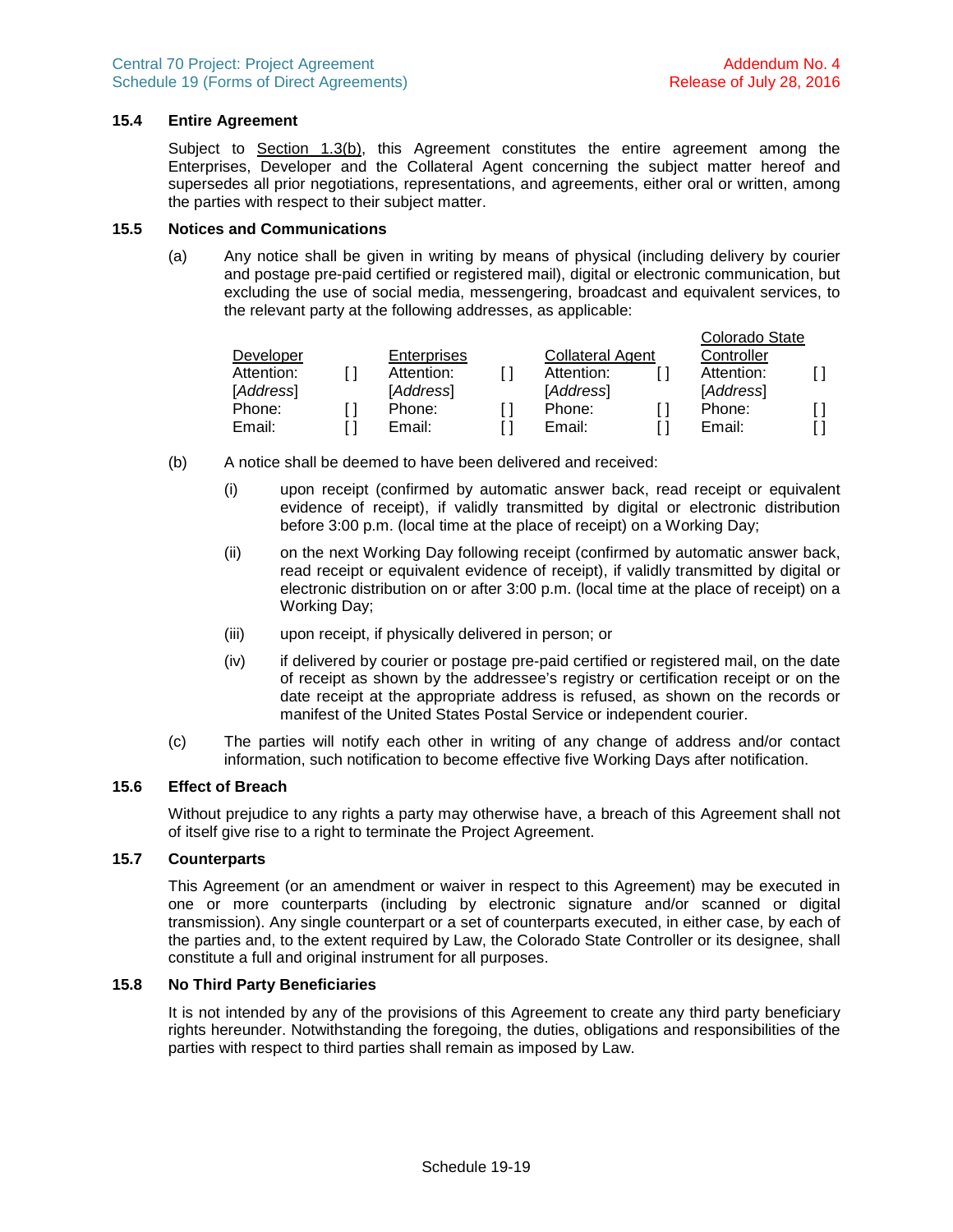## **15.9 No Partnership**

<span id="page-29-1"></span>Nothing in this Agreement is intended or shall be construed to create any partnership, joint venture or similar relationship or among the parties. None of the parties shall hold itself out contrary to the terms of this Section [15.9.](#page-29-1)

#### **15.10 No Interference**

Developer joins in this Agreement to acknowledge and consent to the arrangements set out and agrees not to knowingly do or omit to do anything that may prevent any party from enforcing its rights under this Agreement. For certainty, Developer has no right to enforce any provision of this Agreement.

### **15.11 Collateral Agent Liability**

- (a) Notwithstanding anything to the contrary in this Agreement, but subject to Sections3.2, [5](#page-18-6) (but solely to the extent the Collateral Agent or any of its Affiliates is the Step-In Entity), [13.1](#page-25-4)and [15.14\(e\)](#page-30-0) the Collateral Agent shall not have any liability to the Enterprises under this Agreement, unless:
	- (i) the Collateral Agent expressly assumes such liability in writing; or
	- (ii) such liability arises as a result of or is made in response to any breach of Law or fraud, willful misconduct, criminal conduct, recklessness, bad faith or gross negligence by or of the Collateral Agent.
- (b) The Enterprises acknowledge and agree that the Collateral Agent shall not be obligated or required to perform any of Developer's obligations under the Project Agreement, except during any Step-in Period and then solely to the extent the Collateral Agent or any of its Affiliates is the Step-In Entity.

### **15.12 No Personal Liability**

Each Enterprise's authorized representatives, including the Enterprise Representative, are acting solely as agents and representatives of the Enterprises when carrying out the provisions of or exercising the power or authority granted to them under this Agreement, and, as such, none of them shall not be liable either personally or as employees of the Enterprises for actions in their ordinary course of employment.

#### **15.13 Costs and Expenses of the Parties**

Except as otherwise expressly provided in this Agreement or the Project Agreement, each party shall bear its own costs and expenses (including legal and other advisers' fees and expenses) in connection with the preparation, negotiation, execution and performance of this Agreement and all other related agreements.

#### **15.14 Special Provisions**

<span id="page-29-0"></span>(a) Controller's Approval

This Agreement shall not be valid until it has been approved by the Colorado State Controller or its designee.

(b) Governmental Immunity

No term or condition of this Agreement shall be construed or interpreted as a waiver, express or implied, of any of the immunities, rights, benefits, protections, or other provisions, of the Colorado Governmental Immunity Act, C.R.S. §§24-10-101 *et seq.*, or the Federal Tort Claims Act, 28 U.S.C. §§1346(b) and 2671 *et seq.*, as applicable now or hereafter amended.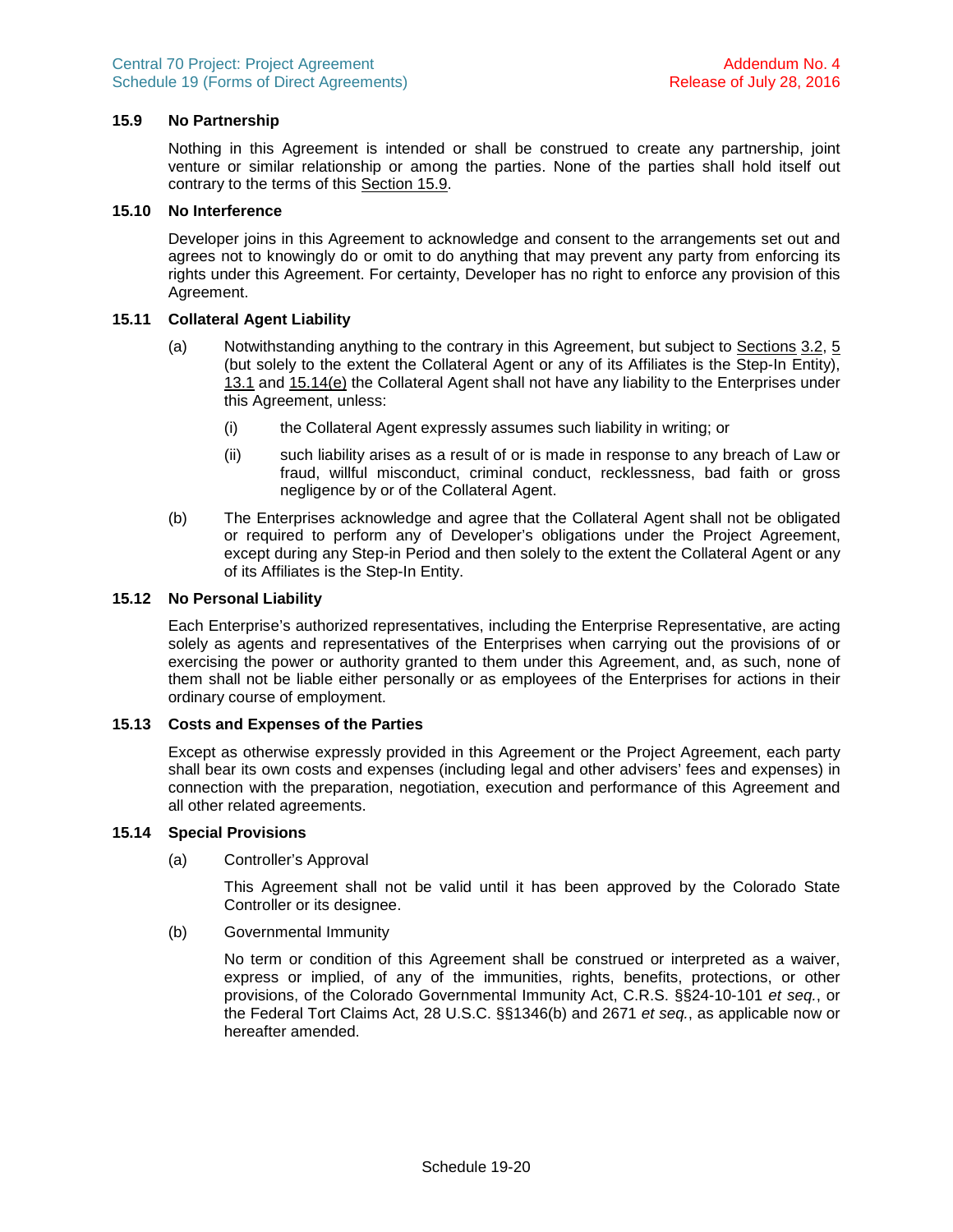(c) Compliance with Law

The Private Sector Parties shall strictly comply with all applicable Federal and State laws, rules, and regulations in effect or hereafter established, including, without limitation, laws applicable to discrimination and unfair employment practices.

(d) Binding Arbitration Prohibited

The State does not agree to binding arbitration by any extra-judicial body or person. Any provision to the contrary in this Agreement or incorporated herein by reference shall be null and void.

(e) Software Piracy Prohibition

<span id="page-30-0"></span>State or other public funds payable under this Agreement shall not be used for the acquisition, operation, or maintenance of computer software in violation of federal copyright laws or applicable licensing restrictions. Each of the Private Sector Parties hereby certifies and warrants that, during the term of this Agreement and any extensions, such Private Sector Party has and shall maintain in place appropriate systems and controls to prevent such improper use of public funds. If the State determines that a Private Sector Party is in violation of this provision, the State may exercise any remedy available at law or in equity or under this Agreement, including, without limitation, termination of this Agreement, as well as any remedy consistent with Federal copyright laws or applicable licensing restrictions.

(f) Employee Financial Interest / Conflict of Interest

The signatories aver that, to their knowledge, no employee of the State has any personal or beneficial interest whatsoever in the service or property described in this Agreement. Neither Private Sector Party has any interest and shall acquire any interest, direct or indirect, that would conflict in any manner or degree with the performance of such Private Sector Party's services and no Private Sector Party shall employ any person having such known interests.

(g) Vendor Offset (C.R.S. §§24-30-202 (1) and 24-30-202.4)

Subject to C.R.S. §24-30-202.4 (3.5), the Colorado State Controller, or the Enterprises, may withhold payment under the State's vendor offset intercept system for debts owed to State agencies for:

- (i) unpaid child support debts or child support arrearages;
- (ii) unpaid balances of tax, accrued interest, or other charges specified in C.R.S. §39-21-101, *et seq*.;
- (iii) unpaid loans due to the Student Loan Division of the Department of Higher Education;
- (iv) amounts required to be paid to the Unemployment Compensation Fund pursuant to Article 70-82 of Title 8 of the C.R.S.; and
- (v) other unpaid debts owing to the State as a result of final agency determination or judicial action.
- (h) Public Contracts for Services

Each Private Sector Party certifies, warrants, and agrees that it does not knowingly employ or contract with an illegal alien who will perform work under this Agreement and will confirm the employment eligibility of all employees who are newly hired for employment in the United States to perform work under this Agreement, through participation in the E-Verify Program or the CDOT program established pursuant to C.R.S. §8-17.5-102(5)(c). Neither Private Sector Party shall knowingly employ or contract with an illegal alien to perform work under this Agreement or enter into a contract with a subcontractor that fails to certify to such Private Sector Party that the subcontractor shall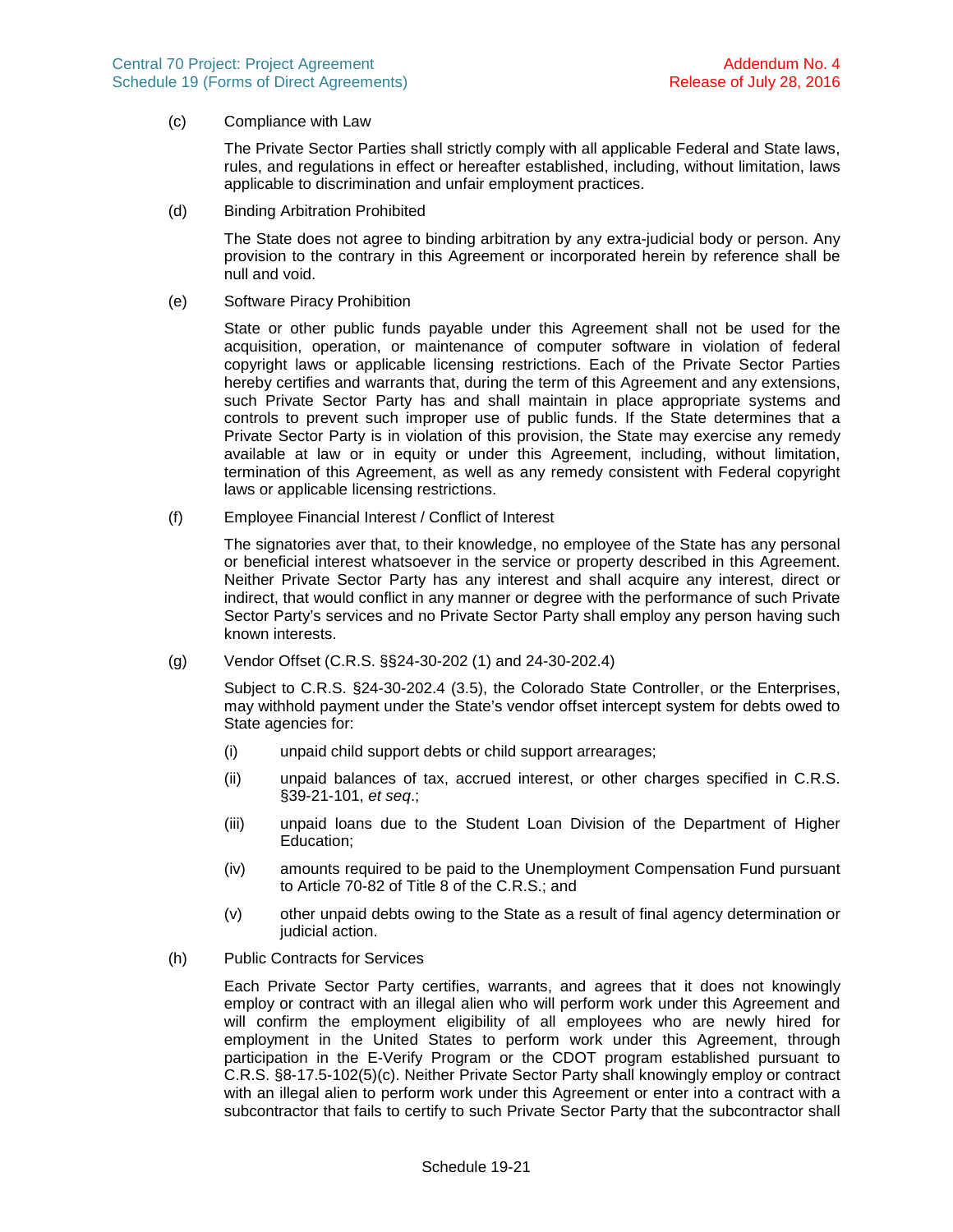not knowingly employ or contract with an illegal alien to perform work under this Agreement. Each Private Sector Party:

- (i) shall not use E-Verify Program or CDOT program procedures to undertake preemployment screening of job applicants while this Agreement is being performed;
- (ii) shall notify the subcontractor and the contracting State agency within three Calendar Days if such Private Sector Party has actual knowledge that a subcontractor is employing or contracting with an illegal alien for work under this Agreement;
- (iii) shall terminate the subcontract if a subcontractor does not stop employing or contracting with the illegal alien within three Calendar Days of receiving the notice; and
- (iv) shall comply with reasonable requests made in the course of an investigation, undertaken pursuant to C.R.S. § 8-17.5-102(5), by the Colorado Department of Labor and Employment.

If a Private Sector Party participates in the CDOT program, such Private Sector Party shall deliver to the contracting State agency, institution of higher education or political subdivision a written, notarized affirmation, affirming that such Private Sector Party has examined the legal work status of such employee, and shall comply with all of the other requirements of the CDOT program. If a Private Sector Party fails to comply with any requirement of this provision or C.R.S. § 8-17.5-101, *et seq.*, the contracting State agency may terminate this Agreement for breach and, if so terminated, such Private Sector Party shall be liable for damages.

**[***remainder of page left intentionally blank; signature page follows***]**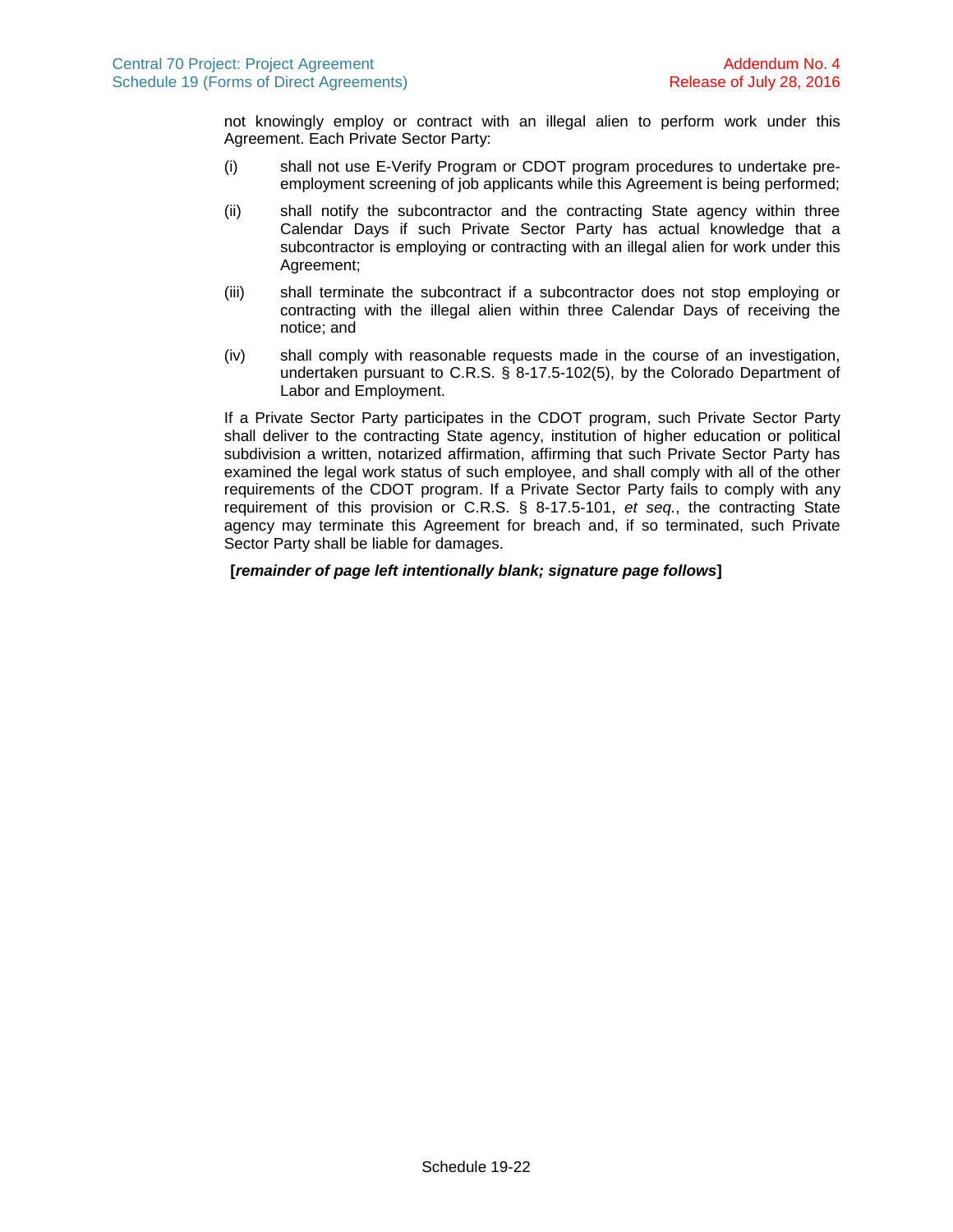[*To insert signature blocks.*]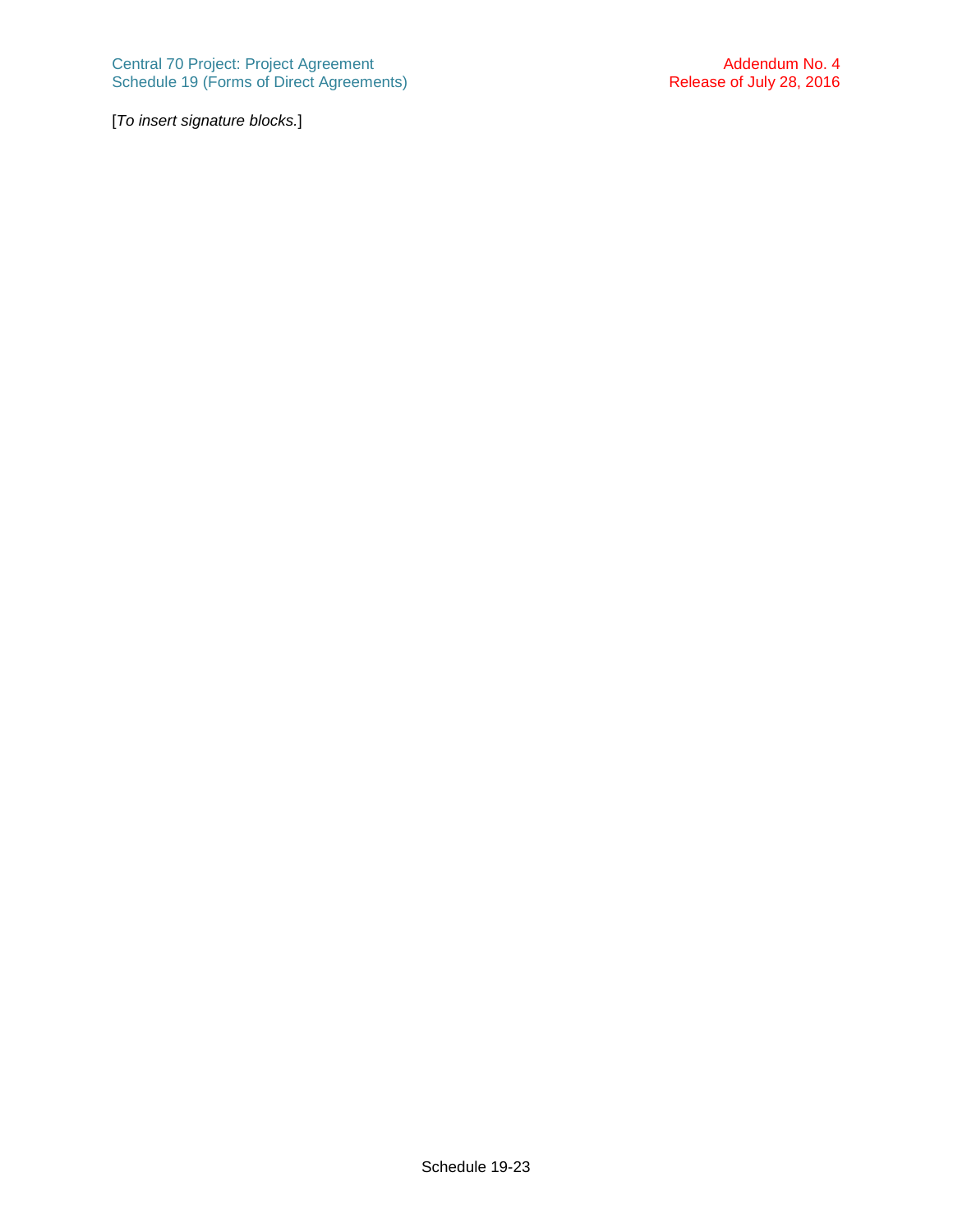# **Annex A List of Financing Documents**

# **A. Financing Agreements**

1. [*Insert list at Financial Close*]

# **B. Security Documents**

1. [*Insert list at Financial Close*]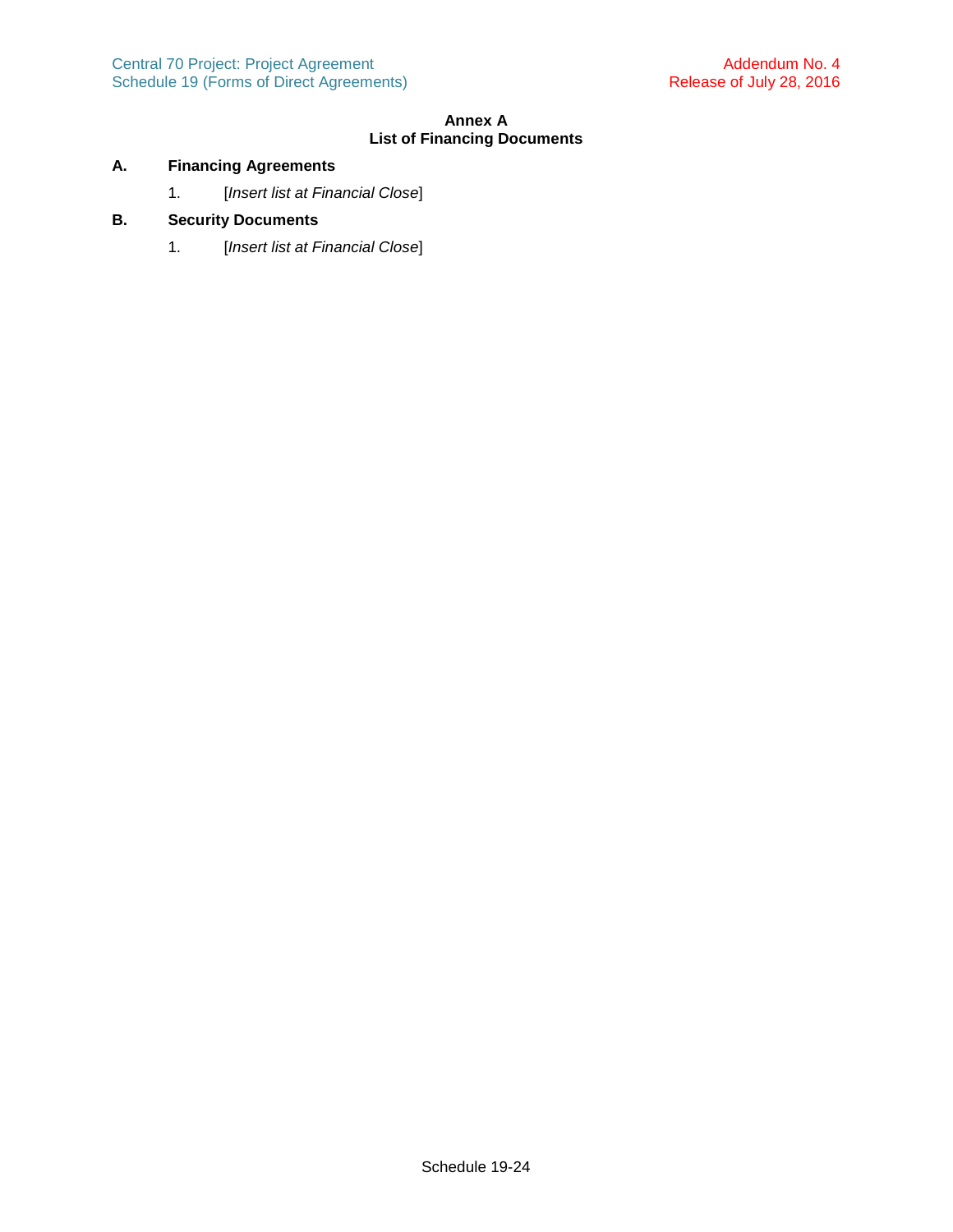# **Exhibit A Form of Step-in Entity Accession Agreement**

[*on Step-in Entity letterhead*]

**[***Date***]**

# **To: Colorado High Performance Transportation Enterprise Colorado Bridge Enterprise**

**Cc: [ ]**

# **From: [***Step-in Entity***]**

Ladies and Gentlemen:

Reference is made to: (a) the Project Agreement for the Central 70 Project dated as of [ ] (as the same may be amended, modified or supplemented from time to time in accordance with its terms, the "Project Agreement") among the Colorado High Performance Transportation Enterprise and Colorado Bridge Enterprise (together, the "*Enterprises*") and [] (the "*Developer*"); and (b) the Direct Agreement dated as of [ ] (as the same may be amended, modified or supplemented from time to time in accordance with its terms, the "Direct Agreement"), among the Enterprises, Developer and [ ] as Collateral Agent (as defined therein).

Capitalized terms used but not defined in this Step-in Entity Accession Agreement shall have the meanings given to them in in the Direct Agreement.

- 1. We hereby confirm that: (a) we are a Step-in Entity pursuant to Section [5](#page-18-6) of the Direct Agreement; and (b) this is a Step-in Entity Accession Agreement for purposes of the Direct Agreement.
- 2. We acknowledge and agree that, upon and by reason of our execution of this Step-in Entity Accession Agreement, we shall become a party as a Step-in Entity to the Project Agreement and the Direct Agreement jointly and severally with Developer and, accordingly, shall have the rights and powers and assume the obligations of Developer under the Project Agreement and the Direct Agreement in accordance with the terms of the Direct Agreement.
- 3. Our notice address and contact details for purposes of Section [15.5](#page-28-1) of the Direct Agreement are as follows:

| [Step-in Entity name] |              |  |  |  |
|-----------------------|--------------|--|--|--|
| Attention:            | Ħ            |  |  |  |
| [Address]             |              |  |  |  |
| Phone:                | $\mathsf{L}$ |  |  |  |
| Email:                |              |  |  |  |

- 4. Colorado law, and rules and regulations issued pursuant thereto, shall be applied in the interpretation, execution, and enforcement of this Step-in Entity Accession Agreement. Any provision included or incorporated herein by reference which conflicts with said laws, rules, and regulations shall be null and void. Any provision incorporated herein by reference which purports to negate this provision in whole or in part shall not be valid or enforceable or available in any action at law, whether by way of complaint, defense, or otherwise. Any provision rendered null and void by the operation of this provision shall not invalidate the remainder of this Step-in Entity Accession Agreement, to the extent capable of execution.
- 5. All suits or actions related to this Step-in Entity Accession Agreement shall be filed and proceedings held in the State and exclusive venue shall be in State or Federal court in the City of Denver, and the Step-in Entity named below irrevocably waives:
	- (a) any objection which it may have at any time to the laying of venue of any such suit, action or proceeding brought in any such court;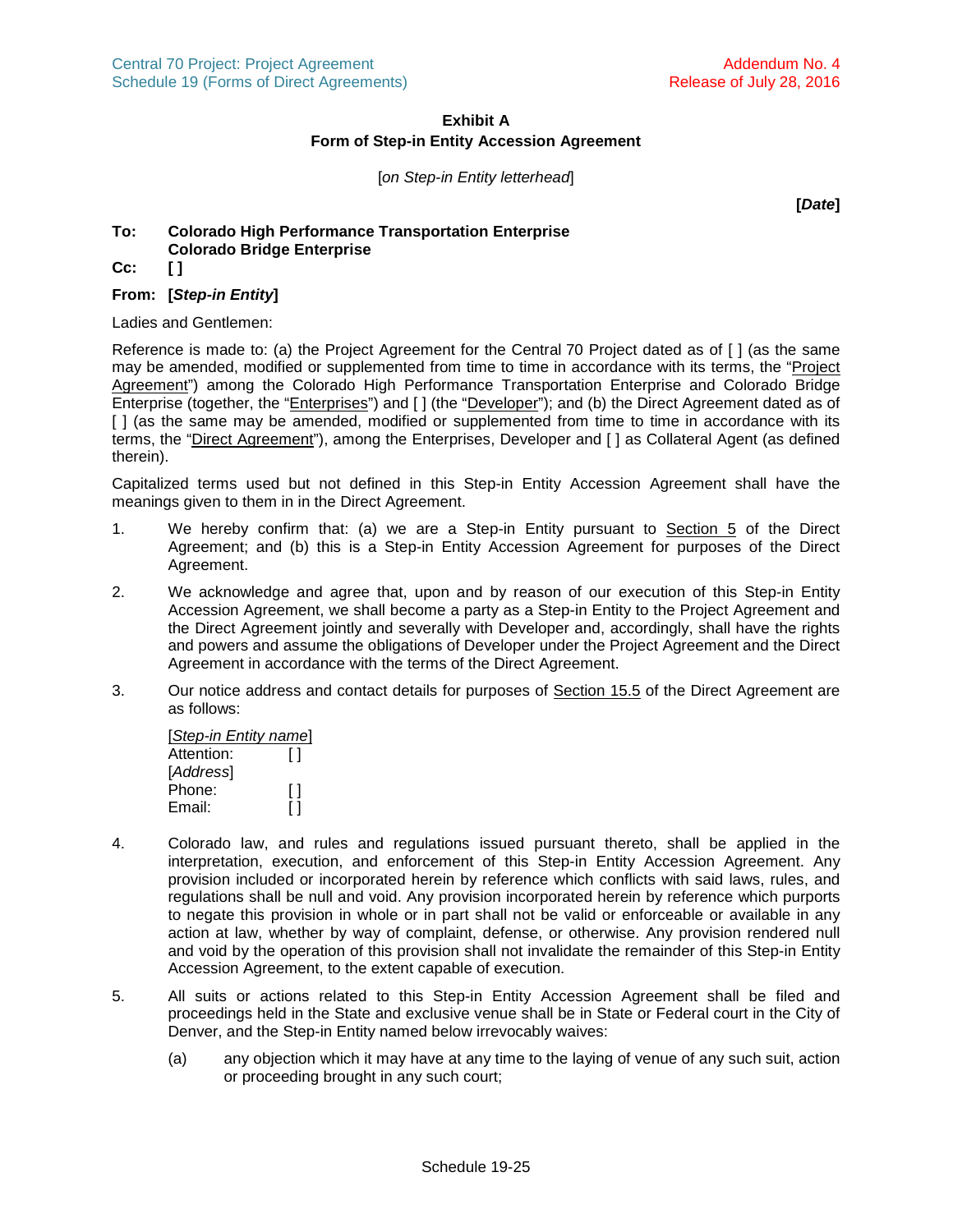- (b) any claim that any such suit, action or proceeding has been brought in an inconvenient forum; and
- (c) the right to object that such court does not have any jurisdiction with respect to such suit, action or proceeding.

The terms set out herein are hereby agreed to:

[*To insert signature block for Step-in Entity*.]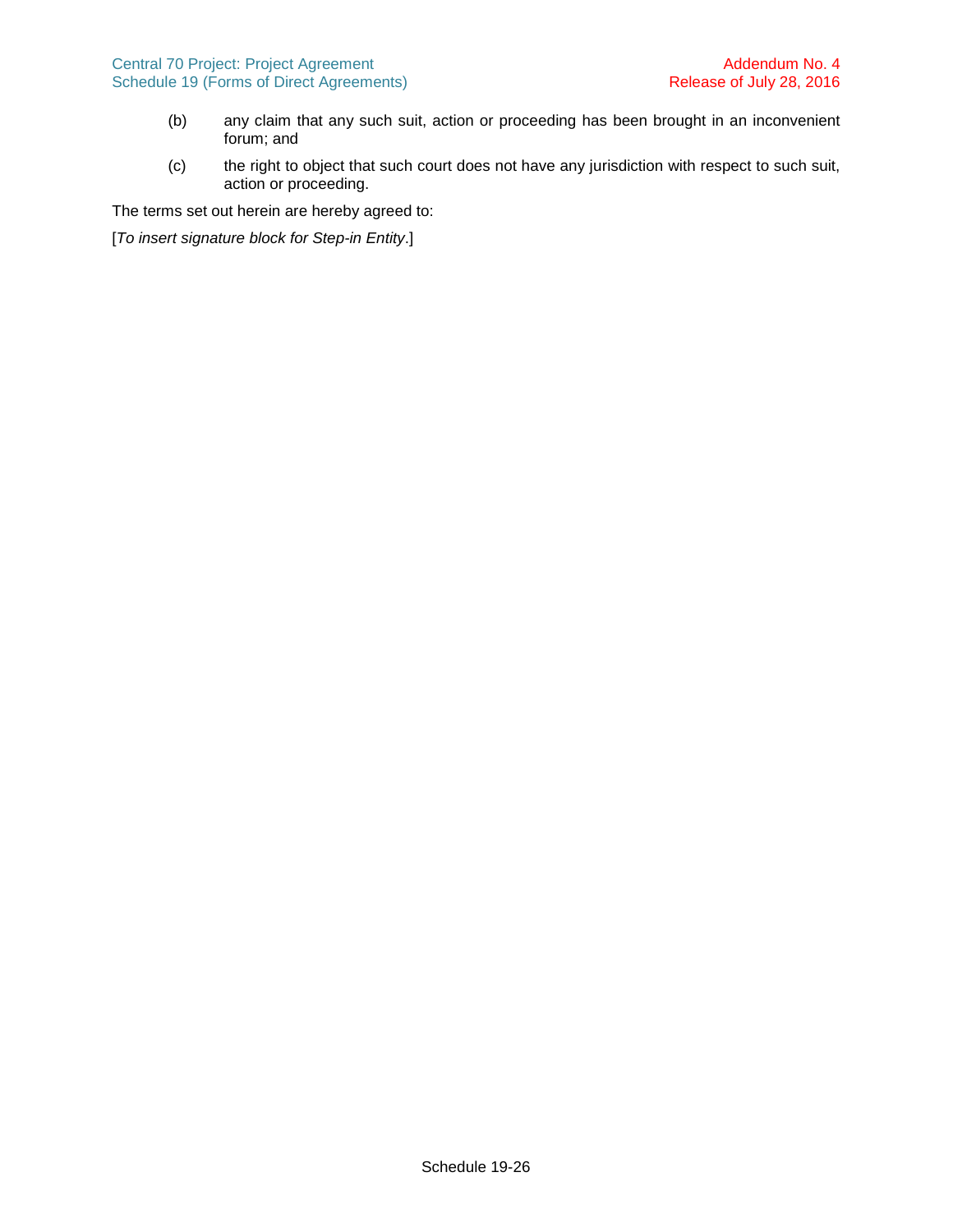# **Exhibit B Form of Substitute Accession Agreement**

[*on Substitute letterhead*]

**[***Date***]**

# **To: Colorado High Performance Transportation Enterprise Colorado Bridge Enterprise**

**Cc:** [ ]

**From:** [*Substitute*]

Ladies and Gentlemen:

Reference is made to: (a) the Project Agreement for the Central 70 Project dated as of [ ] (as the same may be amended, modified or supplemented from time to time in accordance with its terms, the "Project Agreement") among the Colorado High Performance Transportation Enterprise and Colorado Bridge Enterprise (together, the "Enterprises") and [ ] (the "Developer"); and (b) the Direct Agreement dated as of [ ] (as the same may be amended, modified or supplemented from time to time in accordance with its terms, the "Direct Agreement"), among the Enterprises, Developer and [] as Collateral Agent (as defined therein).

Capitalized terms used but not defined in this Substitute Accession Agreement shall have the meanings given to them in in the Direct Agreement.

- 1. We hereby confirm that: (a) we are a Substitute pursuant to Sections [6](#page-20-6)and [7](#page-22-4) of the Direct Agreement; and (b) this is a Substitute Accession Agreement for purposes of the Direct Agreement.
- 2. We acknowledge and agree that, pursuant to Section [7.1](#page-22-0) of the Direct Agreement, we shall become a party as a Substitute to the Project Agreement and the Direct Agreement on and from the earlier of the date on which the Colorado State Controller countersigns this Substitute Accession Agreement and the date on which this Substitute Accession Agreement is otherwise deemed to be effective pursuant to Section 7.1 of the Direct Agreement and, accordingly, shall have the rights and powers and assume the obligations of Developer under the Project Agreement and the Direct Agreement in accordance with the terms of the Direct Agreement.
- 3. We hereby represent and warrant to the Enterprises that each representation and warranty made by Developer set out in Part 1 of Schedule 2 (*Representations and Warranties*) to the Project Agreement is true and correct as of the date hereof, except that, for such purposes, each reference to "Developer" shall be deemed to be a reference to us in our capacity as Substitute.
- 4. Our notice address and contact details for purposes of Section [15.5](#page-28-1) of the Direct Agreement as follows:

| [Substitute name] |   |  |
|-------------------|---|--|
| Attention:        | H |  |
| [Address]         |   |  |
| Phone:            | Ħ |  |
| Email:            |   |  |

5. Colorado law, and rules and regulations issued pursuant thereto, shall be applied in the interpretation, execution, and enforcement of this Substitute Accession Agreement. Any provision included or incorporated herein by reference which conflicts with said laws, rules, and regulations shall be null and void. Any provision incorporated herein by reference which purports to negate this provision in whole or in part shall not be valid or enforceable or available in any action at law, whether by way of complaint, defense, or otherwise. Any provision rendered null and void by the operation of this provision shall not invalidate the remainder of this Substitute Accession Agreement, to the extent capable of execution.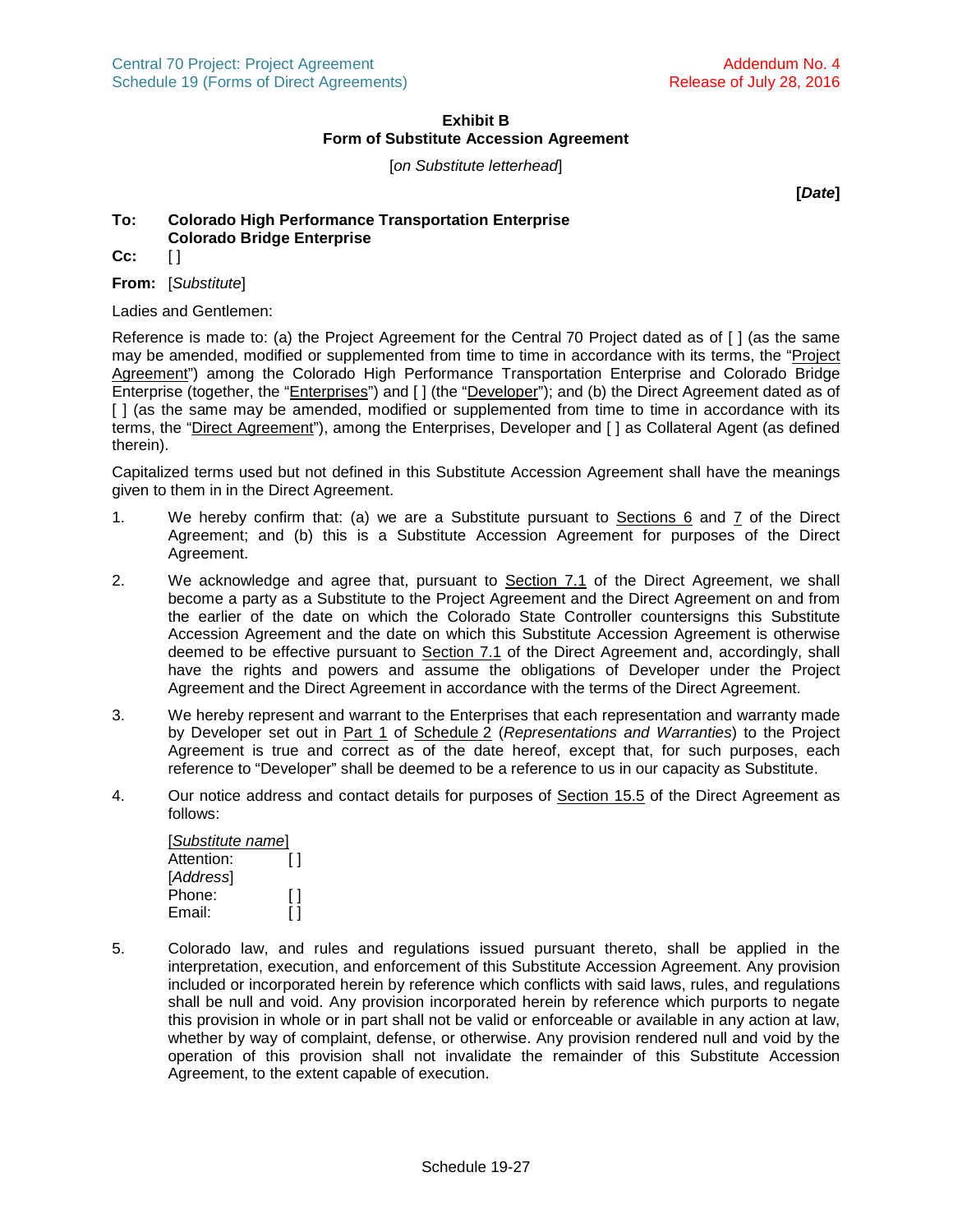- 6. All suits or actions related to this Substitute Accession Agreement shall be filed and proceedings held in the State and exclusive venue shall be in State or Federal court in the City of Denver, and each party hereto irrevocably waives:
	- (a) any objection which it may have at any time to the laying of venue of any such suit, action or proceeding brought in any such court;
	- (b) any claim that any such suit, action or proceeding has been brought in an inconvenient forum; and
	- (c) the right to object that such court does not have any jurisdiction with respect to such suit, action or proceeding.

The terms set out herein are hereby agreed to:

[*To insert signature block for Substitute*.]

Agreed for and on behalf of:

[*To insert signature blocks for BE, HPTE and State Controller*.]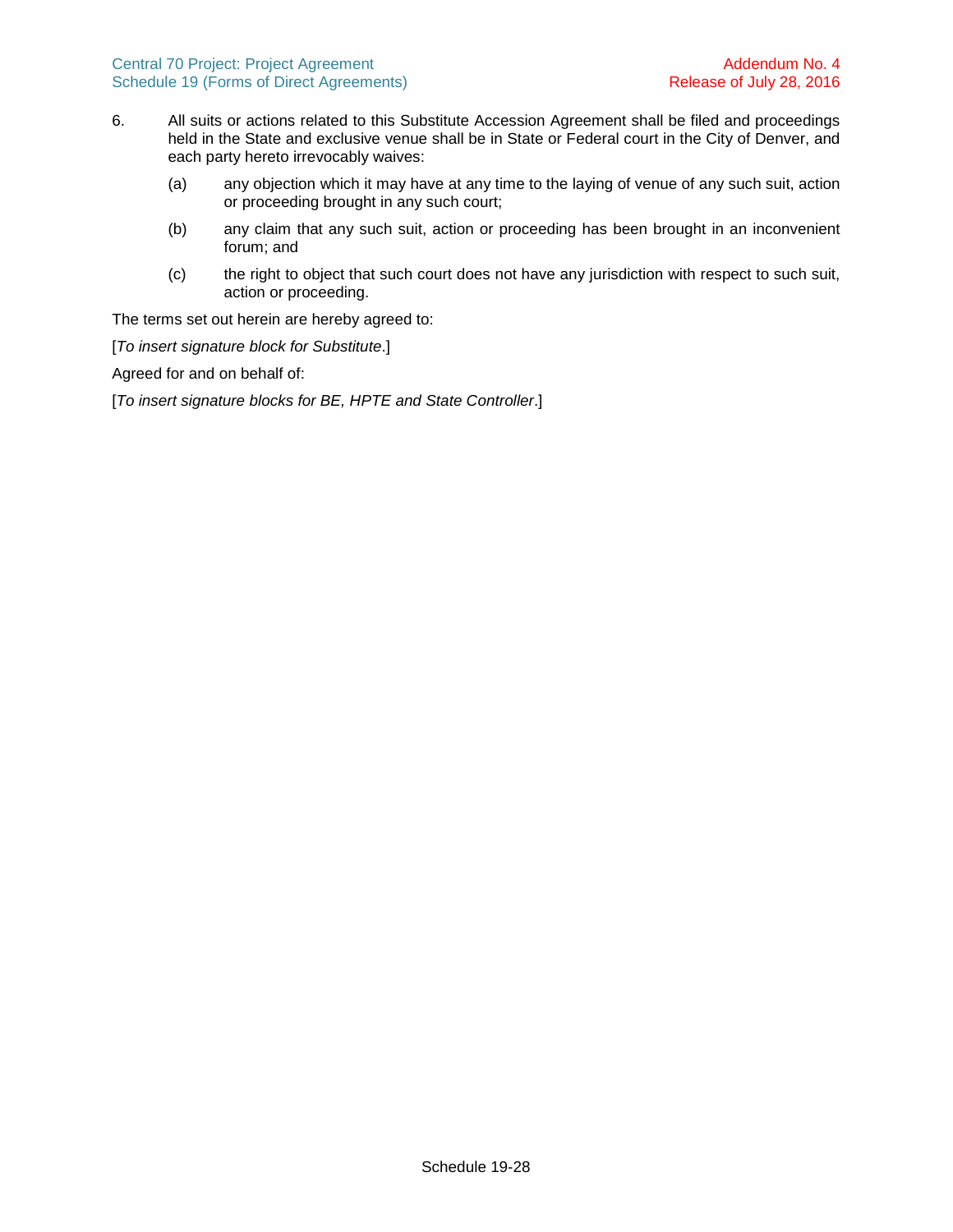# **Part B: Form of Principal Subcontractor Direct Agreement**

This [Construction / O&M]<sup>[9](#page-38-0)</sup> Contractor Direct Agreement (this "Agreement") is dated as of [] and made among:

- (1) Colorado High Performance Transportation Enterprise ("HPTE"), a government-owned business within, and a division of, the Colorado Department of Transportation ("CDOT");
- (2) Colorado Bridge Enterprise, a government-owned business within CDOT ("BE" and, together with HPTE, each individually an "Enterprise" and, together, the "Enterprises");
- (3) [ ], a [*describe type of legal entity and reference state of incorporation/organization*] ("Developer");
- (4) [ ], a [*describe type of legal entity and reference state of incorporation/organization*] ("Principal Subcontractor"); [and]
- (5) [[ ], a [*describe type of legal entity and reference state of incorporation/organization*] and [ ], a ...<br>[describe type of legal entity and reference state of incorporation/organization] ("Guarantors")] .

### **RECITALS**

#### **Whereas:**

- (A) The Enterprises and Developer have entered into a Project Agreement for the Central 70 Project dated as of [ ] (as the same may be amended, modified or supplemented from time to time in accordance with its terms, the "Project Agreement"), in connection with the design, construction, financing, operation and maintenance of a portion of the I-70 East corridor in Greater Denver, Colorado (the "Project") as more fully described in the Project Agreement.
- (B) The Principal Subcontractor, Developer [and the Guarantors] have entered into a [Construction / O&M] Contract for the Project dated as of [ ] (as the same may be amended, modified or supplemented from time to time in accordance with its terms, the "Principal Subcontract"), in connection with the [design and construction / operation and maintenance] of the Project as more fully described in the Principal Subcontract.<sup>1</sup>
- (C) [The Guarantors have provided to Developer a [payment and performance] guaranty dated as of [ ] (as the same may be amended, modified or supplemented from time to time in accordance with its terms, the "Guaranty") of the Principal Subcontractor's obligations under the Principal Contract.]
- (D) It is a condition precedent to Financial Close under Schedule 1 (*Financial Close*) to the Project Agreement that the parties hereto execute this Agreement.

**Now, therefore,** in consideration of their mutual undertakings and agreements hereunder, and for other good and valuable consideration, the receipt and sufficiency of which are hereby acknowledged, the parties undertake and agree as follows:

# **1. DEFINITIONS, INTERPRETATION AND RELATIONSHIP TO PROJECT AGREEMENT**

### **1.1 Definitions**

- (a) Capitalized terms used but not defined in this Agreement shall have the meanings given to them in Part A of Annex A (*Definitions and Abbreviations*) of the Project Agreement.
- (b) Except as otherwise specified herein, or as the context may otherwise require, the following terms have the respective meanings set out below for all purposes of this Agreement:

<span id="page-38-0"></span><sup>9</sup> Form to be modified throughout where indicated to reflect execution by the Construction Contractor or the O&M Contractor. If necessary (depending on Developer's approach to Subcontracting the Work), refer to another type of Principal Subcontractor.

<span id="page-38-1"></span><sup>&</sup>lt;sup>10</sup> To be modified as necessary to reflect the inclusion or absence of a Guarantor.<br><sup>11</sup> To be modified as necessary to reflect any Cuaranty expressments.

<span id="page-38-2"></span>To be modified as necessary to reflect any Guaranty arrangements.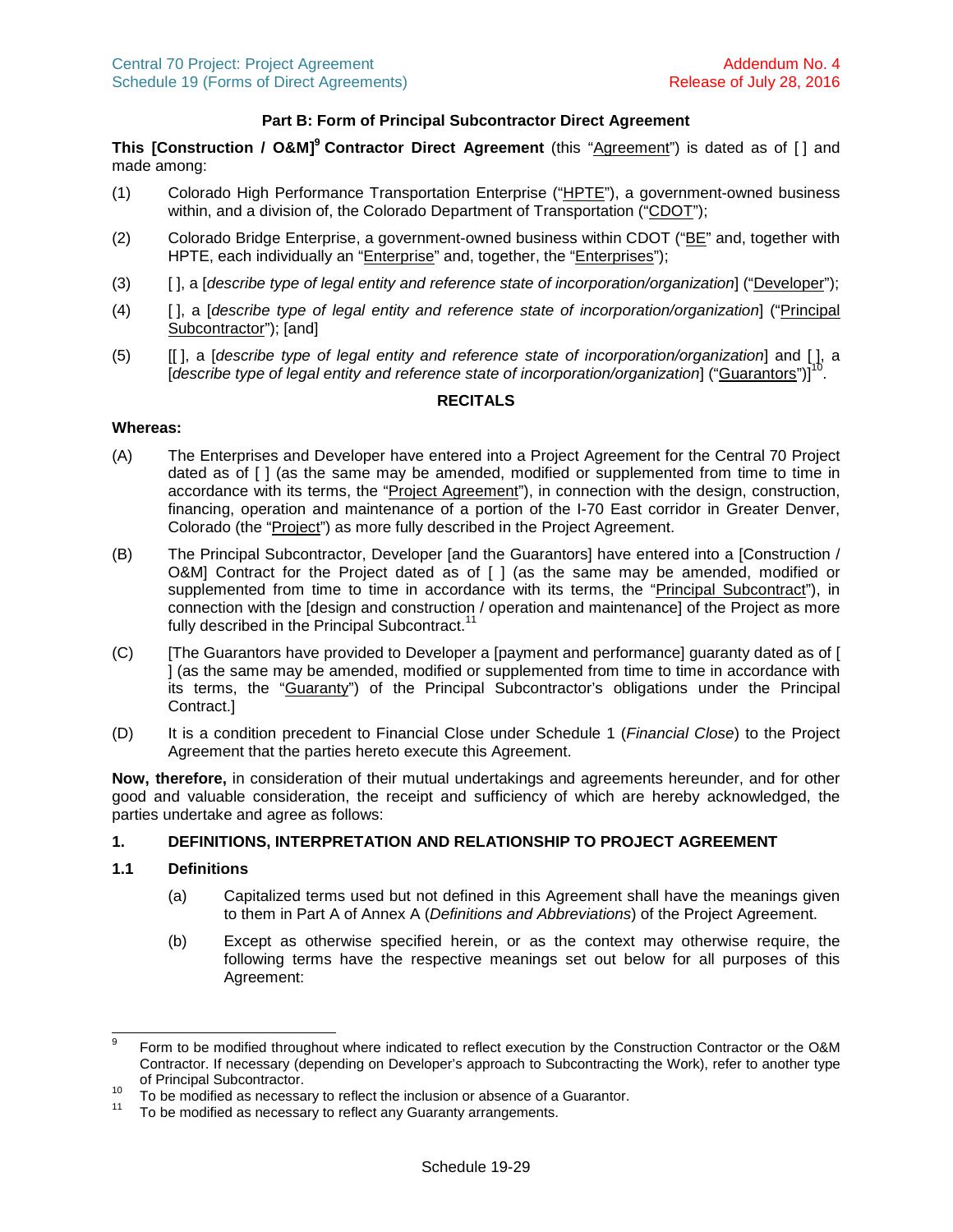- "Enterprise Step-in" has the meaning given to it in Section [2.2\(c\)\(iii\)](#page-42-0) of this Agreement. "Enterprise Step-in Rights Period" has the meaning given to it in Section [2.2\(c\)](#page-41-0) of this Agreement. ["Guaranty"] [has the meaning given to it in the Recitals.] "Principal Subcontract" has the meaning given to it in the Recitals. "Private Sector Parties" means Developer[,] [and] the Principal Subcontractor [and the Guarantors]. "Subcontractor Bond" means any Contractor Bond provided by the Principal Subcontractor in favor of Developer in accordance with Section 9.3.2.b. of the Project Agreement. "Subordination Date" means the date on which all of the right, title and interest of the
	- Collateral Agent (and each Lender) against the Principal Subcontractor<sup>[, the Guarantors] and the provider of the</sup> Subcontractor Bond becomes subject and subordinated in all respects to the right, title and interest of the Enterprises pursuant to this Agreement in accordance with Section [12.2](#page-24-3) of the Lenders Direct Agreement.

# **1.2 Interpretation**

- (a) Headings and other internal references
	- (i) Headings are inserted for convenience only and shall not affect interpretation of this Agreement.
	- (ii) Except as the context may otherwise provide, the words "herein", "hereof" and "hereunder", and words of similar import, shall be construed to refer to this Agreement in its entirety and not to any particular provision of it.
	- (iii) Except as otherwise expressly provided or as the context may otherwise provide, a reference to any Section within this Agreement is a reference to such Section of this Agreement.
- (b) Common terms and references
	- (i) The singular includes the plural and vice versa.
	- (ii) Words preceding "include", "includes", "including" and "included" shall be construed without limitation by the words that follow.
	- (iii) The word "promptly" means as soon as reasonably practicable in light of thenprevailing circumstances.
- (c) References to agreements, documents and Persons

Except as otherwise expressly provided in this Agreement, a reference:

- (i) to an agreement or other document shall be construed to be a reference to such agreement or other document (including any schedules, annexes or exhibits thereto) as it may be amended, modified or supplemented from time to time in accordance with its terms;
- (ii) to a Person includes such Person's permitted successors, assigns and transferees; and
- (iii) where the Principal Subcontractor is at any time a consortium, partnership, joint venture or any other unincorporated grouping acting together for a common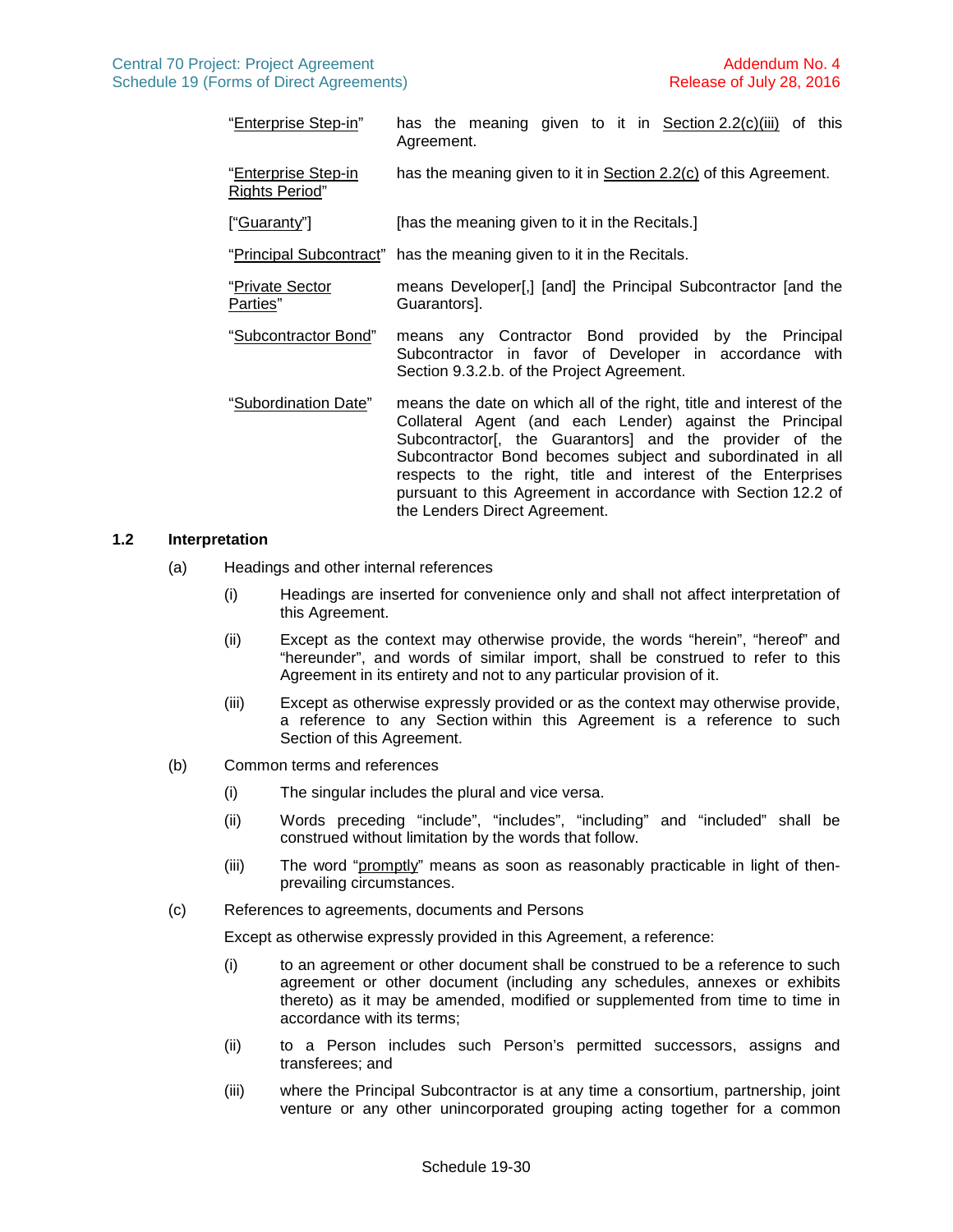purpose, to the "Principal Subcontractor" shall be deemed to include reference to each and every member or partner of the same and the liability of each and every such member or partner under this Agreement shall be deemed to be joint and several.

(d) Discretion

Except as otherwise expressly provided in this Agreement, where this Agreement provides that any consent, approval or like assent is to be made or given in the "discretion" of a Person, it shall be made or given only in the sole and absolute discretion of such Person (which discretion includes the ability to refrain from giving, or to impose conditions on, such consent, approval or like assent), which discretionary decision regarding any consent, approval or like assent shall be final and binding and not subject to dispute other than with respect to:

- (i) a good faith dispute concerning whether the consent, approval or like assent was discretionary; or
- (ii) a breach of the implied covenant of good faith and fair dealing.

# **1.3 Relationship to Project Agreement**

- (a) In the event of any conflict, ambiguity or inconsistency between the provisions of (i) [either][any of] the Project Agreement[, the Guaranty] or the Principal Subcontract and (ii) the provisions of this Agreement, the provisions of this Agreement shall prevail.
- <span id="page-40-4"></span>(b) Notwithstanding the foregoing, nothing in this Agreement amends or modifies (i) any of Developer's obligations under the Project Agreement, (ii) any of the Principal Subcontractor's obligations under the Principal Subcontract [or (iii) any of the Guarantor's obligations under the Guaranty].

# **2. UNDERTAKINGS**

## **2.1 Performance Standards**

- <span id="page-40-0"></span>(a) The Principal Subcontractor [represents and warrants to the Enterprises that it has performed,and  $1^2$  hereby undertakes to perform[,[\]](#page-40-1) such portion of the Work that is the subject of the Principal Subcontract pursuant to and in compliance with the terms, conditions and requirements of:
	- (i) the Principal Subcontract; and
	- (ii) the Project Agreement, to the extent applicable in accordance with its terms or the terms of the Principal Subcontract,

provided that, without prejudice to Section [12.2\(c\)](#page-25-5) of the Lenders Direct Agreement, the Enterprises shall not be entitled to exercise against the Principal Subcontractor any rights or remedies to which they become entitled as a result of a breach of any of [the representations and warranties or] undertakings made pursuant to this Section [2.1\(a\)](#page-40-0) until the earliest of:

- (iii) the Subordination Date; and
- (iv) following the release in writing of all right, title and interest of the Collateral Agent (and each Lender) against the Principal Subcontractor[, the Guarantors] and the provider of the Subcontractor Bond, the occurrence of [the Expiry Date (or, if earlier, the Termination Date)] $^{13}$  $^{13}$  $^{13}$  [the Termination Date]. $^{14}$  $^{14}$  $^{14}$
- (b) The Enterprises agree that the Principal Subcontractor [and the Guarantors] shall:

<span id="page-40-1"></span><sup>&</sup>lt;sup>12</sup> Delete representations and warranties if any Principal Subcontractor Direct Agreement is delivered simultaneously with the execution of the relevant Principal Subcontract.

<span id="page-40-2"></span><sup>&</sup>lt;sup>13</sup> Delete with respect to the Construction Contract.<br><sup>14</sup> Delete with respect to the Q&M Contract.

<span id="page-40-3"></span>Delete with respect to the O&M Contract.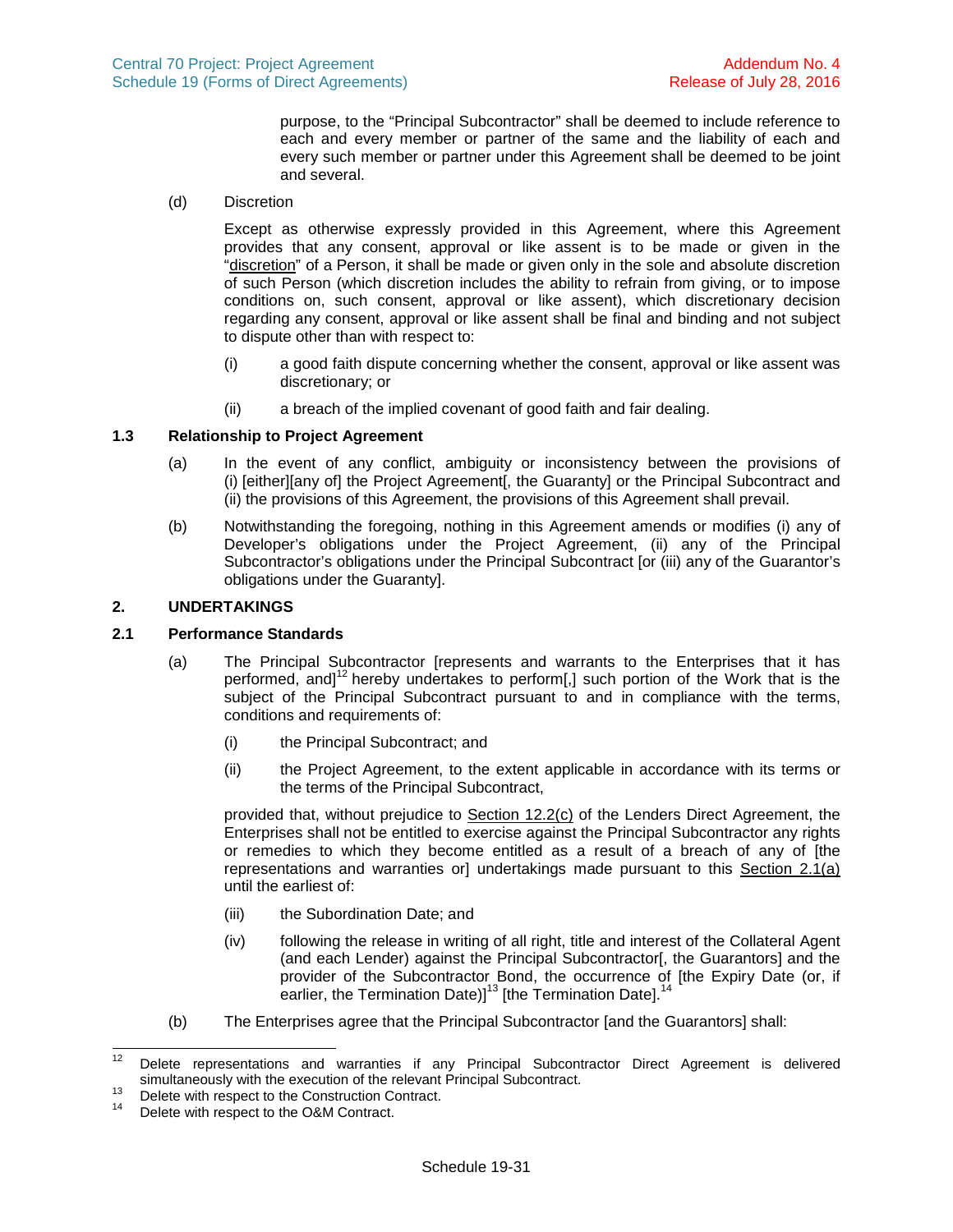- (i) be entitled in any action or proceedings by the Enterprises in connection with, or as a result of having exercised their rights pursuant to, this Agreement to raise equivalent rights of defense of liability (except for set off or counterclaim) as [it / they] would have against Developer under[, respectively,] the Principal Subcontract [and the Guarantee]; and
- (ii) have no liability under, or as a result of the Enterprises exercising their rights pursuant to, this Agreement that is of greater severity or of longer duration than [it / they] would have had if the Enterprises had been[, respectively,] a party to the Principal Subcontract as joint employer together with Developer [and a joint beneficiary of the Guaranty together with Developer].

# **2.2 Step-in Rights**

- <span id="page-41-4"></span>(a) The Principal Subcontractor shall not exercise, or seek to exercise, any right which may be or becomes available to it to:
	- (i) terminate, or treat as terminated or repudiated, the Principal Subcontract or its engagement thereunder; or
	- (ii) discontinue or suspend the performance of any of its obligations under the Principal Subcontract,

<span id="page-41-3"></span><span id="page-41-2"></span>without first giving to the Enterprises at least 60 Calendar Days' (or, in the case of a payment default, 45 Calendar Days') prior notice in accordance with Section [2.2\(b\)](#page-41-1), provided that, if the expiry period of such notice occurs prior to the expiry of the Enterprise Step-in Rights Period, the Principal Subcontractor shall not be entitled to exercise, or seek to exercise, its relevant right(s) unless and until:

- (iii) the Enterprises deliver a notice to the Principal Contractor pursuant to Section [2.2\(c\)](#page-41-0) during the Enterprise Step-in Rights Period initiating an Enterprise Step-in and subsequently fail to remedy the circumstances that gave rise to the delivery of the notice from the Principal Subcontractor by the date which is 30 Calendar Days after the specified date referred to in Section [2.2\(c\)\(iii\)](#page-42-0); or
- <span id="page-41-1"></span>(iv) the Enterprise Step-in Rights Period has expired without the Enterprises having given any notice to the Principal Contractor pursuant to Section [2.2\(c\).](#page-41-0)
- (b) Any notice given by the Principal Subcontractor to the Enterprises pursuant to Section [2.2\(a\)](#page-15-0) shall specify:
	- (i) the potential grounds for the Principal Subcontractor to exercise any right describedin Sections  $2.2(a)(i)$  or  $2.2(a)(ii)$ , together with details regarding any other unperformed obligations of, and uncured breaches by, Developer under the Principal Subcontract of which the Principal Subcontractor is aware;
	- (ii) all amounts due and payable by Developer to the Principal Subcontractor under the Principal Subcontract, if any, on or before the date of such notice and which remain unpaid at such date, and the nature of Developer's obligation to pay such amounts; and
	- (iii) the amount of any payments that the Principal Subcontractor reasonably foresees shall become due and payable from Developer to the Principal Subcontractor under the Principal Subcontract prior to the expiry of the Enterprise Step-in Rights Period.
- <span id="page-41-0"></span>(c) At any time during the period:
	- (i) on and from the earlier of:
		- (A) the date of the Enterprises' receipt of a notice (if any) from the Principal Subcontractor pursuant to Section [2.2\(a\)](#page-41-4); and
		- (B) the Subordination Date;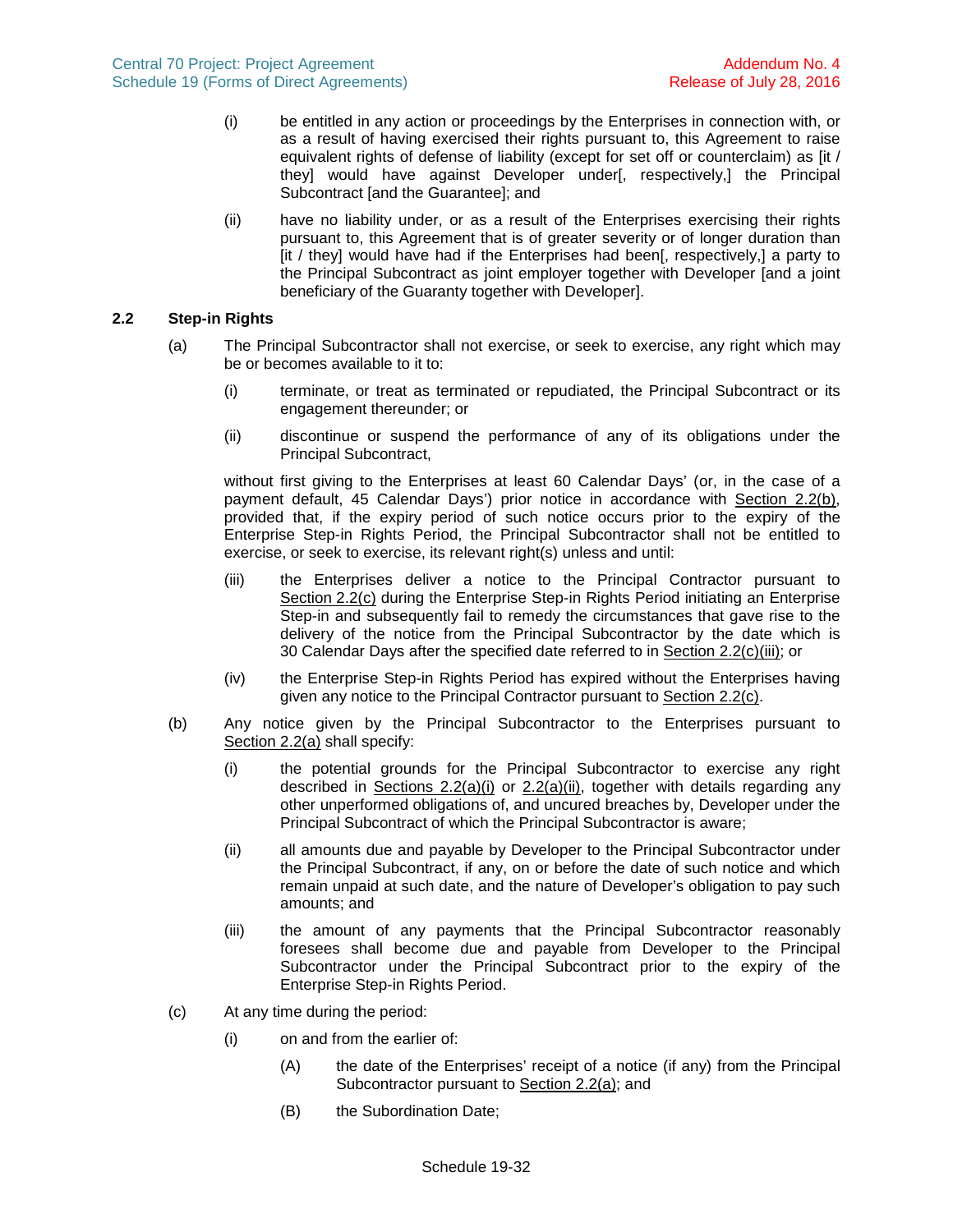- (ii) to and including the later of:
	- (A) the  $60^{th}$  Calendar Day (or, in the case of a payment default, the  $45^{th}$ Calendar Day) after the Enterprises' receipt of a notice (if any) from the Principal Subcontractor pursuant to Section [2.2\(a\)](#page-41-4); and
	- (B) the  $30<sup>th</sup>$  Calendar Day after the date of receipt by the Enterprises of a notice from the Collateral Agent delivered pursuant to Section [12.2\(a\)](#page-24-1) of the Lenders Direct Agreement,

(the "Enterprise Step-in Rights Period"), the Enterprises shall give notice to the Principal Subcontractor [and the Guarantors] as to whether the Enterprises (or their designee):

- <span id="page-42-0"></span>(iii) shall from the date specified in such notice (which specified date shall be no later than the last Calendar Day of such Enterprise Step-in Rights Period) assume all rights and obligations of, and succeed to the interests of, Developer under the Principal Subcontract<sup>[</sup>, the Guaranty] and any Subcontractor Bond to the exclusion and in place of Developer (an "Enterprise Step-in"), provided that, following any such assumption and succession, each of the Principal Subcontract [and the Guaranty] and any Subcontractor Bond shall remain in full force and effect; or
- <span id="page-42-2"></span><span id="page-42-1"></span>(iv) waive their rights to effect an Enterprise Step-in pursuant to Section [2.2\(c\)\(iii\).](#page-42-0)
- (d) [Each of] the Principal Subcontractor [and the Guarantors] acknowledges and agrees that the Enterprises, in their discretion, shall have the right to require [it] [them]:
	- (i) following the occurrence of both:
		- (A) the release in writing of all right, title and interest of the Collateral Agent (and each Lender) against the Principal Subcontractor[, the Guarantors] and the provider of the Subcontractor Bond; and
		- (B) [the Expiry Date (or, if earlier, the Termination Date)]<sup>[15](#page-42-3)</sup> [the Termination Datel. $1$

to consent to any assignment and transfer of the benefit of this Agreement[, the Guaranty] and the Principal Subcontract (including the benefit of all warranties and guarantees, express or implied, provided under the Principal Subcontract) pursuant to Section 34.2.1 of the Project Agreement;

- (ii) to enter into a novation agreement to effect any Enterprise Step-in or any assignment and transfer referred to in Section [2.2\(d\)\(i\);](#page-42-1) and
- (iii) to cause the issuer of any Subcontractor Bond to enter into such agreements or other documents as reasonably necessary to grant the Enterprises the benefits previously available to Developer under such Subcontractor Bond following any Enterprise Step-in or any assignment and transfer referred to in Section [2.2\(d\)\(i\).](#page-42-1)
- (e) [Each of] the Principal Subcontractor [and the Guarantors] acknowledges and agrees [it] [they] shall not take any action (or refrain from taking any action) in a manner that is calculated or intended to directly or indirectly prejudice or frustrate any of the activities contemplated under Section 34.1 of the Project Agreement or any transfer or assignment contemplated under Section 34.2 of the Project Agreement and this Section [2.2\(d\)](#page-42-2).
- (f) If an Enterprise Step-in occurs, the Enterprises shall accept liability for Developer's obligations under the Principal Subcontract and shall as soon as practicable thereafter cure any outstanding breach by Developer which is capable of cure by Enterprises, in each case subject to Developer's rights under the terms of the Principal Subcontract.

<span id="page-42-3"></span><sup>&</sup>lt;sup>15</sup> Delete with respect to the Construction Contract.<br> $16$  Delete with respect to the OSM Contract.

<span id="page-42-4"></span>Delete with respect to the O&M Contract.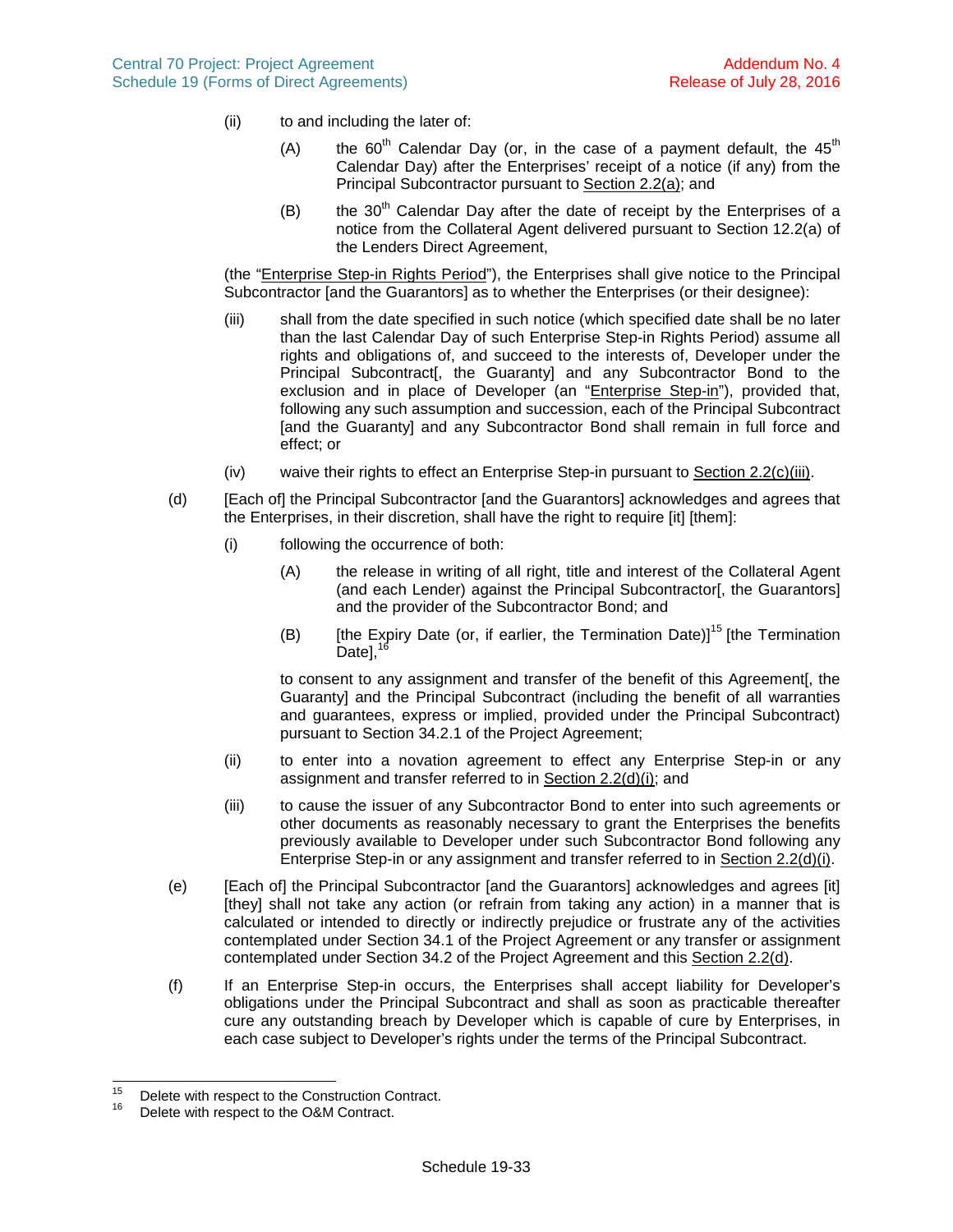- (g) For certainty, the Enterprises shall not be under any obligation to the Principal Subcontractor, nor shall the Principal Subcontractor have any claim or cause of action against the Enterprises, unless and until an Enterprise Step-in occurs.
- (h) Developer acknowledges and agrees that the Principal Subcontractor [and the Guarantors] shall [each] be entitled to rely on any notice or instruction given to it by the Enterprises' exercising their Enterprise Step-in rights under this Agreement as conclusive evidence that the Enterprises are entitled to exercise such rights.

# **3. ENTERPRISES' REMEDIES**

The rights and benefits conferred upon the Enterprises by this Agreement are in addition to: (a) any other rights and remedies they may have against Developer, the Principal Subcontractor [and/or the Guarantors]; and (b) any other rights and benefits they may have with respect to any Subcontractor Bond or any other Contractor Bond.

#### **4. CHOICE OF LAW; JURISDICTION AND VENUE; DISPUTE RESOLUTION**

#### **4.1 Choice of Law**

Colorado law, and rules and regulations issued pursuant thereto, shall be applied in the interpretation, execution, and enforcement of this Agreement. Any provision included or incorporated herein by reference which conflicts with said laws, rules, and regulations shall be null and void. Any provision incorporated herein by reference which purports to negate this provision or any other Special Provision set out in Section [5.12](#page-46-0) in whole or in part shall not be valid or enforceable or available in any action at law, whether by way of complaint, defense, or otherwise. Any provision rendered null and void by the operation of this provision shall not invalidate the remainder of this Agreement, to the extent capable of execution.

#### **4.2 Jurisdiction and Venue**

All suits or actions related to this Agreement shall be filed and proceedings held in the State and exclusive venue shall be in State or Federal court in the City of Denver, and each party hereto irrevocably waives:

- (a) any objection which it may have at any time to the laying of venue of any such suit, action or proceeding brought in any such court;
- (b) any claim that any such suit, action or proceeding has been brought in an inconvenient forum; and
- (c) the right to object that such court does not have any jurisdiction with respect to such suit, action or proceeding.

# **5. GENERAL PROVISIONS**

#### **5.1 Amendments and Waivers**

- (a) This Agreement may only be amended by a written amendment duly executed by all parties together with, to the extent required by Law, the Colorado State Controller or its designee, unless the amendment to this Agreement is expressly allowed or required to be made in any other manner pursuant to this Agreement and Law.
- (b) Except to the extent otherwise expressly provided in this Agreement:
	- (i) any waiver of, or consent to any departure from, the requirements of any provision of this Agreement shall be approved (in the discretion) of the party giving it and shall be effective only if it is in writing by such party, and only in the specific instance, for the specific time, subject to the specific conditions and for the specific purpose for which it has been given;
	- (ii) no failure on the part of any party to exercise, and no delay in exercising, any right or power under this Agreement shall operate as a waiver of such right or power; and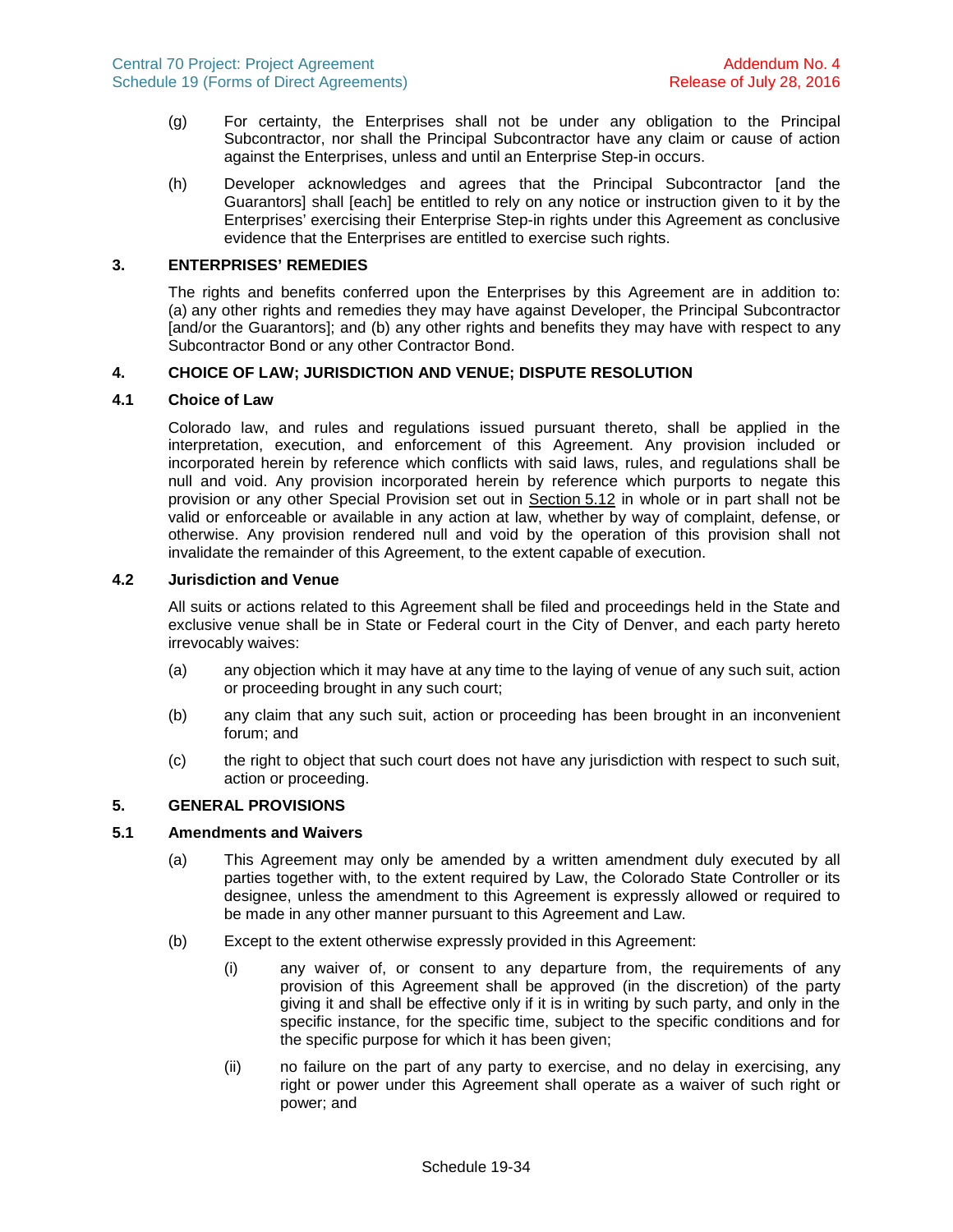(iii) no single or partial exercise of any right or power under this Agreement, including any right to give or withhold any consent or approval, nor any abandonment or discontinuance of steps to enforce such a right or power, shall preclude or render unnecessary any other or further exercise of such right or the exercise of any other right.

## **5.2 Successors and Assigns**

- (a) No party to this Agreement may assign or transfer any part of its rights or obligations hereunder without the prior written consent of the other parties.
- (b) This Agreement shall be binding upon and inure to the benefit of the parties hereto and their respective successors and permitted assigns.

# **5.3 Severability**

- (a) If any provision (or part of any provision) of this Agreement is ruled invalid by a court having proper jurisdiction, then the parties shall:
	- (i) promptly meet and negotiate a substitute for such provision or part thereof which shall, to the greatest extent legally permissible, effect the original intent of the parties; and
	- (ii) if necessary or desirable, and to the extent the parties agree to do so, apply to the court which declared such invalidity for an interpretation of the invalidated provision (or part thereof) to guide the negotiations.
- (b) If any provision (or part of any provision) of this Agreement shall, for any reason, be held to be invalid, illegal, or unenforceable in any respect, such provision (or part thereof) shall not affect the validity, legality and enforceability of any other provision of (or the other part of such provision) or any other documents referred to in this Agreement, and this Agreement shall be construed as if such invalid, illegal, or unenforceable provision (or part thereof) had never been contained herein.

# **5.4 Entire Agreement**

Subject to Section [1.3\(b\),](#page-40-4) this Agreement constitutes the entire agreement among the parties hereto concerning the subject matter hereof and supersedes all prior negotiations, representations, and agreements, either oral or written, among the parties with respect to their subject matter.

### **5.5 Notices and Communications**

(a) Any notice shall be given in writing by means of physical (including delivery by courier and postage pre-paid certified or registered mail), digital or electronic communication, but excluding the use of social media, messengering, broadcast and equivalent services, to the relevant party at the following addresses, as applicable:

|               |                    | Principal     |               | Colorado State |
|---------------|--------------------|---------------|---------------|----------------|
| Developer     | <b>Enterprises</b> | Subcontractor | Guarantor     | Controller     |
| Attention: [] | Attention: []      | Attention: [] | Attention: [] | Attention: []  |
| [Address]     | [Address]          | [Address]     | [Address]     | [Address]      |
| Phone: []     | Phone: []          | Phone: []     | Phone: []     | Phone: []      |
| Email:        | Email: $[$ ]       | Email:        | Email:        | Email:         |

- (b) A notice shall be deemed to have been delivered and received:
	- (i) upon receipt (confirmed by automatic answer back, read receipt or equivalent evidence of receipt), if validly transmitted by digital or electronic distribution before 3:00 p.m. (local time at the place of receipt) on a Working Day;
	- (ii) on the next Working Day following receipt (confirmed by automatic answer back, read receipt or equivalent evidence of receipt), if validly transmitted by digital or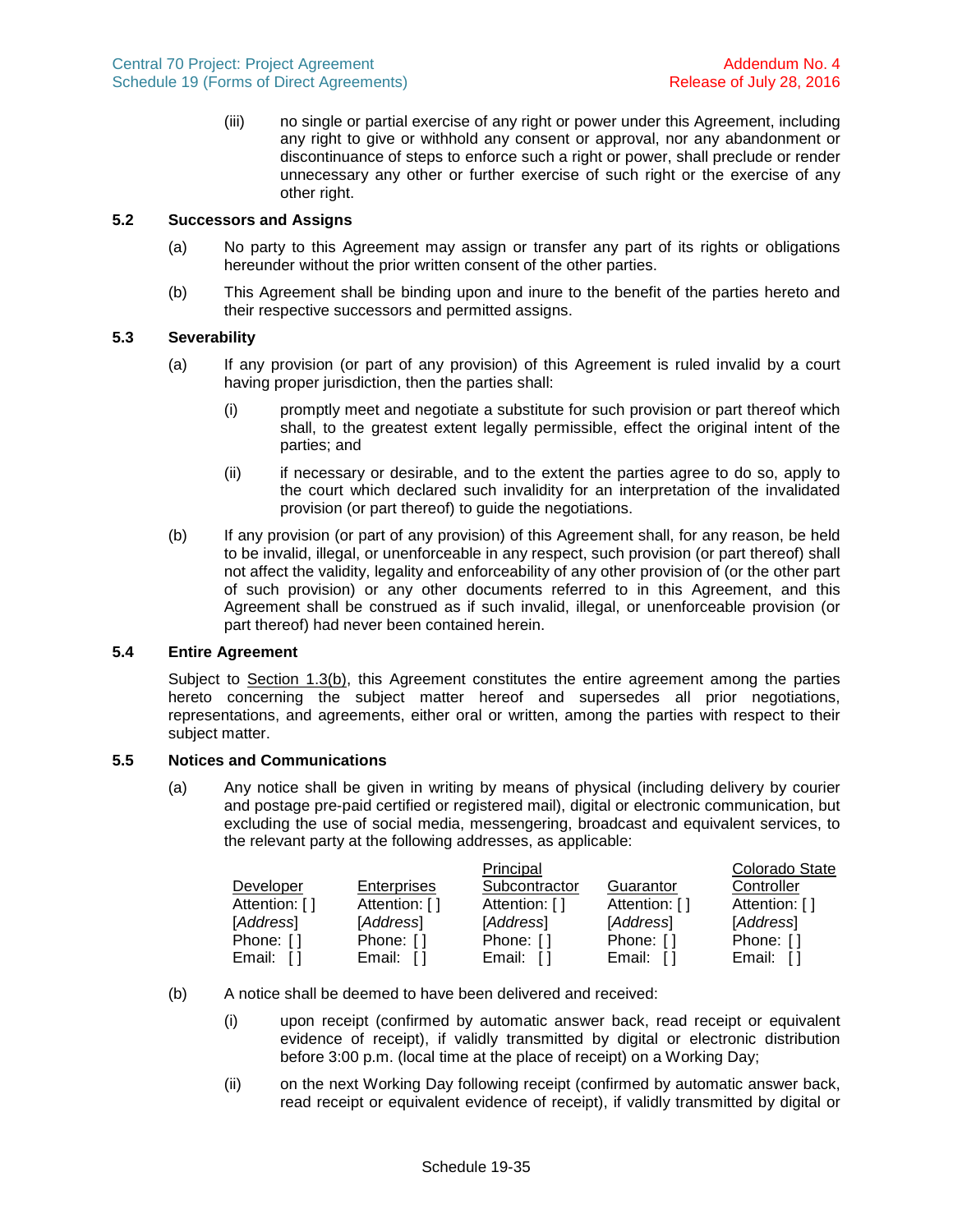electronic distribution on or after 3:00 p.m. (local time at the place of receipt) on a Working Day;

- (iii) upon receipt, if physically delivered in person; or
- (iv) if delivered by courier or postage pre-paid certified or registered mail, on the date of receipt as shown by the addressee's registry or certification receipt or on the date receipt at the appropriate address is refused, as shown on the records or manifest of the United States Postal Service or independent courier.
- (c) The parties shall notify each other in writing of any change of address and/or contact information, such notification to become effective five Working Days after notification.

# **5.6 Counterparts**

This Agreement (or an amendment or waiver in respect to this Agreement) may be executed in one or more counterparts (including by electronic signature and/or scanned or digital transmission). Any single counterpart or a set of counterparts executed, in either case, by each of the parties and, to the extent required by Law, the Colorado State Controller or its designee, shall constitute a full and original instrument for all purposes.

## **5.7 No Third Party Beneficiaries**

It is not intended by any of the provisions of this Agreement to create any third party beneficiary rights hereunder. Notwithstanding the foregoing, the duties, obligations and responsibilities of the parties with respect to third parties shall remain as imposed by Law.

#### **5.8 No Partnership**

<span id="page-45-0"></span>Nothing in this Agreement is intended or shall be construed to create any partnership, joint venture or similar relationship or among the parties. None of the parties shall hold itself out contrary to the terms of this Section [5.8.](#page-45-0)

### **5.9 No Interference**

Developer joins in this Agreement to acknowledge and consent to the arrangements set out and agrees not to knowingly do or omit to do anything that may prevent any party from enforcing its rights under this Agreement. For certainty, Developer has no right to enforce any provision of this Agreement.

#### **5.10 No Personal Liability**

Each Enterprise's authorized representatives, including the Enterprise Representative, are acting solely as agents and representatives of the Enterprises when carrying out the provisions of or exercising the power or authority granted to them under this Agreement, and, as such, none of them shall not be liable either personally or as employees of the Enterprises for actions in their ordinary course of employment.

#### **5.11 Costs and Expenses of the Parties**

Except as otherwise expressly provided in this Agreement, the Project Agreement, the Principal Subcontract [or the Guaranty], each party shall bear its own costs and expenses (including legal and other advisers' fees and expenses) in connection with the preparation, negotiation, execution and performance of this Agreement and all other related agreements.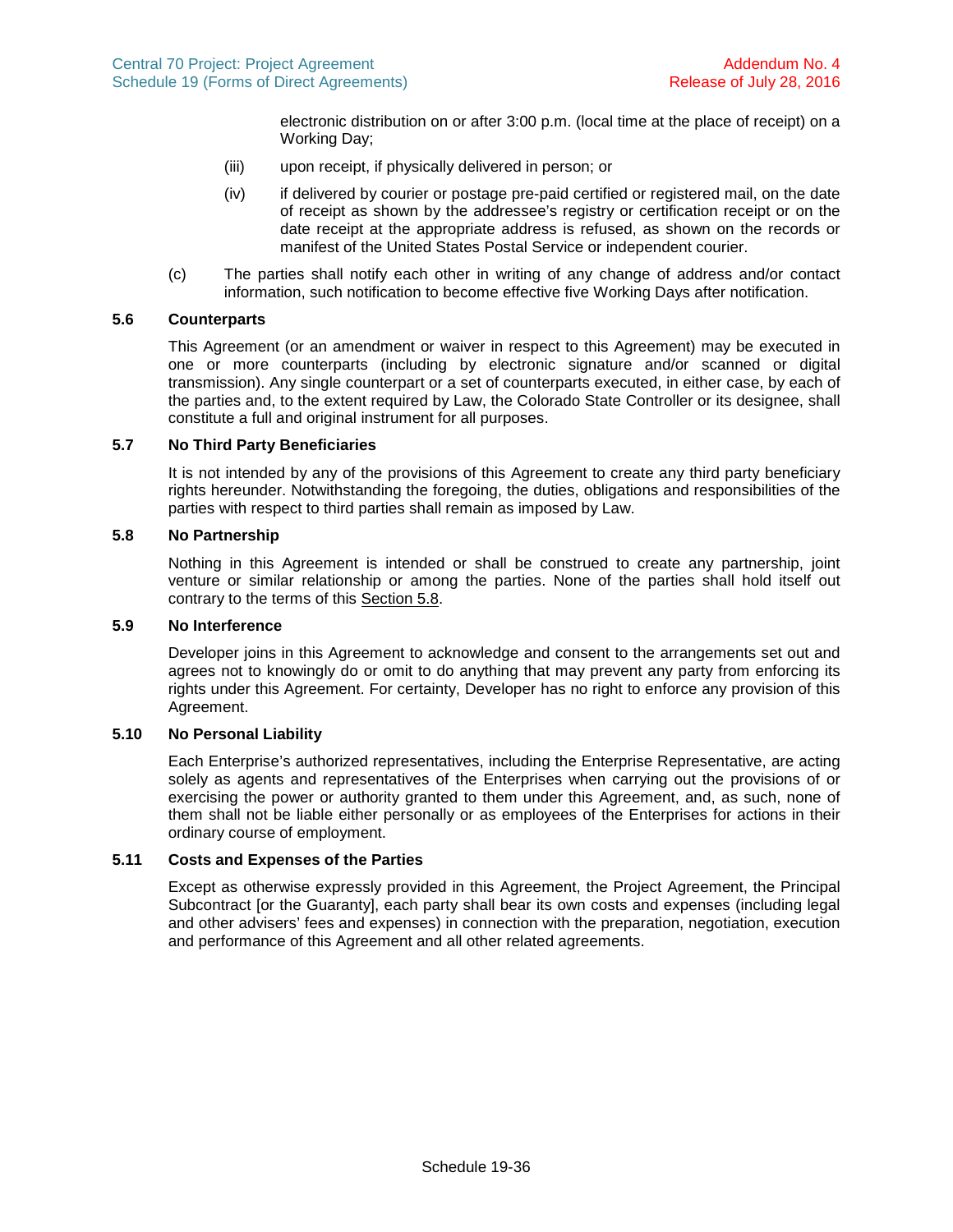#### **5.12 Special Provisions[17](#page-46-1)**

<span id="page-46-0"></span>(a) Controller's Approval

This Agreement shall not be valid until it has been approved by the Colorado State Controller or its designee.

(b) Governmental Immunity

No term or condition of this Agreement shall be construed or interpreted as a waiver, express or implied, of any of the immunities, rights, benefits, protections, or other provisions, of the Colorado Governmental Immunity Act, C.R.S. §§24-10-101 *et seq.*, or the Federal Tort Claims Act, 28 U.S.C. §§1346(b) and 2671 *et seq.*, as applicable now or hereafter amended.

(c) Compliance with Law

The Private Sector Parties shall strictly comply with all applicable Federal and State laws, rules, and regulations in effect or hereafter established, including, without limitation, laws applicable to discrimination and unfair employment practices.

(d) Binding Arbitration Prohibited

The State does not agree to binding arbitration by any extra-judicial body or person. Any provision to the contrary in this Agreement or incorporated herein by reference shall be null and void.

(e) Software Piracy Prohibition

State or other public funds payable under this Agreement shall not be used for the acquisition, operation, or maintenance of computer software in violation of federal copyright laws or applicable licensing restrictions. Each of the Private Sector Parties hereby certifies and warrants that, during the term of this Agreement and any extensions, such Private Sector Party has and shall maintain in place appropriate systems and controls to prevent such improper use of public funds. If the State determines that a Private Sector Party is in violation of this provision, the State may exercise any remedy available at law or in equity or under this Agreement, including, without limitation, termination of this Agreement, as well as any remedy consistent with Federal copyright laws or applicable licensing restrictions.

(f) Employee Financial Interest / Conflict of Interest

The signatories aver that, to their knowledge, no employee of the State has any personal or beneficial interest whatsoever in the service or property described in this Agreement. Neither Private Sector Party has any interest and shall acquire any interest, direct or indirect, that would conflict in any manner or degree with the performance of such Private Sector Party's services and no Private Sector Party shall employ any person having such known interests.

(g) Vendor Offset (C.R.S. §§24-30-202 (1) and 24-30-202.4)

Subject to C.R.S. §24-30-202.4 (3.5), the Colorado State Controller, or the Enterprises, may withhold payment under the State's vendor offset intercept system for debts owed to State agencies for:

- (i) unpaid child support debts or child support arrearages;
- (ii) unpaid balances of tax, accrued interest, or other charges specified in C.R.S. §39-21-101, *et seq*.;

<span id="page-46-1"></span><sup>17</sup> **Note to Proposer:** The Special Provisions are included to ensure that the relevant Principal Subcontract complies with State Law upon step-in by the Enterprises.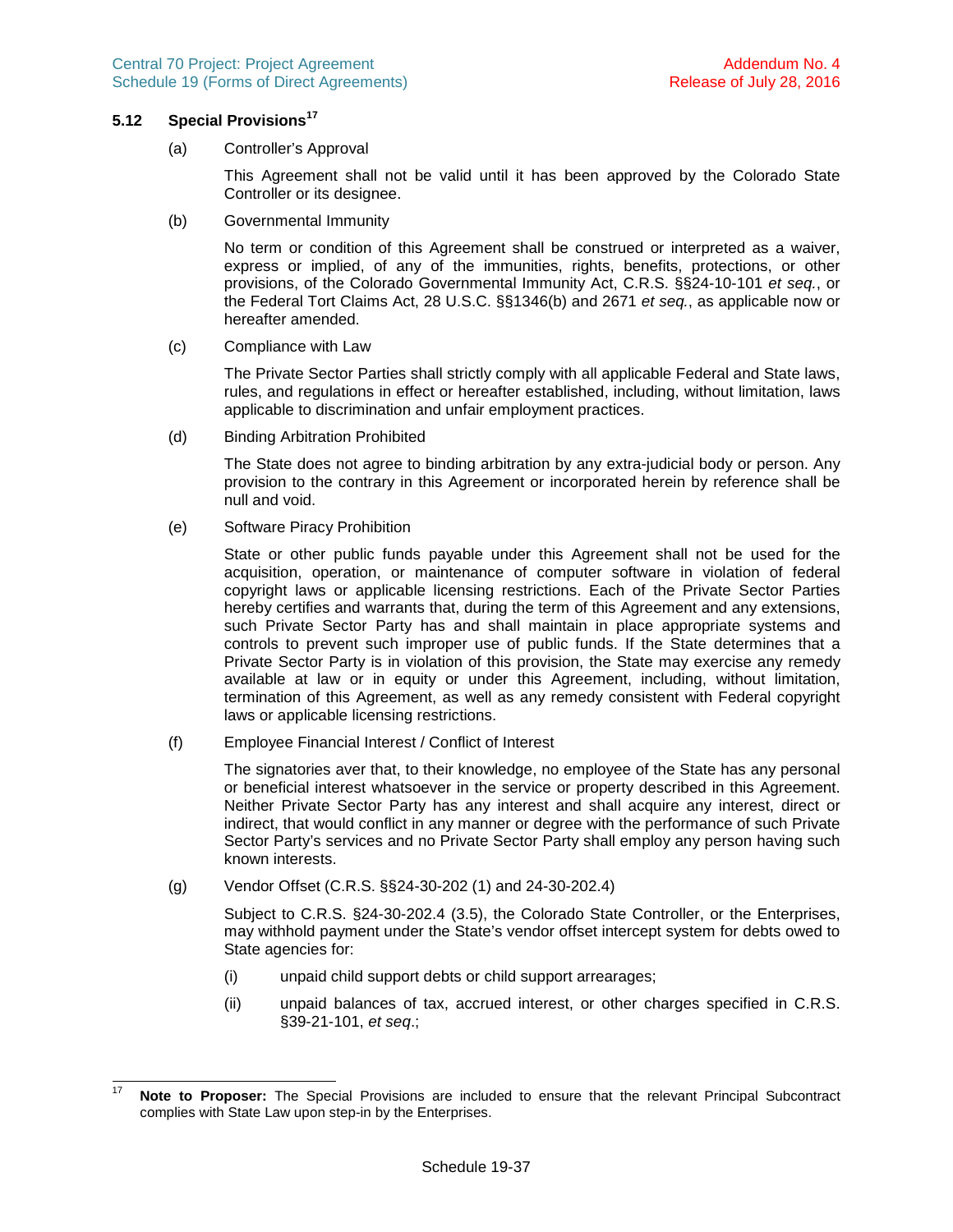- (iii) unpaid loans due to the Student Loan Division of the Department of Higher Education;
- (iv) amounts required to be paid to the Unemployment Compensation Fund pursuant to Article 70-82 of Title 8 of the C.R.S.; and
- (v) other unpaid debts owing to the State as a result of final agency determination or judicial action.
- (h) Public Contracts for Services

Each Private Sector Party certifies, warrants, and agrees that it does not knowingly employ or contract with an illegal alien who will perform work under this Agreement and will confirm the employment eligibility of all employees who are newly hired for employment in the United States to perform work under this Agreement, through participation in the E-Verify Program or the CDOT program established pursuant to C.R.S. §8-17.5-102(5)(c). None of the Private Sector Parties shall knowingly employ or contract with an illegal alien to perform work under this Agreement or enter into a contract with a subcontractor that fails to certify to such Private Sector Party that the subcontractor shall not knowingly employ or contract with an illegal alien to perform work under this Agreement. Each Private Sector Party:

- (i) shall not use E-Verify Program or CDOT program procedures to undertake preemployment screening of job applicants while this Agreement is being performed;
- (ii) shall notify the subcontractor and the contracting State agency within three Calendar Days if such Private Sector Party has actual knowledge that a subcontractor is employing or contracting with an illegal alien for work under this Agreement;
- (iii) shall terminate the subcontract if a subcontractor does not stop employing or contracting with the illegal alien within three Calendar Days of receiving the notice; and
- (iv) shall comply with reasonable requests made in the course of an investigation, undertaken pursuant to C.R.S. § 8-17.5-102(5), by the Colorado Department of Labor and Employment.

If a Private Sector Party participates in the CDOT program, such Private Sector Party shall deliver to the contracting State agency, institution of higher education or political subdivision a written, notarized affirmation, affirming that such Private Sector Party has examined the legal work status of such employee, and shall comply with all of the other requirements of the CDOT program. If a Private Sector Party fails to comply with any requirement of this provision or C.R.S. § 8-17.5-101, *et seq.*, the contracting State agency may terminate this Agreement for breach and, if so terminated, such Private Sector Party shall be liable for damages.

### **[***remainder of page left intentionally blank; signature page follows***]**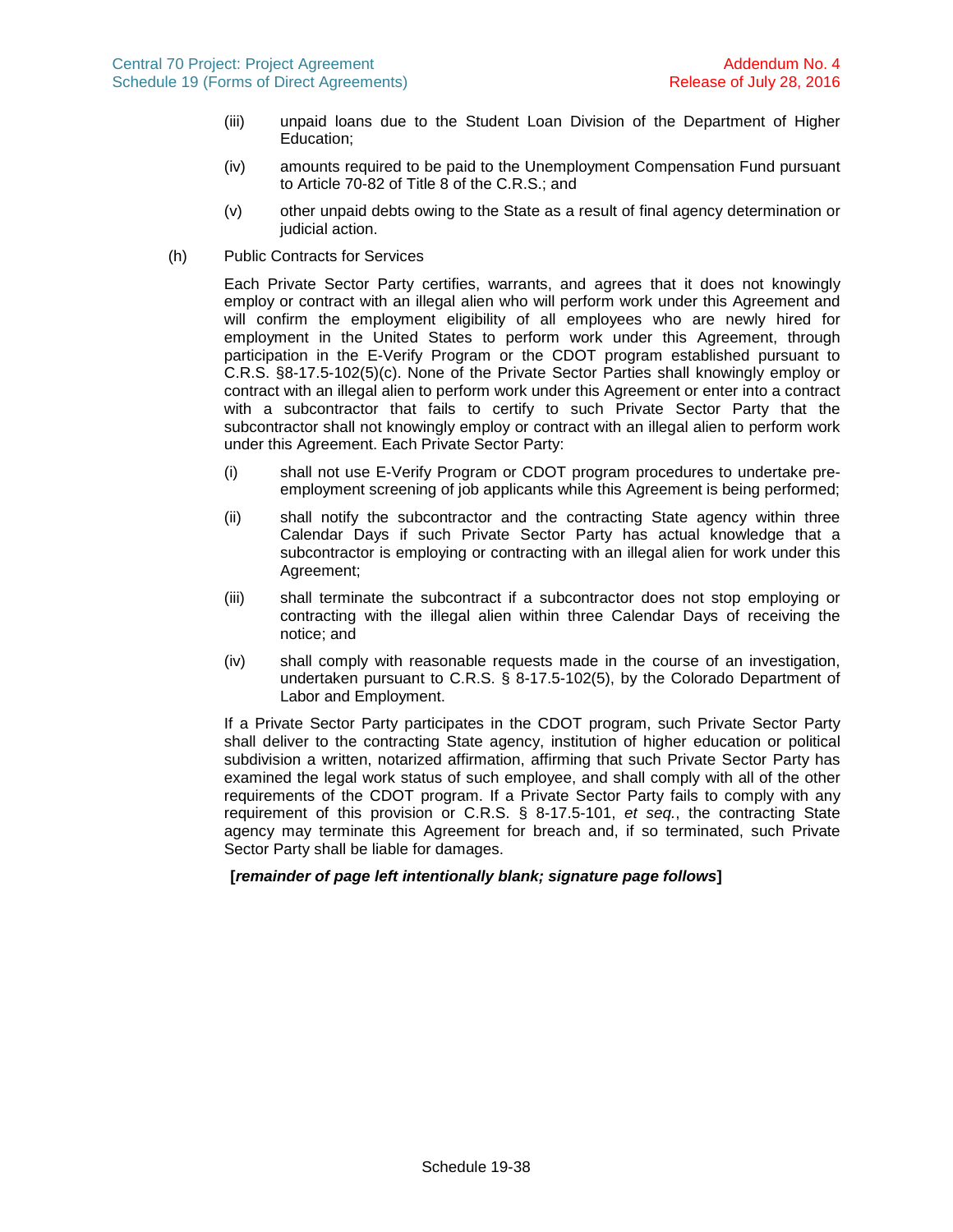[*To insert signature blocks.*]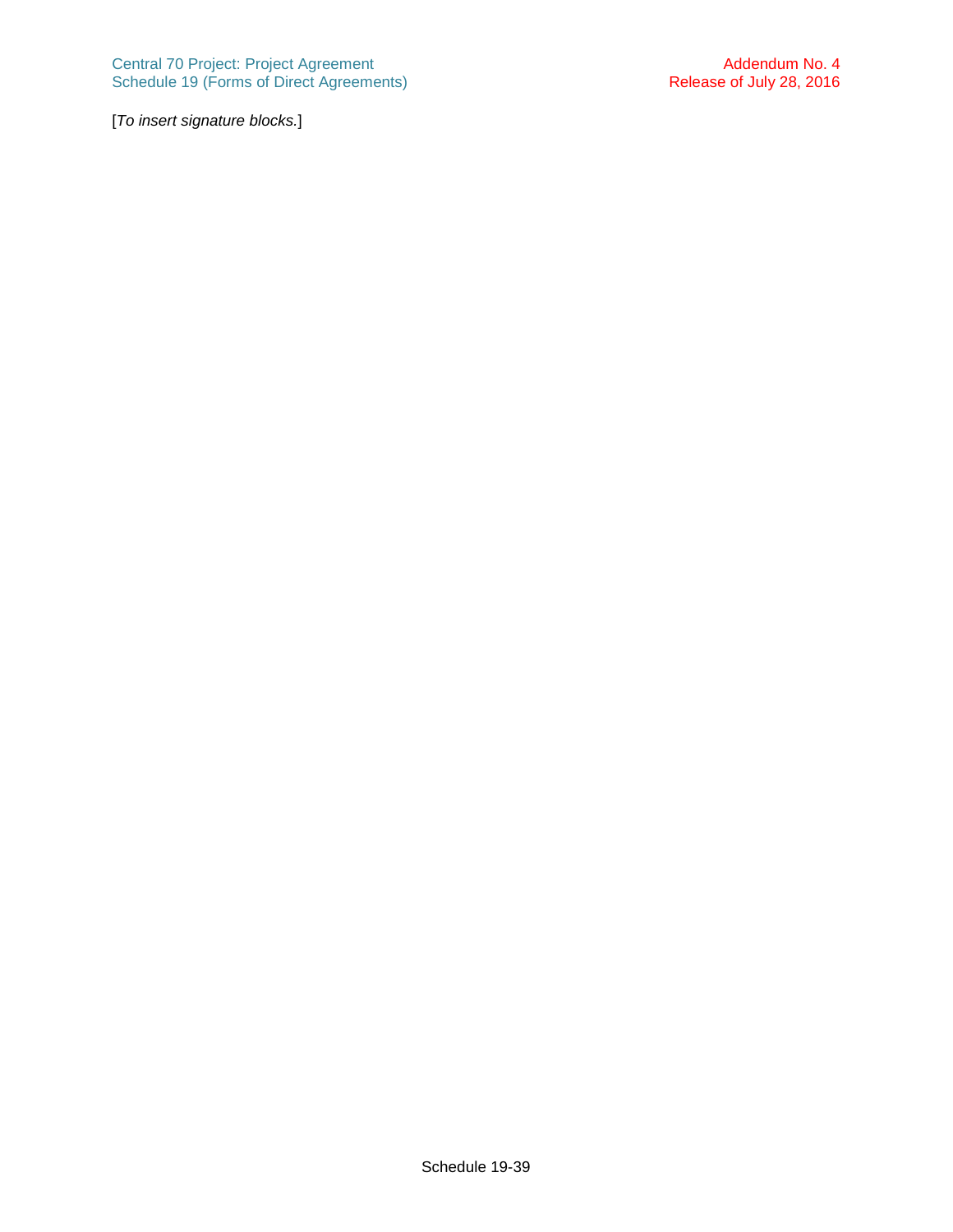# **Schedule 22 Forms of Legal Opinions**

## **Part A: Form of Enterprises' Legal Opinion[1](#page-49-0)**

Ladies and Gentlemen:

We have served, in a limited role, as advisory counsel (but not as bond counsel or disclosure counsel) to the Colorado High Performance Transportation Enterprise ("HPTE") and the Colorado Bridge Enterprise ("BE" and, together with HPTE, the "Enterprises") in connection with the execution and delivery of the Project Agreement for the Central 70 Project (the "Project Agreement") between the Enterprises and [ ], a [ ] (the "Developer"), the other Enterprise Closing Agreements (as defined in the Project Agreement), and the Interagency Agreement between the Enterprises and the Colorado Department of Transportation for the Central 70 Project (the "IAA"). Capitalized terms used but not defined in this Opinion Letter shall have the meanings given to them in Part A of Annex A (*Definitions and Abbreviations*) of the Project Agreement.

In this connection we have examined: (1) the Project Agreement; (2) the Project Agreement Amendment; (3) the Lenders Direct Agreement; (4) each Principal Subcontractor Direct Agreement; (5) each other Enterprise Closing Agreement; and (6) the IAA. The documents referred to in (1) through (6), together, are referred to in this Opinion Letter as the "Enterprise Opinion Documents".

We have also examined originals or copies, certified or otherwise identified to our satisfaction, of such other documents, public records and other instruments and have conducted such other investigations as we have deemed necessary for the purposes of this Opinion Letter. As to questions of fact material to our Opinion Letter, we have relied upon such certified proceedings and certifications of public officials furnished to us, without undertaking to verify the same by independent investigation.

We have relied on the representations of Developer contained in the Project Agreement.

We have assumed that:

- (i) Developer has complied with all legal requirements pertaining to its status as such status relates to its right to enforce and comply with the Enterprise Opinion Documents against the Enterprises, the Lenders and any other parties thereto;
- (ii) Each Enterprise Opinion Document submitted to us for review is accurate and complete, each such document that is an original is authentic, each such document that is a copy conforms to an authentic original, and all signatures on each such document are genuine; and
- (iii) The form and content of all Enterprise Opinion Documents submitted to us as unexecuted final drafts do not differ in any respect relevant to this Opinion Letter from the form and content of such Enterprise Opinion Documents as executed and delivered.

Whenever an opinion expressed herein is stated to be to our knowledge (or other words of similar import are used), it means, without (except to the extent expressly set forth therein) investigation, analysis, or review of court or other public records or our files, or inquiry of persons, the conscious awareness of facts or other information by the lawyers within the Colorado Attorney General's Office who have had active involvement in negotiating and preparing the Enterprise Opinion Documents.

All opinions expressed herein regarding compliance with law are limited to the laws of the State of Colorado, in each case, as in effect on the date of this Opinion Letter.

<span id="page-49-0"></span><sup>1</sup> **Note to Proposers:** The form of legal opinion set out in this Part A remains under internal review by the Enterprises and the AG's Office and therefore is subject to amendment.